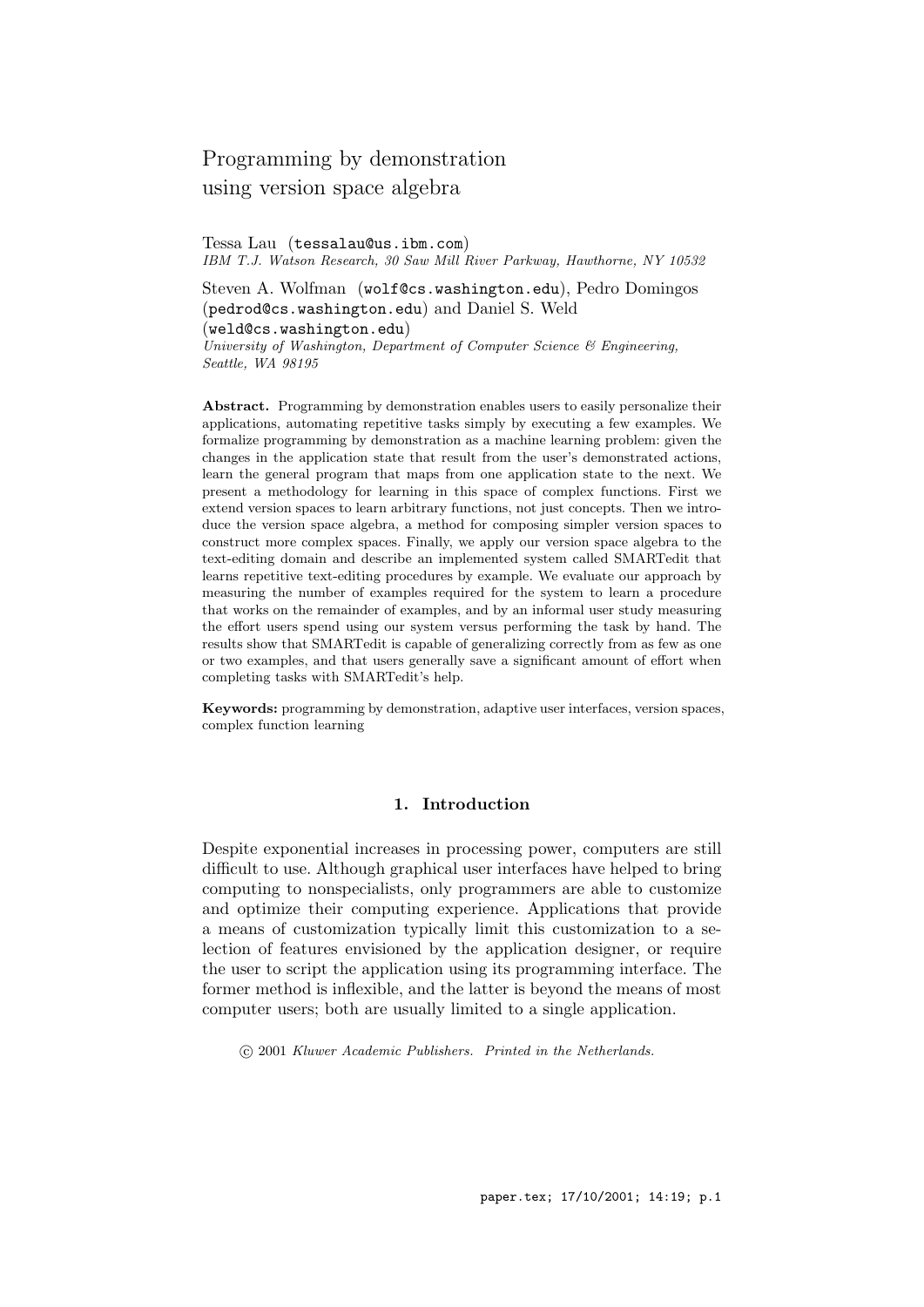Programming by demonstration (PBD) has the potential to bridge the gap between programmers and non-programmers, and allow anyone to automate repetitive, everyday tasks [10, 29]. Placed at the operating system level, PBD would facilitate the automation of complex tasks involving multiple applications [40]. Rather than writing and debugging statements in an obscure programming language, which may be completely decoupled from the visual appearance of an application, a user constructs a program by simply demonstrating the desired behavior of the program using the interface with which she is already familiar. From this sequence of user actions, the PBD system infers a program that is consistent with the observed actions and generalizes to new instances of the task.

The macro recorders available in many applications today are a powerful but degenerate form of programming by demonstration. Typical macro recorders capture the exact keystrokes entered by the user, and play them back on demand. However, these macros are brittle, and recording a macro that performs correctly in a wide variety of different situations is a daunting endeavor, which may require several attempts. Many seemingly simple tasks (such as numbering lines consecutively) are difficult to automate with macro recorders that simply play back a recorded sequence of keystrokes.

PBD user interfaces may resemble the keystroke-based macro interface. Instead of recording a literal sequence of keypresses, however, a PBD system generalizes from the demonstrated actions to a robust program that is more likely to work in different situations.

Previous approaches to programming by demonstration have employed heuristic, domain-specific algorithms for generalizing from user actions to an executable program. In contrast, our work is based on a general, machine learning approach. We define the problem as follows. A repetitive task may be solved by a program with a loop; each iteration of the loop solves one instance of the repetitive task. Given a demonstration, in which the user executes the first few iterations of the program, the system must infer the correct program.

Each action the user performs during this demonstration causes a change in the state of the application. Therefore, we model this problem as a machine learning problem of inferring the function that maps one state to the next, based on observations of the state prior to and following each user action. In this article, we describe a method called version space algebra for learning such complex functions from examples of their inputs and outputs. A version space [33] contains the set of all functions in a given language consistent with a set of input-output examples. The version space algebra allows us to compose together simple version spaces, using operators such as union and join,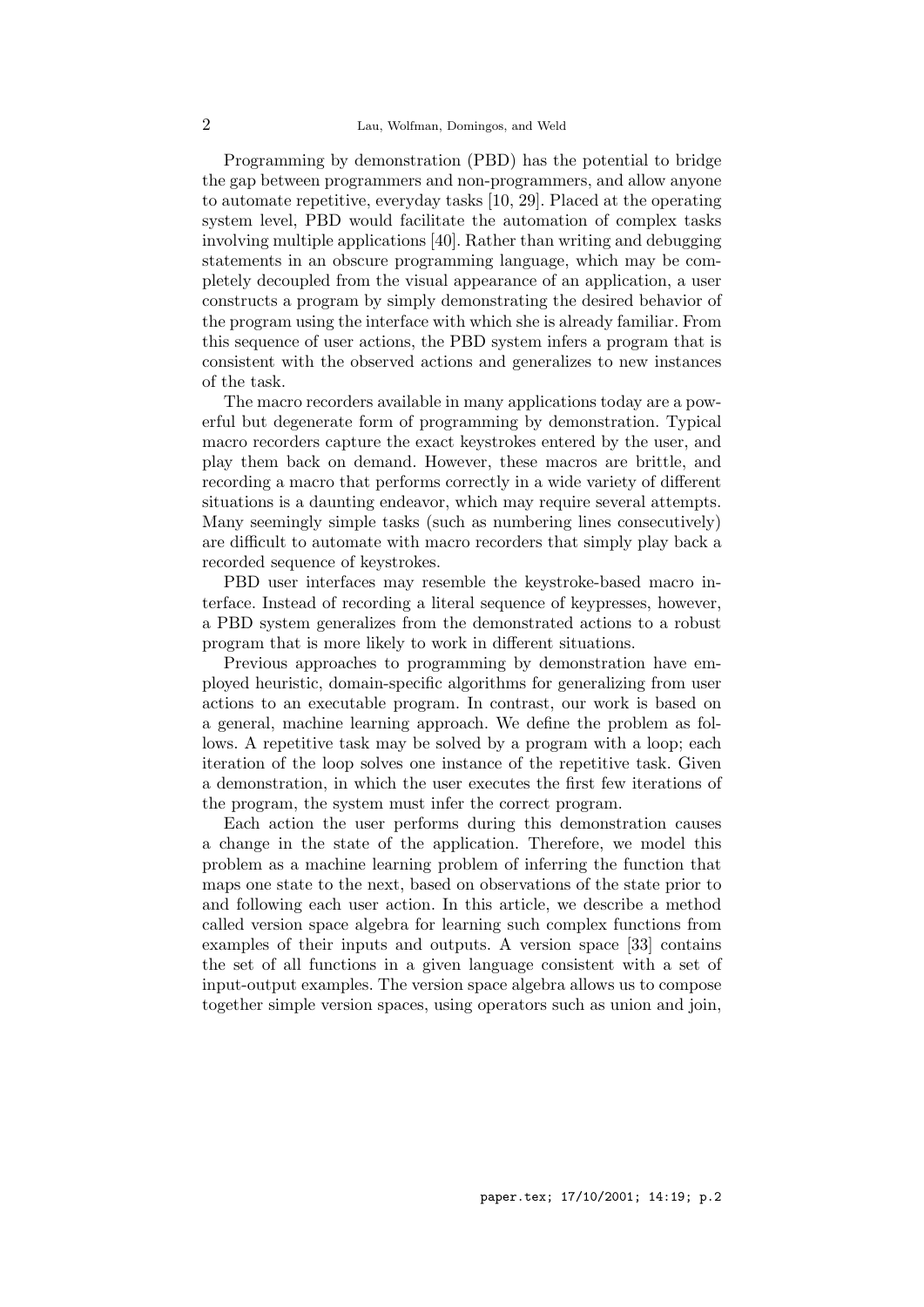in order to construct more complex version spaces containing complex functions.

PBD presents a particularly challenging machine learning problem. Since users teach the system by performing a task manually, the creation of additional training data imposes a burden on the user (in our study, users did not want to demonstrate more than one or two iterations of the program). Thus the learner must be able to generalize from a very small number of iterations. In addition, the learning system must be able to interact gracefully with the user. It must present comprehensible hypotheses, and take user feedback into account. Our version space algebra framework addresses both of these issues.

We illustrate our version space algebra approach by applying it to programming by demonstration in the text editing domain. Figure 1 provides a simple example of the sort of task faced by users in this domain: numbering items in a shopping list. Figure 1a shows an example of a shopping list, and Figure 1b shows the list after it has been numbered.

Imagine a user faced with tens or hundreds of items to number. Macro recorders, which merely replay a fixed sequence of keystrokes, could not be used to automate a task in which the text to be inserted changes from one example to the next. Can our user do better than to perform the numbering by hand, or to write a script in an abstract programming language to accomplish the task? With SMARTedit, after the user numbers one item in the shopping list, our system learns a procedure such as the one shown in Figure 1c.

Our version space approach to programming by demonstration learns a program to automate this numbering task, and more, often from as little as a single training example. Our solution to this challenging machine learning problem makes the following contributions:

- Extending version spaces to complex-function learning;
- An algebra for composing simple version spaces into complex spaces;
- An application of version space algebra to programming by demonstration;
- An implemented system for PBD in text-editing;
- − Exploration of a design space of PBD user interfaces and version spaces; and
- − Experimental validation of our approach on a number of repetitive text-editing scenarios.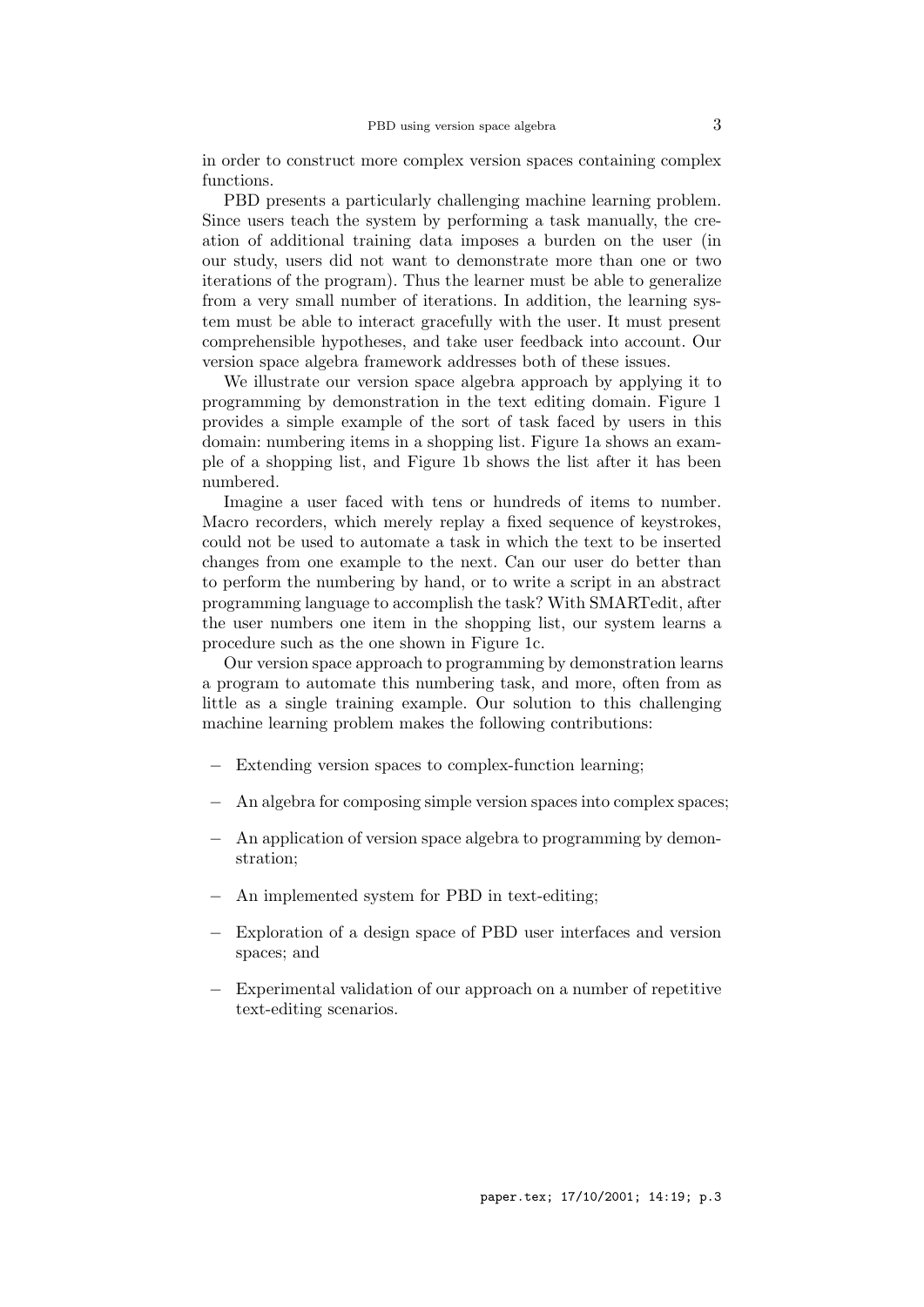apples flour butter milk strawberries

#### (a)

1. apples

2. flour

3. butter

4. milk

5. strawberries

## (b)

Insert the row number followed by the string  $\cdot$ Move the cursor to the beginning of the next line

(c)

Figure 1. A text-editing task of numbering the items in a shopping list: (a) the initial text; (b) the text after the task has been completed; (c) a generalized program that completes the task.

The remainder of this article is organized as follows. We begin with a formal characterization of programming by demonstration as a machine learning problem, and a sample of repetitive bibliographic tasks in the text-editing domain. Section 3 presents the version space algebra framework we have created to address the problem of programming by demonstration, and Section 4 discusses how the framework can be implemented to construct complex machine learning applications. In Section 5 we present our implemented system, SMARTedit, by describing both its user interface and the version spaces used in its construction. In Section 6, we discuss our empirical evaluation of SMARTedit. We conclude with a discussion of related work (Section 7) and future work (Section 8).

#### 2. PBD: A machine learning formulation

We cast programming by demonstration as the machine learning problem of inferring generalized actions based on examples of the state changes resulting from demonstrated actions. For example, in the desktop domain, the action of opening the newly-created file expenses.doc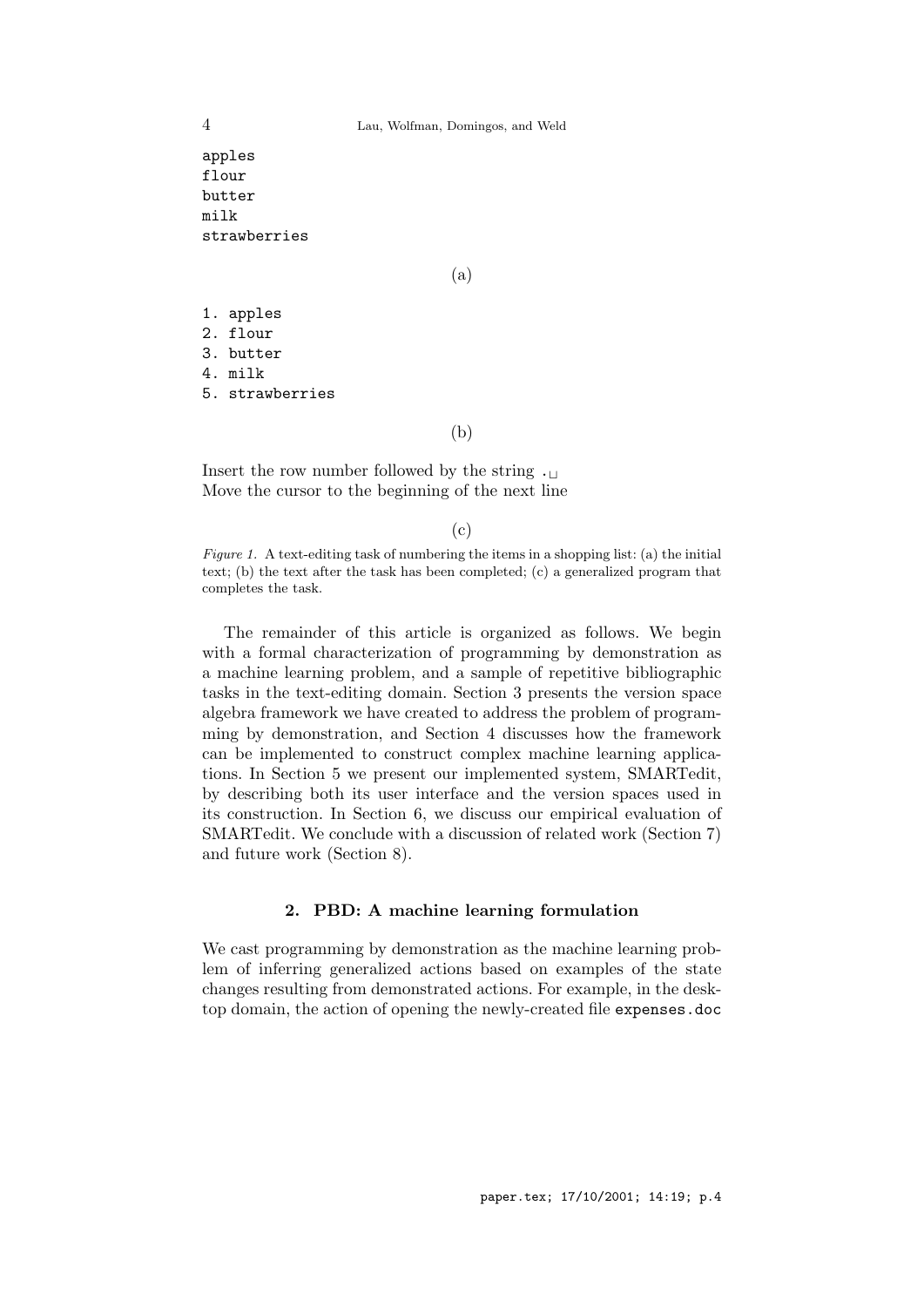causes the state of the desktop to change to reflect the opening of this document; actions that can be inferred from this state change include "open the file named expenses.doc" and "open the most recently created file." While both of these hypotheses are consistent with the demonstrated action, only one will generalize correctly to future examples. In a graphical drawing domain, the state change resulting from the action of changing the width of a line could be explained by such actions as "change the line width to 4," "change the line width to double the previous width," and so on.

In this article, we focus on programming by demonstration in the text-editing domain. Text-editing actions are functions that transform the application state into a new state. The application state  $(T, L, P, S)$ of a text editor includes: the contents of the text buffer  $T$  (a sequence of tokens in some alphabet, usually the ASCII character set), the cursor location  $L$  (a tuple  $(R, C)$  representing a row and column position within the text buffer), the contents of the clipboard  $P$  (a sequence of tokens), and a contiguous region  $S$  in  $T$  denoting the selection (highlighted text).

We define a comprehensive set of text-editing actions, including: moving the cursor to a new location, deleting a region of text, inserting a sequence of tokens, selecting a region of text, cutting and copying the selection to the clipboard, and pasting the contents of the clipboard at the current cursor location. Note that each text-editing action may correspond to a sequence of keystrokes in the user interface. For instance, a sequence of cursor key presses would all be part of the same text-editing action of moving the cursor to a new location.

We assume that we are given the application state before and after each text-editing action. This representation can be derived from knowledge of the application state at the beginning of the demonstration, and observation of the sequence of keypresses and mouse actions the user performs. By learning from the state sequence instead of the action trace, our system is robust to a significant class of user errors. For instance, by looking only at the final position of the cursor in a move action, our system is robust to errors where the user overshoots the target location and then corrects herself. By paying attention only to the state after the user has finished inserting a text string, our system is robust to a user making a typo and then backspacing over the erroneous text.

Repetitive tasks can be automated by a program that loops over each instance of the task and transforms one instance in each iteration. In our shopping-list example, for instance, each iteration numbers a different item in the shopping list. The user's demonstration generates a sequence of states representing the changes that arise as the user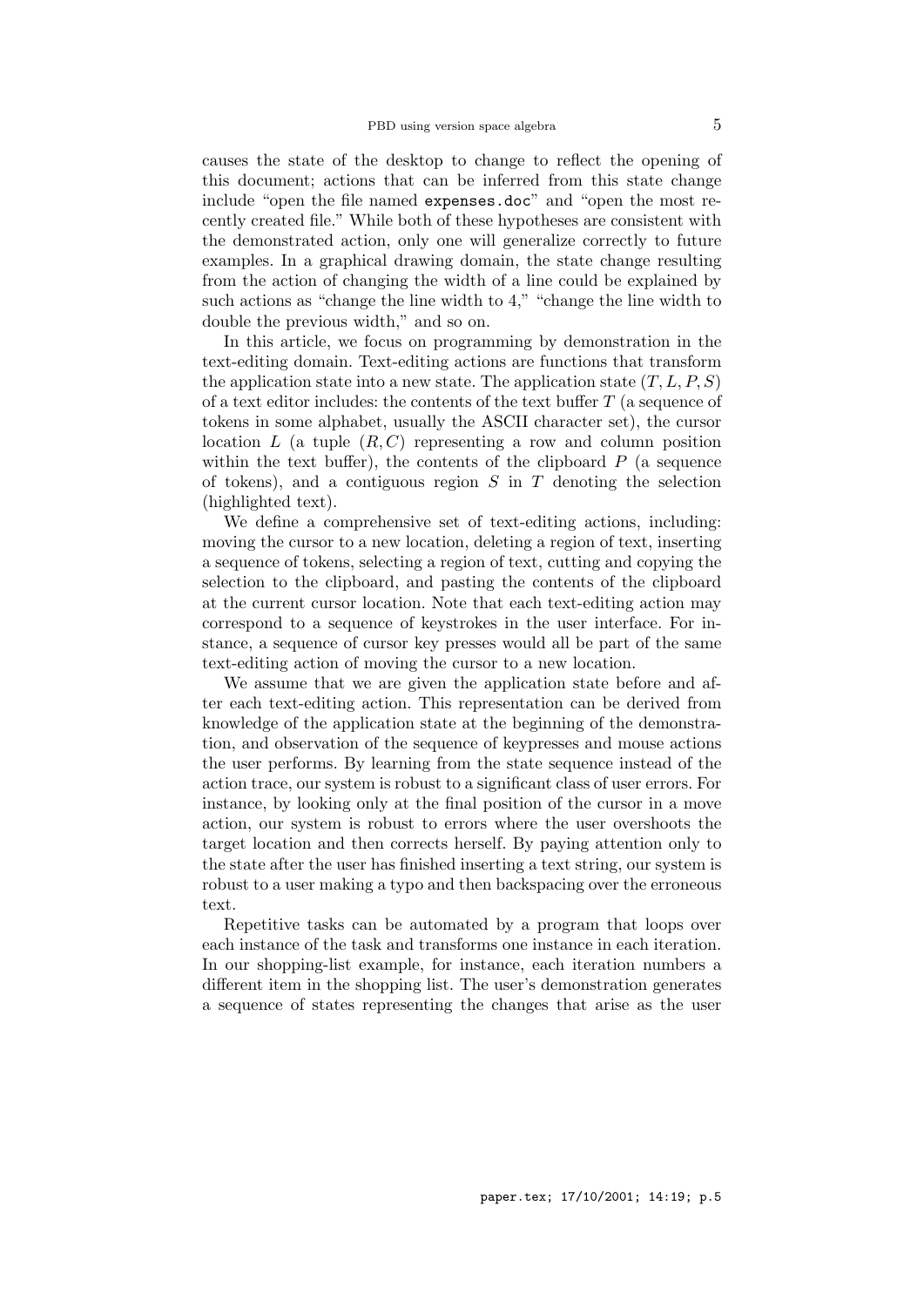6 Lau, Wolfman, Domingos, and Weld

\bibitem[Cypher, 1993][Cypher][1993]{cypher-wwid} Cypher, A. (Ed.). (1993). \newblock Watch what I do: Programming by demonstration. \newblock Cambridge, MA: MIT Press.

Figure 2. A bibliography entry in BibTeX intermediate format.

modifies the text buffer. The trace represents a prefix of the execution trace of the complete program. We state the learning problem as follows:

Given a prefix of the target program's execution trace, in the form of a sequence of application states, output a program that is consistent with the observed trace and produces the correct behavior for the remainder of the trace.

We represent each statement in the program as a function that maps from one application state to the next. For example, moving the cursor from the first column in row 5 to the first column in row 6 causes the application state to change from one in which the cursor is at position  $(5, 1)$  to one in which the cursor is at position  $(6, 1)$ . The action "move" to the next line" is consistent with this state change, as is the action "move to the beginning of line 6". However, the action "move to line" 7" is not consistent with this change, nor is the action "insert the string hello". Given the single state change in this trace, the learning algorithm outputs the set of programs consistent with this example.

In this work, we describe a novel machine learning approach for inferring programs from a partial trace of the program's execution. We model program statements as complex functions, and introduce a method for learning complex functions called version space algebra. Using version space algebra, we build up a search space of functions by composing smaller, simpler version spaces. For example, a function which moves the cursor to a new row and column position in the text file could be composed of two simpler functions: one that predicts the new row position, and one that predicts the column position.

# 2.1. MOTIVATING EXAMPLES

The previous section presented one very simple repetitive task (numbering lines in a shopping list). To give a flavor for the scope of tasks that can be automated with our system, here we decribe a few more complex tasks in a bibliographic editing context.

Consider the tasks involved in converting a list of bibliography entries from one format to another. For instance, an entry in BibTeX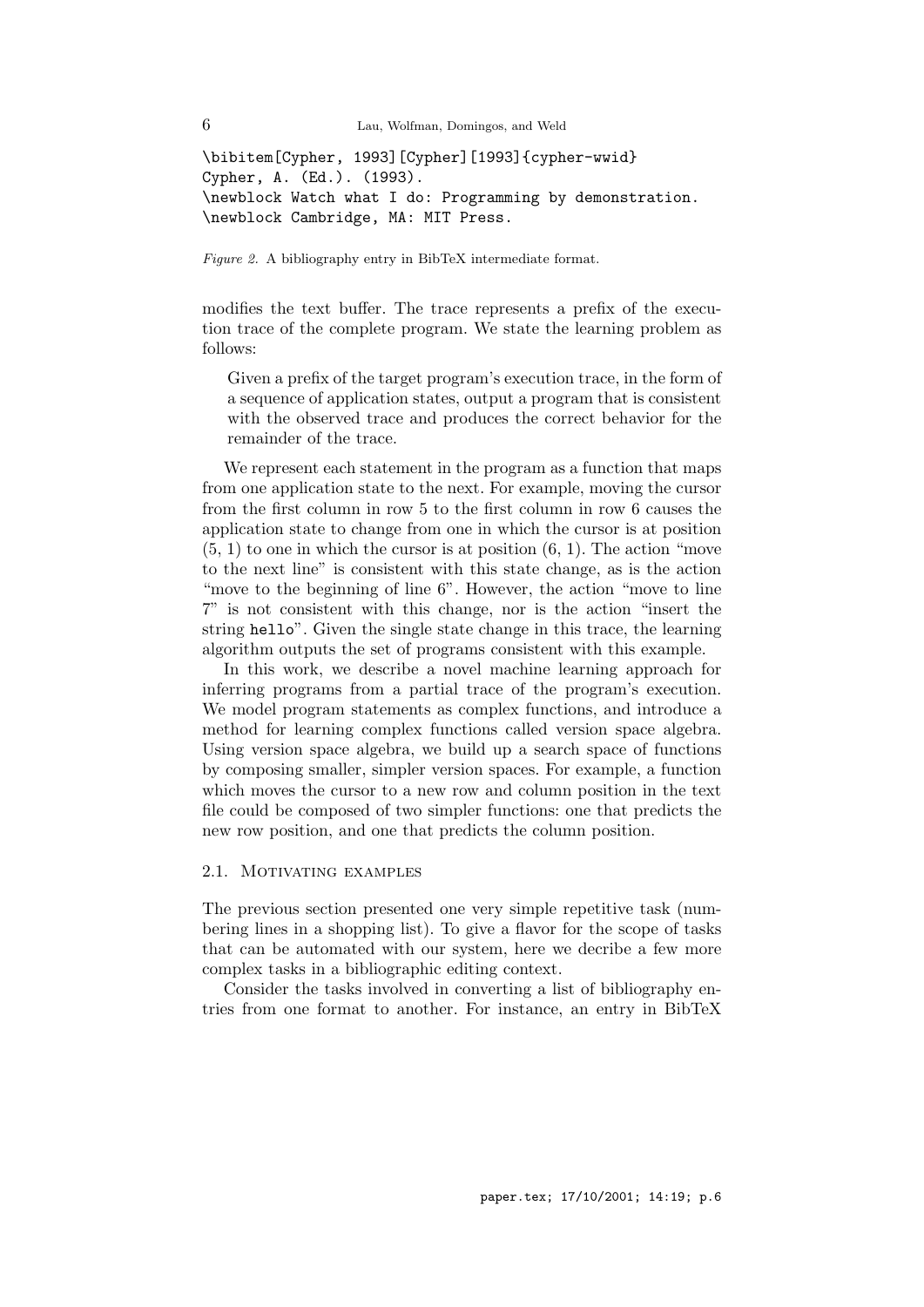intermediate format is shown in Figure 2.1. We define several interesting tasks over data files containing bibliographic entries such as this one.

- Bibitem-newblock Convert a list of BibTeX entries to a humanreadable form by making the following transformation: delete the first line of the entry (the one beginning with \bibitem) and delete each of the **\newblock** commands. The number of **\newblock** commands varies from entry to entry; some bibliographic entries have two, while others have three or four.
- Citation-creation Automatically construct a citation for each bibliography entry, of the form "[Cypher, 1993]", and insert the citation at the beginning of each bibliography entry on its own line. The citation should be extracted from the first argument to the \bibitem command.
- Number-citations Number each bibliography entry from 1 to N using the format [i], and insert the number at the beginning of the bibliography entry on its own line. For example, the first entry should be numbered [1], the second [2], and so on up to the last entry in the list.

Our SMARTedit system is able to learn programs to accomplish these tasks and more from as little as a single iteration of the program. Section 6 discusses our experimental results. First, however, we present the version space algebra learning framework that allows us to learn programs from a small number of iterations.

# 3. Version space learning framework

Programming by demonstration requires a machine learning algorithm capable of inferring functions that map complex objects into complex objects. In this section, we present a framework for complex-function learning. Note that our framework is not specific to programming by demonstration; it is generally applicable to supervised machine learning problems where the learner is provided with examples of the target function.

#### 3.1. Beyond classification learning

Our framework is based on Mitchell's version space formulation [33], in which concept learning is defined as a search through a version space of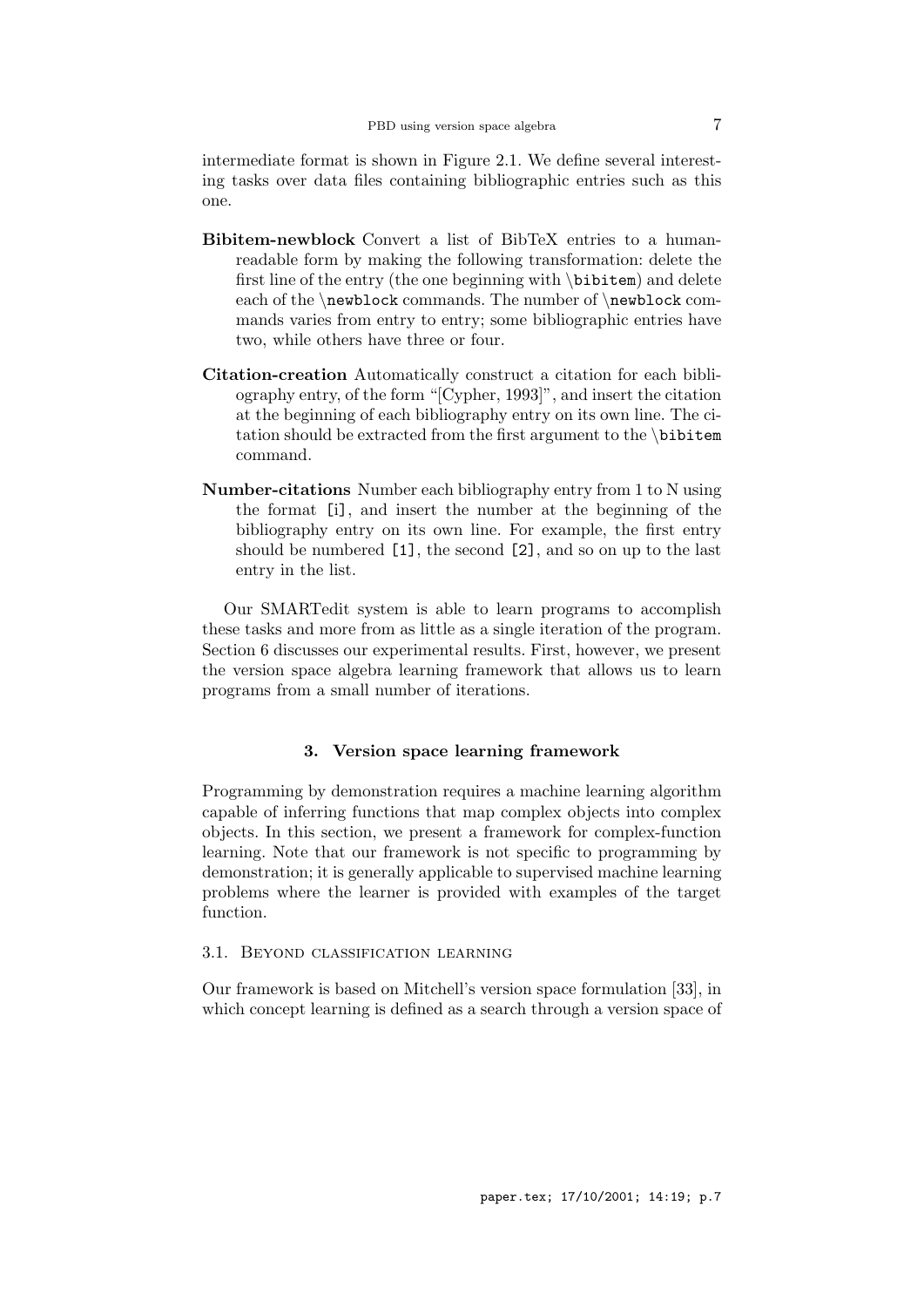consistent hypotheses. A concept learning hypothesis is a function that maps from a complex object into a binary classification (or an n-way classification, in classification learning).

In contrast, our work is concerned with learning functions that map from complex objects to complex objects, such as from one application state to another. For example, we want to learn a programming instruction that is consistent with the user's action of moving the cursor from one location to another in the text file, or an instruction for inserting a particular sequence of characters.

One might think that concept learning suffices for this learning problem. For example, one may classify tuples consisting of (input, output) states into those that exhibit the correct transformation, and those that do not. However, although this representation could be used in learning to classify (input, output) state pairs, in practice one is not given the output state to classify. The learner must be able to act on a novel input state, and produce a plausible output state, not merely classify a pair of proposed states. Moreover, the complexity and variability of these states prohibits a generate-and-test methodology.

In order to introduce our version space extensions we first define our terminology. A hypothesis is a function that takes as input an element of its domain I and produces as output an element of its range O. A hypothesis space is a set of functions with the same domain and range. The bias determines which subset of the universe of possible functions is part of the hypothesis space; a stronger bias corresponds to a smaller hypothesis space. We say that a training example  $(i, o)$ , for  $i \in domain(h)$  and  $o \in range(h)$ , is consistent with a hypothesis h if and only if  $h(i) = o$ . A version space,  $VS_{H,D}$ , consists of only those hypotheses in hypothesis space  $H$  that are consistent with the sequence  $D$  of examples. (A sequential training set is required for the definition of the version space join, below; extending the formalism to apply to nonsequential data is a direction for future work.) When a new example is observed, the version space must be updated to ensure that it remains consistent with the new example by removing the hypotheses that are inconsistent with it. We will omit the subscripts and refer to the version space as VS when the hypothesis space and examples are clear from the context.

In Mitchell's original version space approach, the range of hypotheses was required to be the Boolean set  $\{0, 1\}$ , and hypotheses in a version space were partially ordered by their generality.<sup>1</sup> Mitchell showed that this partial order allows one to represent and update the version

<sup>&</sup>lt;sup>1</sup> A hypothesis  $h_1$  is more general than another  $h_2$  iff the set of examples for which  $h_1(i) = 1$  is a superset of the examples for which  $h_2(i) = 1$ .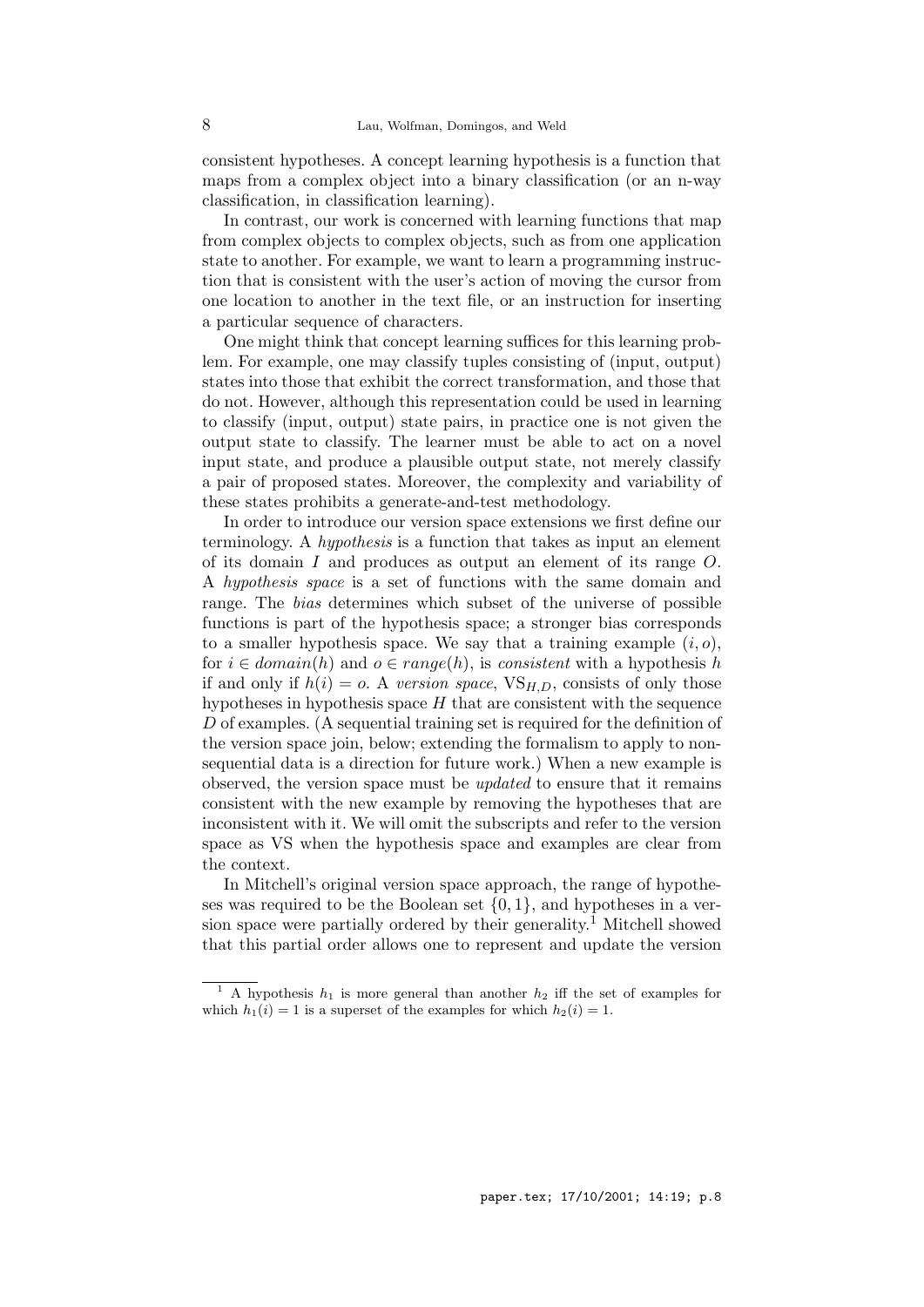space solely in terms of its most-general and most-specific boundaries G and  $S$  (*i.e.*, the set G of most general hypotheses in the version space and the set  $S$  of most specific hypotheses). The consistent hypotheses are those that lie between the boundaries  $(i.e., every hypothesis in the$ version space is more specific than some hypothesis in G and more general than some hypothesis in  $S$ ). We say that a version space is boundary-set representable (BSR) if and only if it can be represented solely by the  $S$  and  $G$  boundaries. Hirsh [14] showed that the properties of convexity and definiteness are necessary and sufficient for a version space to be BSR.

Mitchell's approach is appropriate for concept learning problems, where the goal is to predict whether an example is a member of a concept. In this work, we extend Mitchell's version space framework to any supervised learning problem  $(i.e.,$  to learning functions with any range). Our extended version spaces are capable of learning a superset of the functions learnable with Mitchell's original version space framework; in particular, they can learn disjunctive concepts and compositions of them.

The original version space formulation took advantage of a generality partial ordering over hypotheses in the version space in order to efficiently represent the space by its boundaries. Observe, however, that the efficient representation of a version space by its boundaries only requires that some partial order be defined on it, not necessarily one that corresponds to generality. The partial order to be used in a given version space can be provided by the application designer, or by the designer of a version space library. The corresponding generalizations of the G and S boundaries are the least upper bound and greatest lower bound of the version space. As in Mitchell's approach, the application designer provides an update function  $U(VS, d)$  that shrinks VS to hold only the hypotheses consistent with example d.

An example of a version space that uses a partial ordering other than generality is the FindSuffix space, which contains hypotheses that output the first location where a particular search string occurs. Each hypothesis searches for a different string, and we order these hypotheses by the prefix relation over strings, which is not a generality ordering. See section 5.2 for a more complete description of the FindSuffix space.

# 3.2. Version space execution

Although we have described how to update version spaces, we must also define how to use them. We are interested not only in the literal hypotheses in a version space, but in the result of applying those hypotheses to a novel input. We say that a version space is executed on an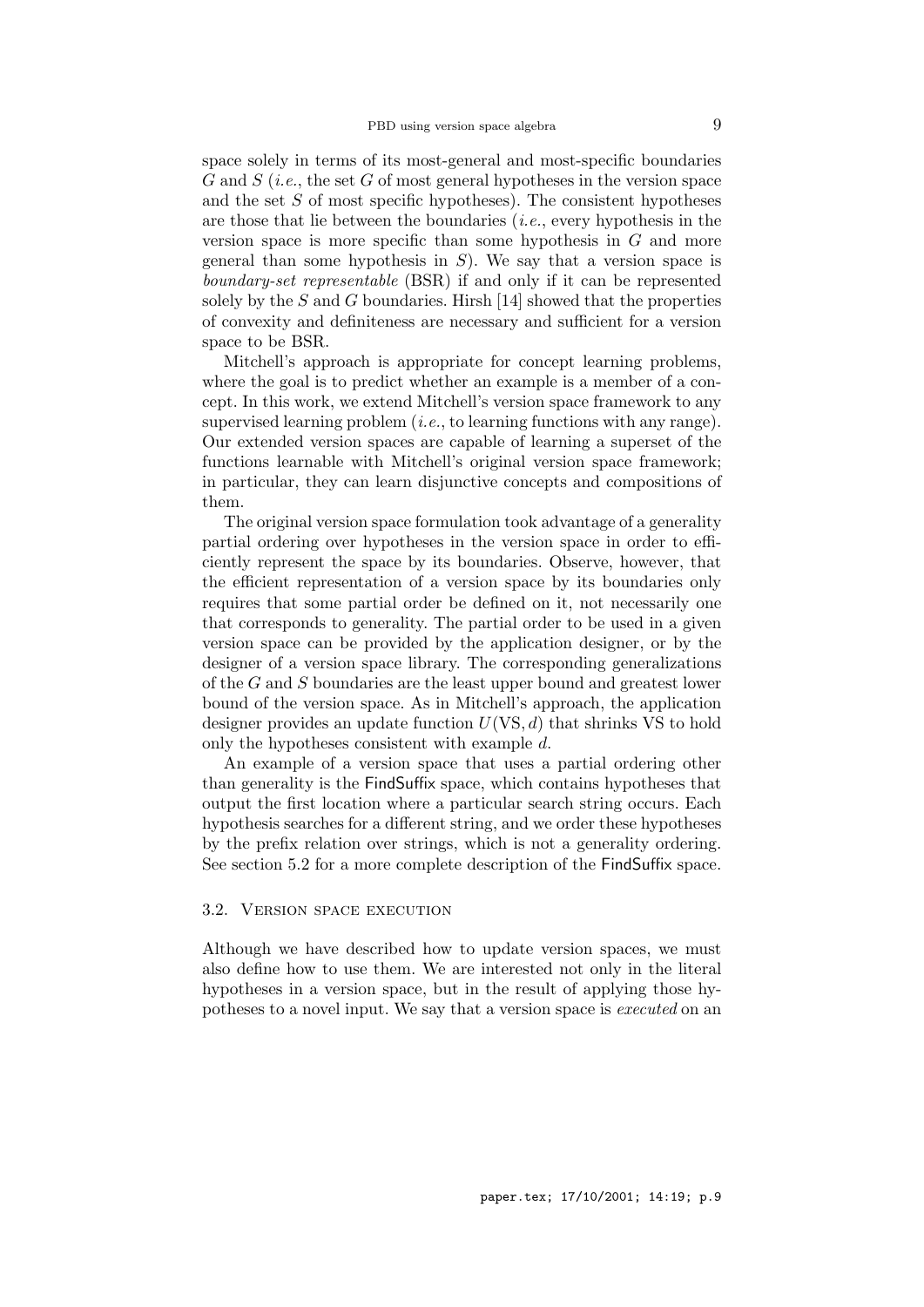input by applying every hypothesis in the version space to that input, and collecting the set of resulting outputs. More formally, the result of executing a version space V on an input i is denoted by  $\operatorname{exec}_V(i)$  and defined as follows:

$$
\operatorname{exec}_{V}(i) = \{o : \exists f \in V, f(i) = o\}
$$
\n
$$
(1)
$$

Note that two distinct hypotheses may agree in their predictions when applied to a new input. In section 5.1, we discuss how version space execution is used to communicate the contents of the version space to the user for critiquing. Below, section 3.5 extends the notion of execution to incorporate probabilities on hypotheses in the version space.

#### 3.3. Version space algebra

We now introduce an algebra over these extended version spaces. Our ultimate goal is to learn functions that transform complex objects into complex objects. However, rather than trying to define a single version space containing the entire function space, we build up the complex version space by composing together version spaces containing simpler functions. Just as two functions can be composed to create a new function, two version spaces can be composed to create a new version space, containing functions that are composed from the functions in the original version spaces.

We define an *atomic version space* to be a version space as described in the previous section, *i.e.*, one that is defined by a hypothesis space and a sequence of examples. We define a composite version space to be a composition of atomic or composite version spaces using one of the following operators.

DEFINITION 1 (Version space union). Let  $H_1$  and  $H_2$  be two hypothesis spaces such that the domain (range) of functions in  $H_1$  equals the domain (range) of those in  $H_2$ . Let  $D$  be a sequence of training examples. The version space union of  $VS_{H_1,D}$  and  $VS_{H_2,D}$ ,  $VS_{H_1,D} \cup VS_{H_2,D}$ , is equal to  $VS_{H_1\cup H_2,D}$ .

Unlike the BSR unions proposed by Hirsh [14], we allow unions of version spaces such that the unions are not necessarily boundary-set representable. By maintaining component version spaces separately, we can thus efficiently represent more complex hypothesis spaces.

THEOREM 1 (Efficiency of union). The time (space) complexity of maintaining a version space union is the sum of the time (space) complexity of maintaining each component version space plus an  $O(1)$  term.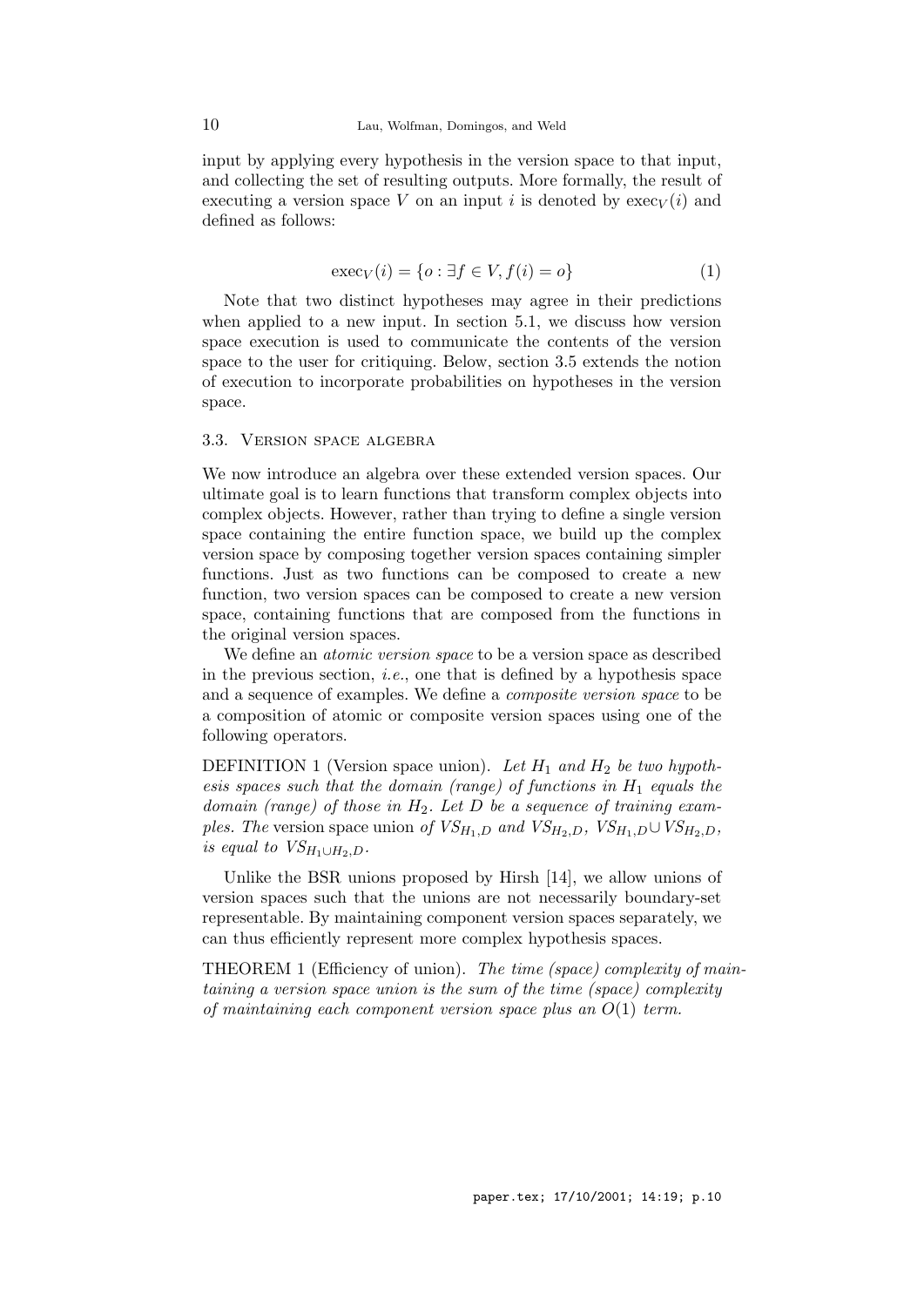*Proof sketch*<sup>2</sup>. This analysis follows directly from the fact that the union is maintained by maintaining each component version space separately.  $\square$ 

In order to introduce the join operator, let  $C(h, D)$  be a consistency predicate that is true when hypothesis  $h$  is consistent with the data  $D$ , and false otherwise. In other words,  $C(h, D) \equiv \bigwedge_{(i,o)\in D} h(i) = o$ .

DEFINITION 2 (Version space join). Let  $D_1 = \{d_1^j\}$  $\left\{j\atop 1\right\}_{j=1}^n$  be a sequence of n training examples each of the form  $(i, o)$  where  $i \in domain(H_1)$ and  $o \in range(H_1)$ , and similarly for  $D_2 = \{d_2^j\}$  $\left(\begin{matrix}j\\2\end{matrix}\right)_{j=1}^n$ . Let D be the sequence of n pairs of examples  $\langle d_1^j$  $\langle \phi^j_1, d^j_2 \rangle$ . The join of two version spaces,  $VS_{H_1,D_1} \bowtie VS_{H_2,D_2}$ , is the set of ordered pairs of hypotheses  $\{\langle h_1, h_2 \rangle |$  $h_1 \in VS_{H_1, D_1}, h_2 \in VS_{H_2, D_2}, C(\langle h_1, h_2 \rangle, D)\}.$ 

The interpretation of the joint hypothesis  $\langle h_1, h_2 \rangle$  is left to the application designer. One interpretation of the join is as function composition. In SMARTedit, a join is used to sequence individual actions together to form a program. Suppose we have a version space that defines the set of all text-editing actions supported by our system. A two-way join of one action version space with another instantiation of the same version space thus represents the space of programs containing two actions.

Joins provide a powerful way to build complex version spaces by maintaining the cross product of two simpler version spaces, subject to the consistency predicate. In the general case, the entire cross product must be materialized in order to maintain the join. In many domain representations, however, the consistency of a hypothesis in the join depends only on whether each component hypothesis is consistent with its respective training examples, and not on some joint property of the two hypotheses. In this situation we say there is an *independent join*.

DEFINITION 3 (Independent join). Let  $D_1 = \{d_1^j\}$  $\left\{ \begin{array}{l} i \ j=1}^n \ be \ a \ sequence$ of n training examples each of the form  $(i, o)$  where  $i \in domain(H_1)$ and  $o \in range(H_1)$ , and similarly for  $D_2$ . Let D be the sequence of n pairs of examples  $\langle d_1^j$  $\{a_1^j, d_2^j\}$ . Iff ∀D<sub>1</sub>, D<sub>2</sub>,  $h_1 \in H_1, h_2 \in H_2$  [C( $h_1, D_1$ ) ∧  $C(h_2, D_2) \Rightarrow C(\langle h_1, h_2 \rangle, D)$ , then the join  $VS_{H_1,D_1} \bowtie VS_{H_2,D_2}$  is independent.

For example, consider learning an axis-parallel rectangular decision boundary on the Cartesian plane where each example input is a point

<sup>&</sup>lt;sup>2</sup> In the interests of space, we provide only proof sketches of the theorems in this paper.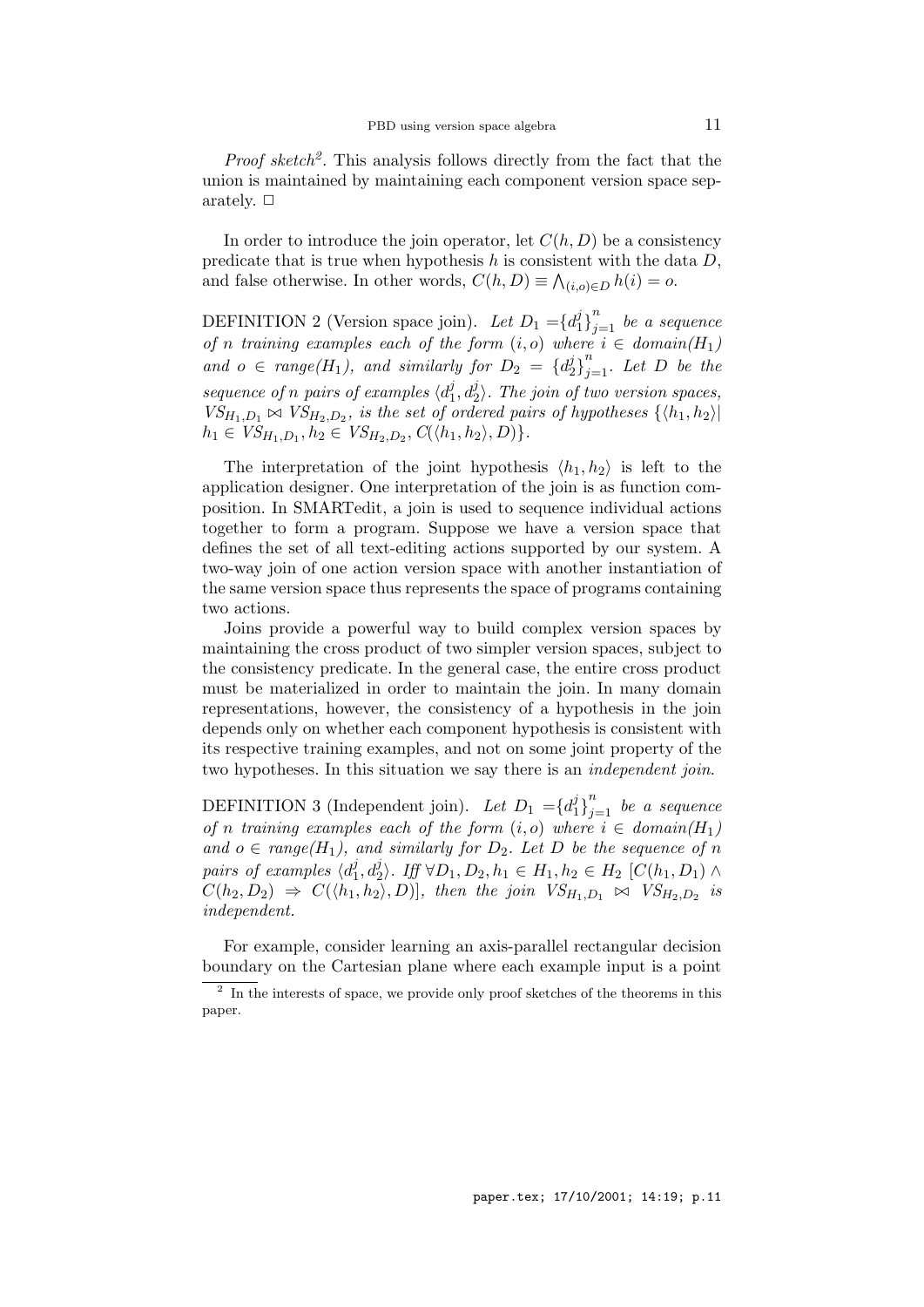on the plane and the output is a label, positive or negative, for each coordinate. This concept could be expressed as a join of two version spaces, one learning the target range for the x-coordinate and another for the y-coordinate. If the hypothesis space contains only axis-parallel rectangles, then the version space can be represented as an independent join. In that case, the joint version space may then be represented as the Cartesian product of the x-coordinate's version space and the y-coordinate's space. If the hypothesis space is allowed to include nonaxis-parallel rectangles, however, this efficient representation is lost and the full cross product must be maintained.

We expect that application designers will design joins to take advantage of the independence property. Although we have not yet formalized general conditions under which joins may be treated as independent, Section 5 gives several examples of independent joins in the text editing domain.

Independent joins can be stored efficiently by representing each member version space of the join individually, and computing the cross product only when needed. Let  $T(VS, d)$  be the time required to update VS with example d. Let  $S(VS)$  be the space required to represent the version space VS perhaps using boundary sets.

THEOREM 2 (Efficiency of independent join). Let  $D_1 = \{d_1^j\}$  $\left\{j \atop 1 \right\}_{j=1}^n$  be a sequence of n training examples each of the form  $(i, o)$  where  $i \in$  $domain(H_1)$  and  $o \in range(H_1)$ , and let  $d_1$  be another training example with the same domain and range. Define  $D_2 = \{d_2^j\}$  $\int_{2}^{j}$ <sub>2</sub>  $\int_{j=1}^{n}$  and  $d_2$ similarly. Let D be the sequence of n pairs of examples  $\langle d_1^j \rangle$  $\langle \phi_1^j, d_2^j \rangle$ , and let  $VS_{H_1,D_1} \bowtie VS_{H_2,D_2}$  be an independent join. Then  $\forall D_1, d_1, D_2, d_2$ 

 $S(VS_{H_1,D_1} \bowtie VS_{H_2,D_2}) = S(VS_{H_1,D_1}) + S(VS_{H_2,D_2}) + O(1)$  $T(VS_{H_1,D_1} \bowtie VS_{H_2,D_2}, \langle d_1, d_2 \rangle) = T(VS_{H_1,D_1}, d_1) +$  $T(VS_{H_2,D_2},d_2)+O(1)$ 

Proof sketch. If the join is independent, then the set of hypotheses in the join is the cross product of the hypotheses in the two component spaces. In this case, it may be maintained by maintaining the two component version spaces separately. The time and space requirements for maintaining the join are then merely the sum of the time and space requirements for each component version space, plus a constant factor.  $\Box$ 

If the join is dependent, then in the worst case the complete materialization of the cross product must be maintained, and the time and space requirements grow with the product of the time and space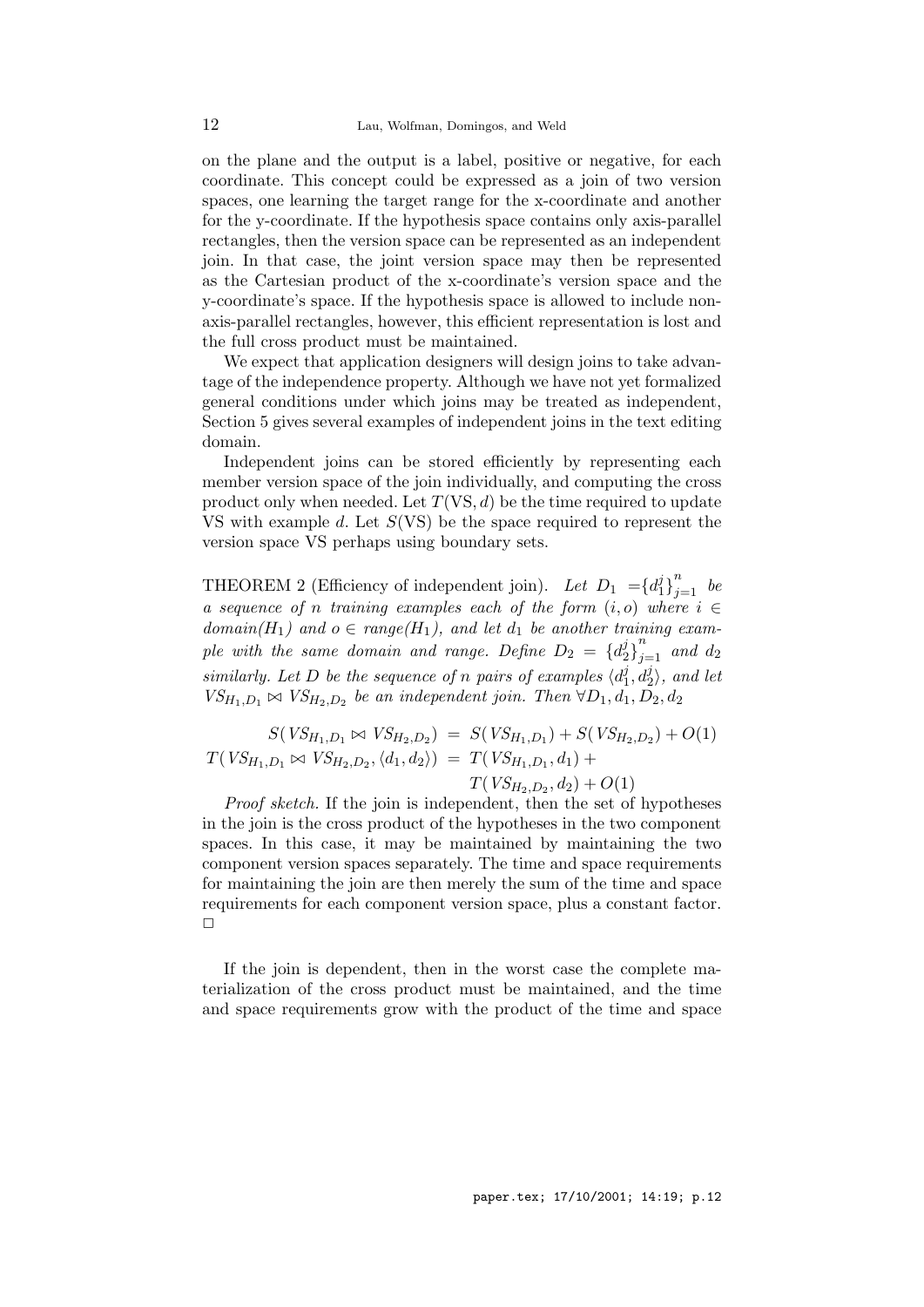requirements for each component in the join. Efficient representation of non-independent joins remains an item for future work.

The application designer can decide whether or not to take advantage of an independent join. This choice represents a tradeoff between efficient maintenance and expressivity. For instance, some sequences of actions might not be possible, such as a paste action that does not follow a cut action. The consistency predicate should be defined to weed out illegal joint hypotheses such as these. For efficiency, however, the application designer could choose to declare this join an independent join and gain efficient maintenance of the joint space at the cost of possibly including illegal hypotheses in the join.

Note that our union operation is both commutative and associative, which follows directly from the properties of the underlying set operation. The join operator is neither commutative nor associative (for instance, when sequencing actions together to form a program, the order matters). Although we do not define an intersection operator because we have found no application for it thus far, its definition is straightforward.

Let a child version space denote a version space that is a component of another version space (its parent). For instance, a member of a union is the child of the parent union. The functions in a child version space may need to be transformed into a different type (i.e., different domain and/or range) before inclusion in the parent version space. One situation in which this is necessary is when functions in the child version space act on only a portion of the full input available to the parent, and return values in a simpler domain. Another use of the transform is to convert from an application-independent domain or range (e.g. integers) to application-dependent types (e.g. rows in the text buffer). For this purpose, we introduce the transform operator. Transforms may be used between a parent and a single child in the absence of other version space operators, or they may be associated with each child in a union or join.

DEFINITION 4 (Version space transform). Let  $\tau_i$  be a mapping from elements in the domain of  $VS_1$  to elements in the domain of  $VS_2$ , and  $\tau_o$ be a one-to-one mapping from elements in the range of  $VS<sub>1</sub>$  to elements in the range of  $VS_2$ . Version space  $VS_1$  is a transform of  $VS_2$  iff  $VS_1$ =  $\{g | \exists_{f \in VS_2} \forall_j g(j) = \tau_o^{-1}(f(\tau_i(j)))\}.$ 

Transforms are useful for expressing domain-specific version spaces in terms of general-purpose ones, or more generally, converting functions with one domain and range to functions with a different domain and range. Transforms allow modular reuse of domain-independent version spaces. For instance, a version space that performed linear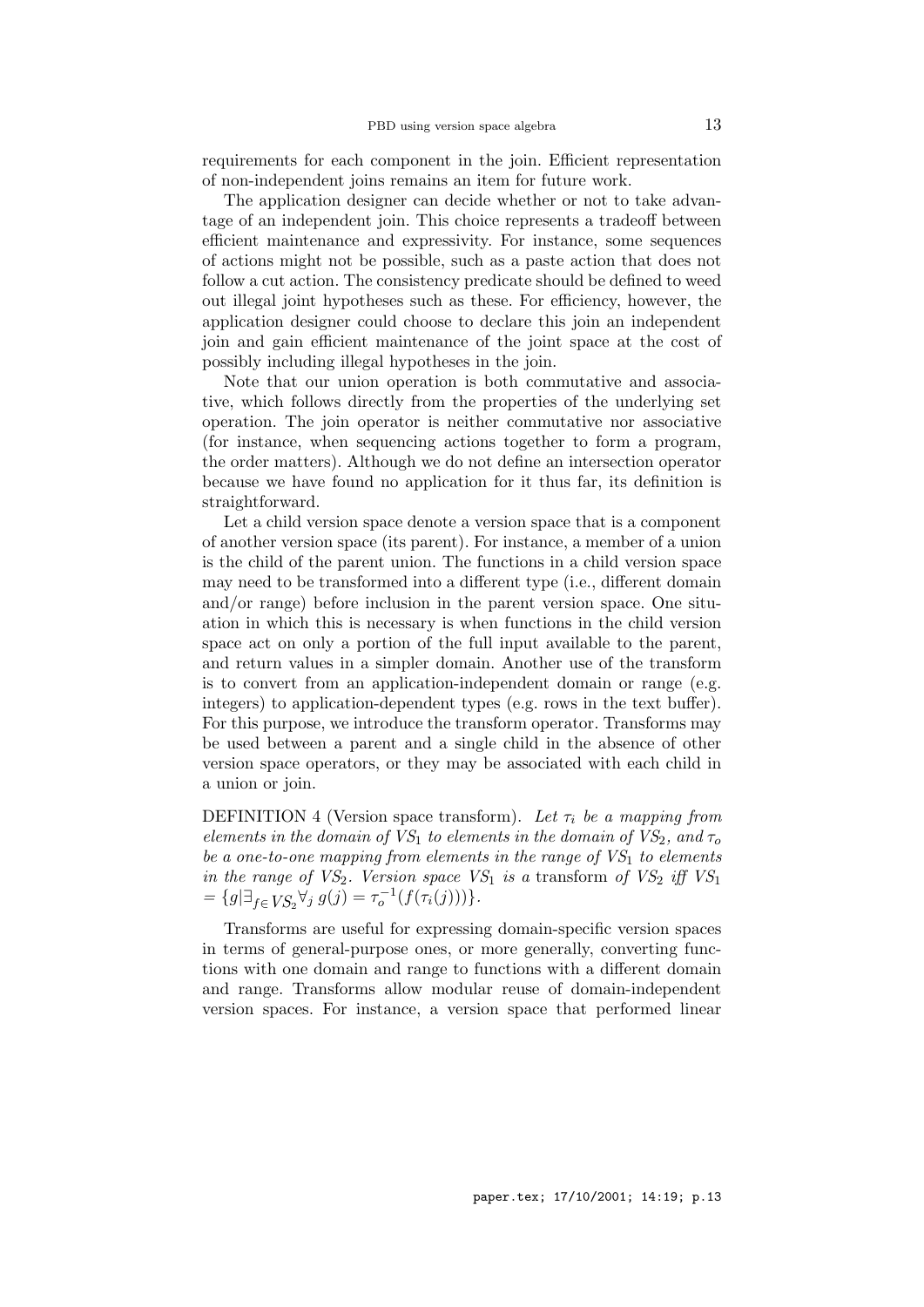regression (i.e., output the best line fitted to a set of example points) could be reused in different application domains by transforming its input and output to the quantities available in each domain. Section 5 and Appendix A provide more examples of transforms in the SMARTedit application.

# 3.4. PAC analysis

Having defined the version space algebra, we now discuss whether these complex version spaces can be learned efficiently. PAC learning theory [48, 13, 18] studies the conditions under which a reasonably-correct concept can be learned with reasonable confidence, or in other words, the conditions under which a concept is probably approximately correct. Although PAC analysis was originally developed for concept learning, it is easily extended to complex-function learning.

We assume inputs are drawn from an unknown probability distribution D. We have no guarantee that the learned function will be close to the target function, because it might be based on misleading similarities in the observed sequence of training examples. In addition, unless the learner is given training examples corresponding to every possible element in its domain, there may be multiple hypotheses consistent with the given training examples, and the learner is not guaranteed to output the correct one. For example, we might have as input a list of papers all by the same author, and learn a function that incorrectly assumes that all authors share the same first and last names.

The true error of a hypothesis h,  $error_{\mathcal{D}}(h)$ , with respect to target function f and distribution  $\mathcal D$  is the probability that h will produce the wrong output when applied to an input  $i$  drawn at random according to D:

$$
error_{\mathcal{D}}(h) \equiv \Pr_{i \in D} [f(i) \neq h(i)] \tag{2}
$$

Let  $\epsilon$  denote an upper bound on the error of the learned hypothesis, and  $\delta$  be a bound on the probability that the learner will output a hypothesis with error greater than  $\epsilon$ . Given desired values for  $\epsilon$  and  $\delta$ , PAC analysis places a bound on the number of examples required for learning.

DEFINITION 5 (PAC learnability). For a target function class  $F$  defined over a set of inputs I of length n and a learner L using hypothesis space H, F is PAC-learnable by L using H iff for all  $f \in F$ , distributions D over I,  $\epsilon$  such that  $0 < \epsilon < 1/2$ , and  $\delta$  such that  $0 <$  $\delta$  < 1/2, learner L will output a version space VS such that  $\forall h \in VS$ ,  $error_{\mathcal{D}}(h) \leq \epsilon$  with probability at least  $(1 - \delta)$ , using a sample size and time that are polynomial in  $1/\epsilon$ ,  $1/\delta$ , n, and size(f).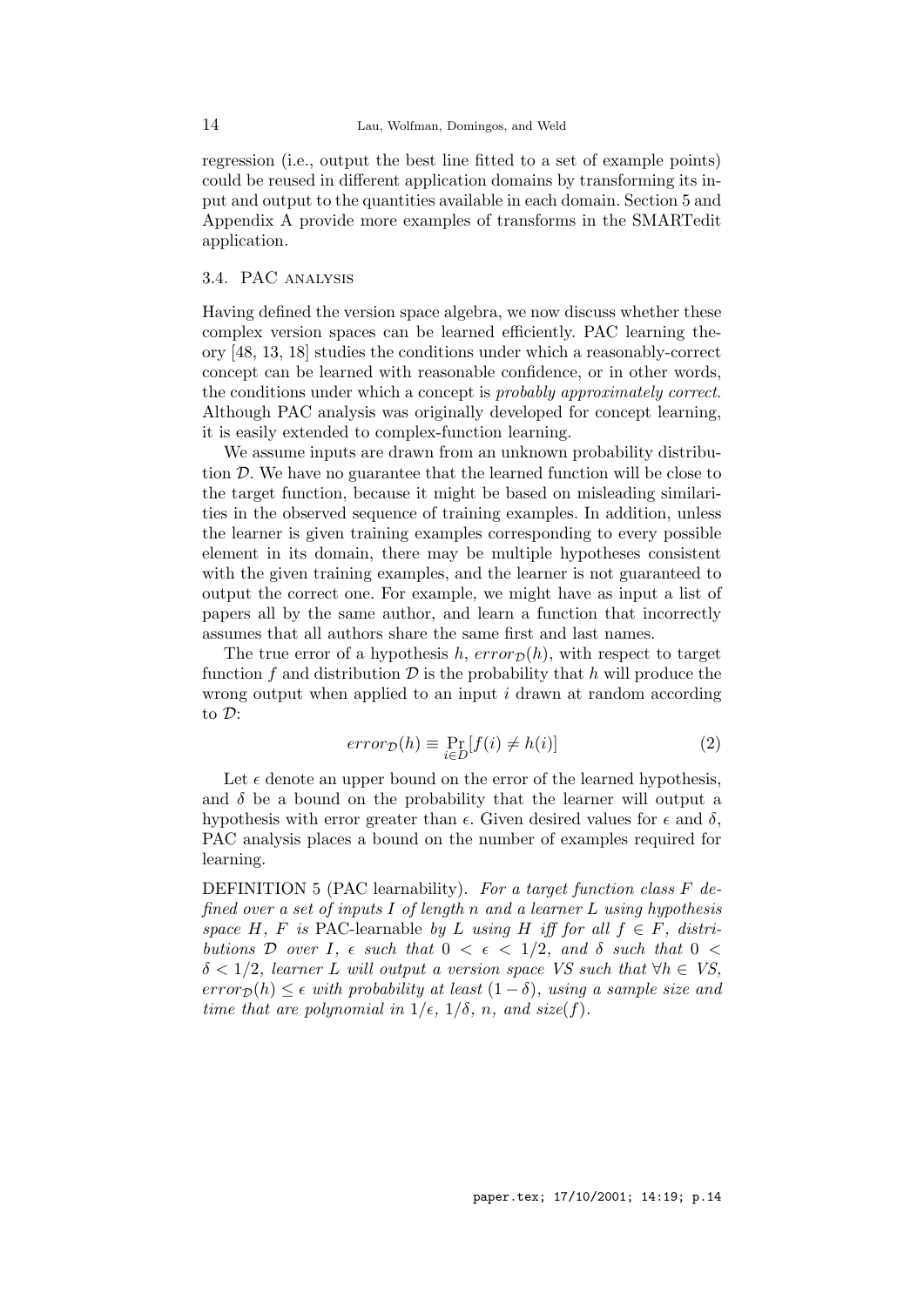Blumer et al. [6] derive the following relationship between the required sample size m, the parameters  $\epsilon$  and  $\delta$ , and |H|:

$$
m > \frac{1}{\epsilon} (\ln |H| + \ln(1/\delta))
$$
\n(3)

Thus a necessary and sufficient condition for  $m$  to be polynomial when using a hypothesis space H is that  $|H| = O(e^{P(n)})$ , where  $P(n)$ is an arbitrary polynomial function of  $n$ .

We say that a version space operator  $\Diamond$  preserves PAC learnability if, given function class  $F_1$  that is PAC-learnable using  $H_1$ , and function class  $F_2$  that is PAC-learnable using  $H_2$ ,  $F_1 \Diamond F_2$  is PAC-learnable using  $H_1 \diamond H_2$ .

THEOREM 3. The version space union, join, and transform operators preserve PAC learnability.

Proof sketch. To show that each operator preserves PAC learnability. it suffices to show that the number of examples and the time required to maintain the composite space remain polynomial in  $1/\epsilon$ ,  $1/\delta$ , n, and  $size(f).$ 

Let  $F_1$  be a function class that is PAC-learnable using  $H_1$ , and similarly for  $F_2$  and  $H_2$ . Then  $|H_1| = O(e^{P_1(n)})$  and  $|H_2| = O(e^{P_2(n)})$ . For the union,  $|H_1 \cup H_2| \leq |H_1| + |H_2| = O(e^{P_1(n)}) + O(e^{P_2(n)}) =$  $O(e^{\max(P_1(n), P_2(n))})$ . For the join,  $|H_1 \bowtie H_2| \leq |H_1| \times |H_2| = O(e^{P_1(n)}) \times$  $O(e^{P_2(n)}) = O(e^{P_1(n)+P_2(n)}) = O(e^{P_{12}(n)})$ . The transform is a one-toone mapping so  $|H|$  remains constant across a transform. Since the size of the composite hypothesis space remains at most exponential in  $P(n)$ , the number of training examples remains polynomial in  $\ln |H|$ .

If  $F_1$  is PAC-learnable using  $H_1$ , then the time required to learn it is polynomial, and similarly for  $F_2$  and  $H_2$ . By Theorem 1 and the previous paragraph, the time required to learn  $F_1 \cup F_2$  using  $H_1 \cup H_2$  is the sum of the times required to learn  $F_1$  and  $F_2$ , which is polynomial in  $n$ . By Theorem 2 and the previous paragraph, the time required to learn  $F_1 \bowtie F_2$  using  $H_1 \bowtie H_2$  is polynomial in n. The transform operator is a one-to-one mapping, so it requires no additional time to maintain. Since the number of examples and time remain polynomial across the union, join, and transform operators, the operators preserve PAC learnability.  $\Box$ 

Note that the join of an unlimited number of version spaces does not preserve PAC-learnability, because the required number of examples is worst-case exponential in the number of version spaces being joined.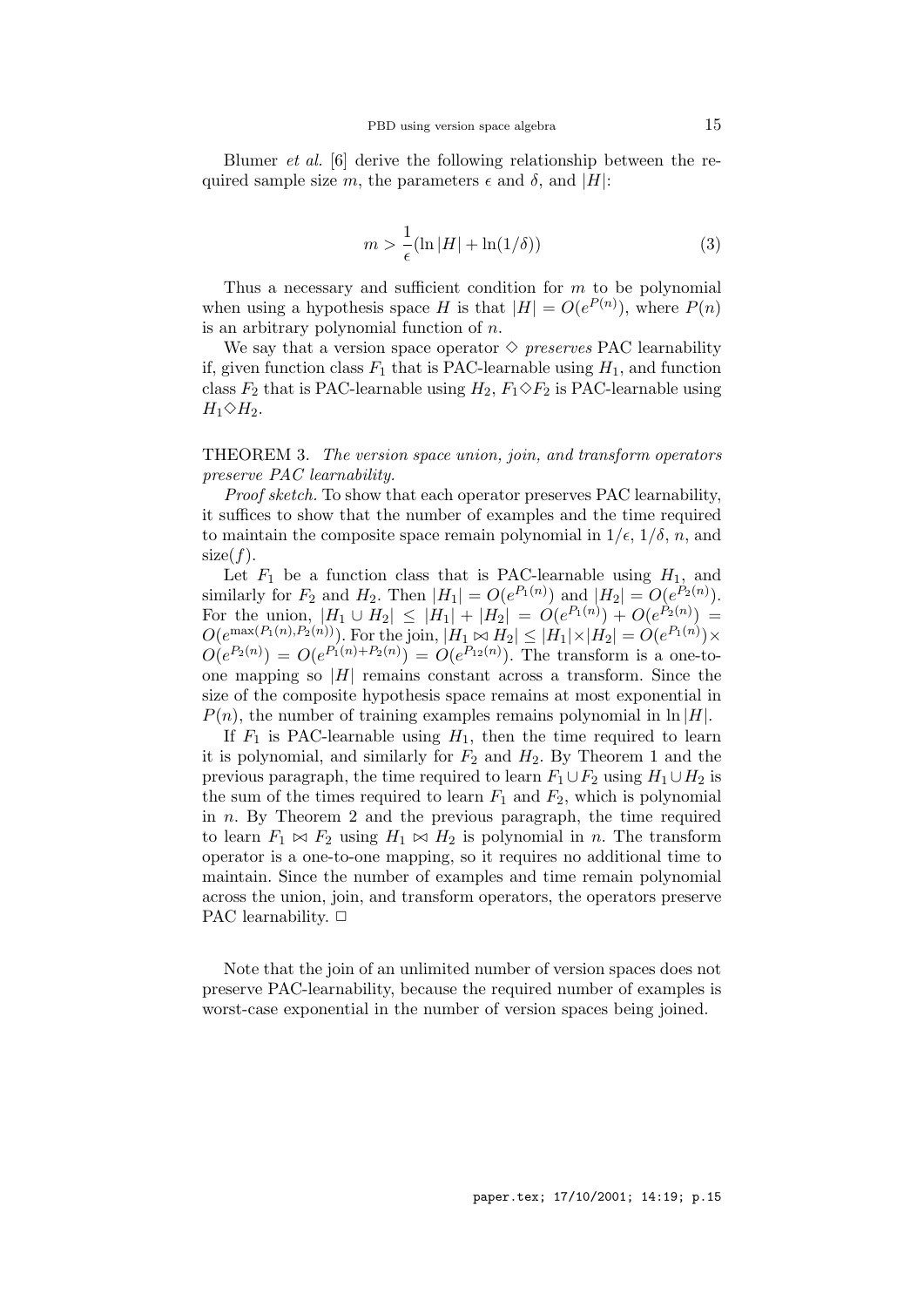## 3.5. Probabilistic version space framework

We have constructed a probabilistic framework around the version space algebra that assigns a probability to each hypothesis in the version space. Such a probabilistic framework allows us to:

- Choose better hypotheses during execution: Even before the version space converges to a single hypothesis, it may still be executed on new instances to produce a set of consistent outputs. The probabilistic framework allows us to choose the most likely output.
- *Introduce domain knowledge*: An application designer probably has a priori knowledge about which hypotheses are more likely to occur than others. For example, when trying to reason about a user's decision to move the cursor through an HTML file, a hypothesis of "634 characters forward" is probably less likely than the hypothesis "after the next occurrence of the string <TABLE>". This knowledge can be gathered either empirically, such as by conducting user studies, or it may be set heuristically by the application designer. The probabilistic framework allows the designer to cleanly introduce this type of domain knowledge into the system. These probabilities could also be updated over time by adapting to the user and giving higher probability to the types of hypotheses she employs.
- − Provide support for noisy data: In a traditional version space, inconsistent hypotheses have zero probability and are removed from consideration. In a probabilistic framework, one can assign a small but non-zero probability to inconsistent hypotheses, such that noisy data does not irretrievably remove a hypothesis from the version space.

To use the framework, the application designer may optionally provide a priori probabilities as follows:

- $-$  A probability distribution  $Pr(h|H)$  over the hypotheses h in a hypothesis space  $H$ , such that  $\sum_{h\in H} \Pr(h|H) = 1$ .
- $-$  A probability distribution Pr( $V_i|W$ ) over the version spaces  $V_i$  in a union W, such that  $\sum_i \Pr(V_i|W) = 1$ .

Each of these probability distributions defaults to the uniform distribution if not otherwise specified. The application designer is not required to specify any probabilities in order to use the probabilistic framework.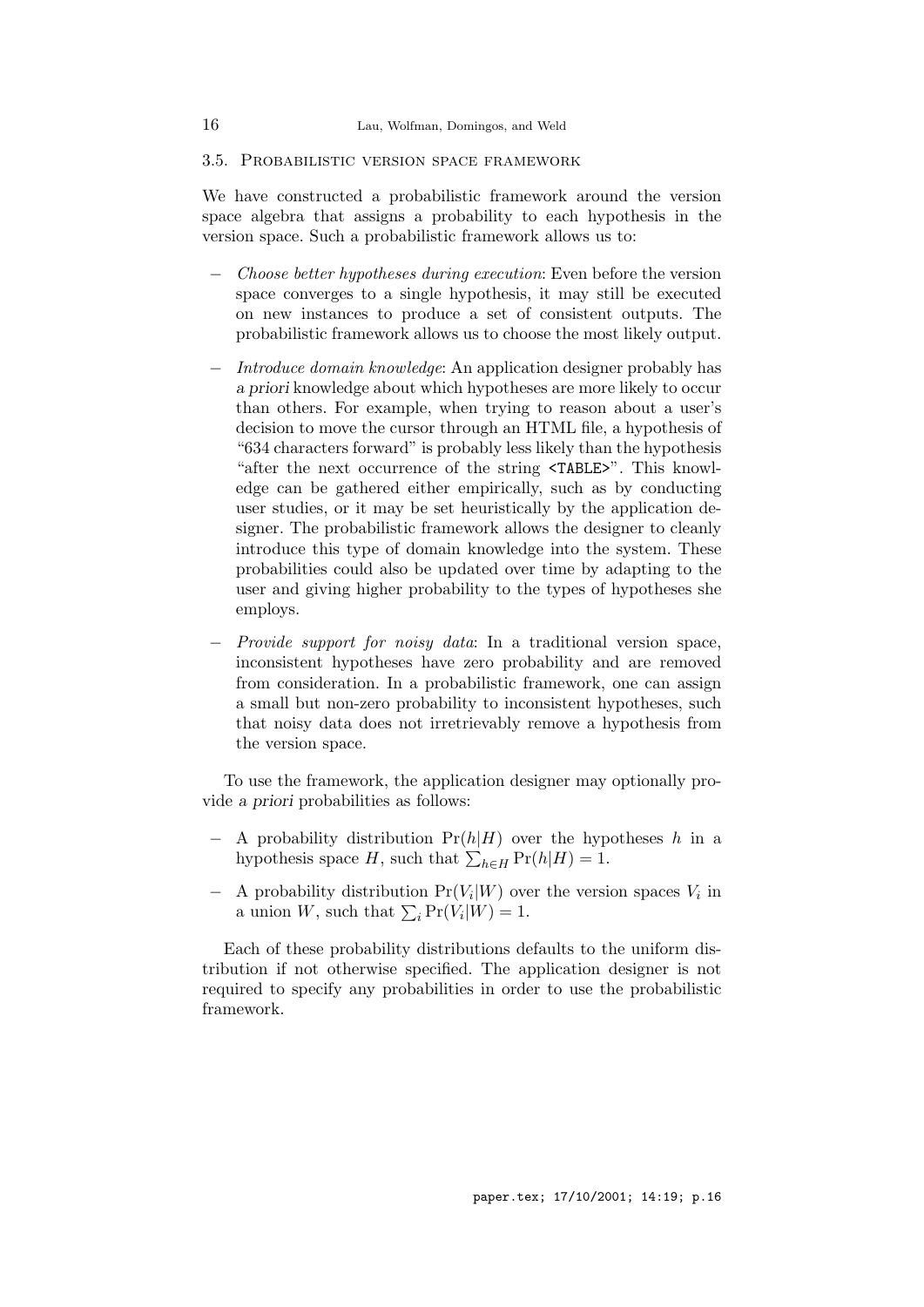The probability of a hypothesis  $h$  in an atomic version space  $V$ ,  $P_{h,V}$ , is initialized to  $Pr(h|H)$ . As the atomic version space is updated, the inconsistent hypotheses are removed from the version space. The probabilities of the remaining hypotheses are then renormalized. A consistent hypothesis relative to the version space has probability  $Pr(h|V)$ , and an inconsistent hypothesis relative to the version space has zero probability.<sup>3</sup>

Thus the overall probability of a hypothesis  $h$  in a version space  $V$ .  $P_{h,V}$ , is defined inductively up from the bottom of the version space hierarchy depending on the type of  $V$ :

- **Atomic** V is atomic. In this case,  $P_{h,V} = Pr(h|V)$  and the probabilities are normalized.
- **Transform**  $V_1$  is a transform of another version space  $V_2$ . Thus  $V_1$  =  $\{h|\exists_{f\in V_2}\forall_i h(i)=\tau_o^{-1}(f(\tau_i(i)))\}$ . Since transforms are one-to-one,  $P_{h, V_1} = P_{f, V_2}$  and no normalization is necessary.
- Union V is a union of version spaces  $V_i$  with corresponding probabilities  $w_i$ . Since the version spaces may not be disjoint, the probability of a hypothesis  $h$  is the sum of its weighted probabilities:

$$
P_{h,V} = \sum_{\forall i \mid h \in V_i} w_i \times P_{h,V_i} \tag{4}
$$

If one of the version spaces in the union collapses and contains no hypotheses, then the probabilities of the remaining hypotheses in the union must be normalized.

**Join** V is a join of a finite number of version spaces  $V_i$ . Thus,  $V =$  $\{\langle h_1, h_2, \ldots, h_n \rangle | h_i \in V_i, C(\langle h_1, h_2, \ldots, h_n \rangle, D) \}.$  In this case,  $P_{h,V}$  $k \times \prod_i P_{h_i, V_i}$ , where k is a normalizing constant. This constant accounts for the probability mass lost due to the consistency predicate C not holding for all the hypotheses in the Cartesian product. If the join is independent, the consistency predicate always holds, so the normalizing constant is unnecessary.

Using this framework, each hypothesis in the version space has an associated probability. If the execution of a version space  $V$  on an input i produces a set of outputs  $o$ , we assign a probability  $P_V^o$  to each of these outputs:

<sup>3</sup> Future work will examine how to maintain the version space and associated probability distribution when inconsistent hypotheses are assigned a very small probability.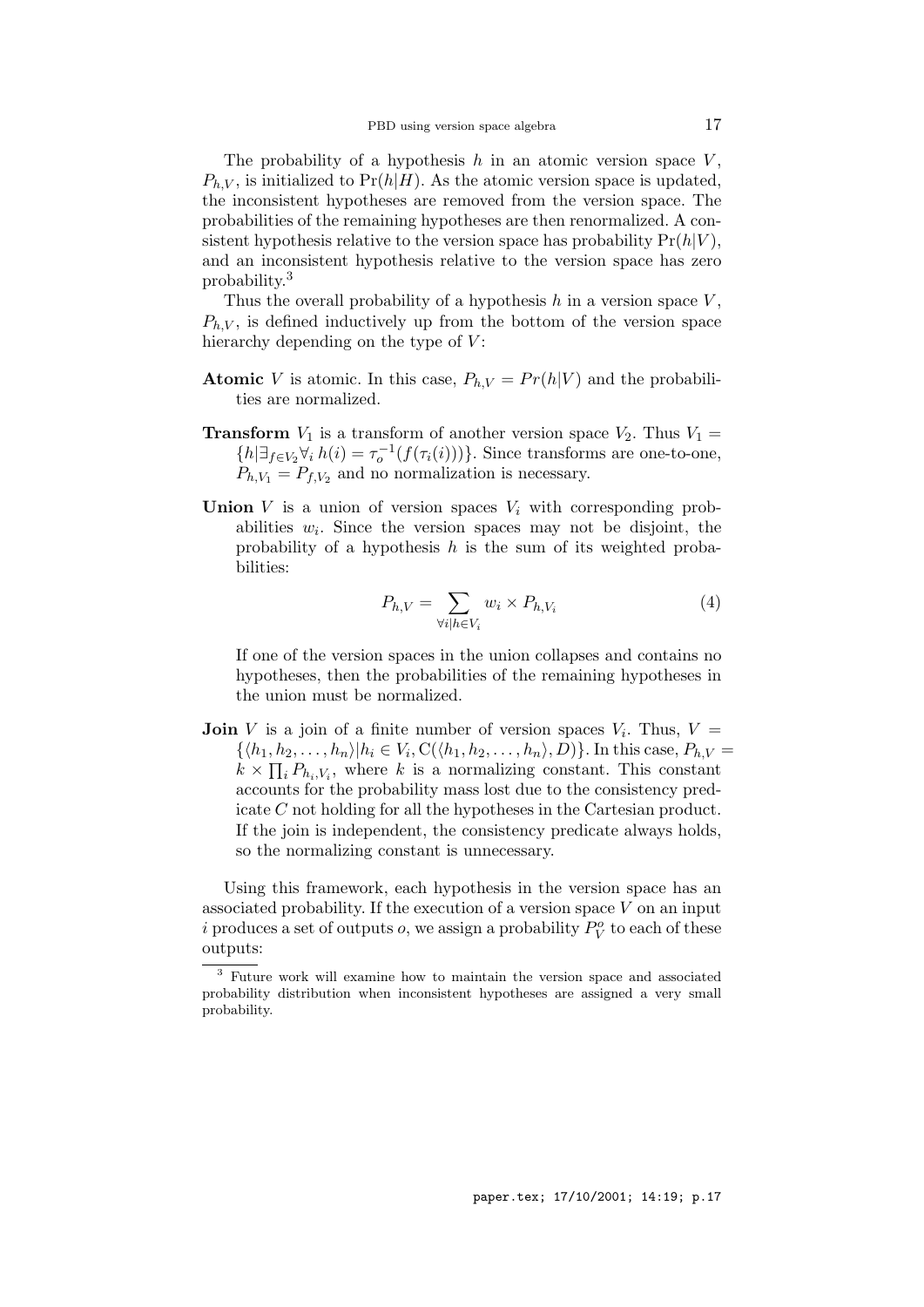$$
P_V^o(i) = \sum_{\forall f \mid f(i) = o} P_{f,V} \tag{5}
$$

We employ version space execution and the probabilistic framework to present the results of the learner to the user. Our SMARTedit system presents a list of output states to the user, ranked by probability, and allows her to select the correct one by cycling through the different output states. Section 5 describes SMARTedit in more detail.

#### 4. Application design with version space algebra

Choosing an appropriate representation is typically one of the most critical decisions in formalizing a problem as a machine learning problem [21]. The version space algebra framework enables application designers to build machine learning applications more easily in domains unsuitable for the customary classification representation, such as the PBD domain. By providing a framework for learning complex functions (functions that map from a complex input to a complex output), we hope to facilitate the use of machine learning in new classes of domains.

In order to use the version space algebra to model an application. the application designer must specify a set of atomic and composite version spaces and designate a single target space, as shown in Table I. The role of atomic spaces, composite spaces, and the target space in version space algebra is analogous to the role of terminal symbols, nonterminal symbols, and the start symbol in a context-free grammar. The simplest update function examines each hypothesis in the version space individually, and discards the inconsistent hypotheses. A more efficient update function represents only the boundaries of the consistent set, and updates only the boundaries given each training example. The partial order is a means to this end. Similarly, the simplest execution function separately computes the output for each hypothesis in the version space and assigns probabilities to outputs accordingly. However, it may be possible to find the probability for each output more efficiently; we show an example in the next section. When neither approach is feasible, approximate probabilities may be computed by sampling from the version space; this area holds promise for future research.

Many PBD researchers have found that incorporating domain knowledge into a learning system is difficult. While we do not claim to have completely solved this problem, we believe that the version space algebra framework makes it easier to incorporate domain knowledge into a PBD application by crafting the version space appropriately.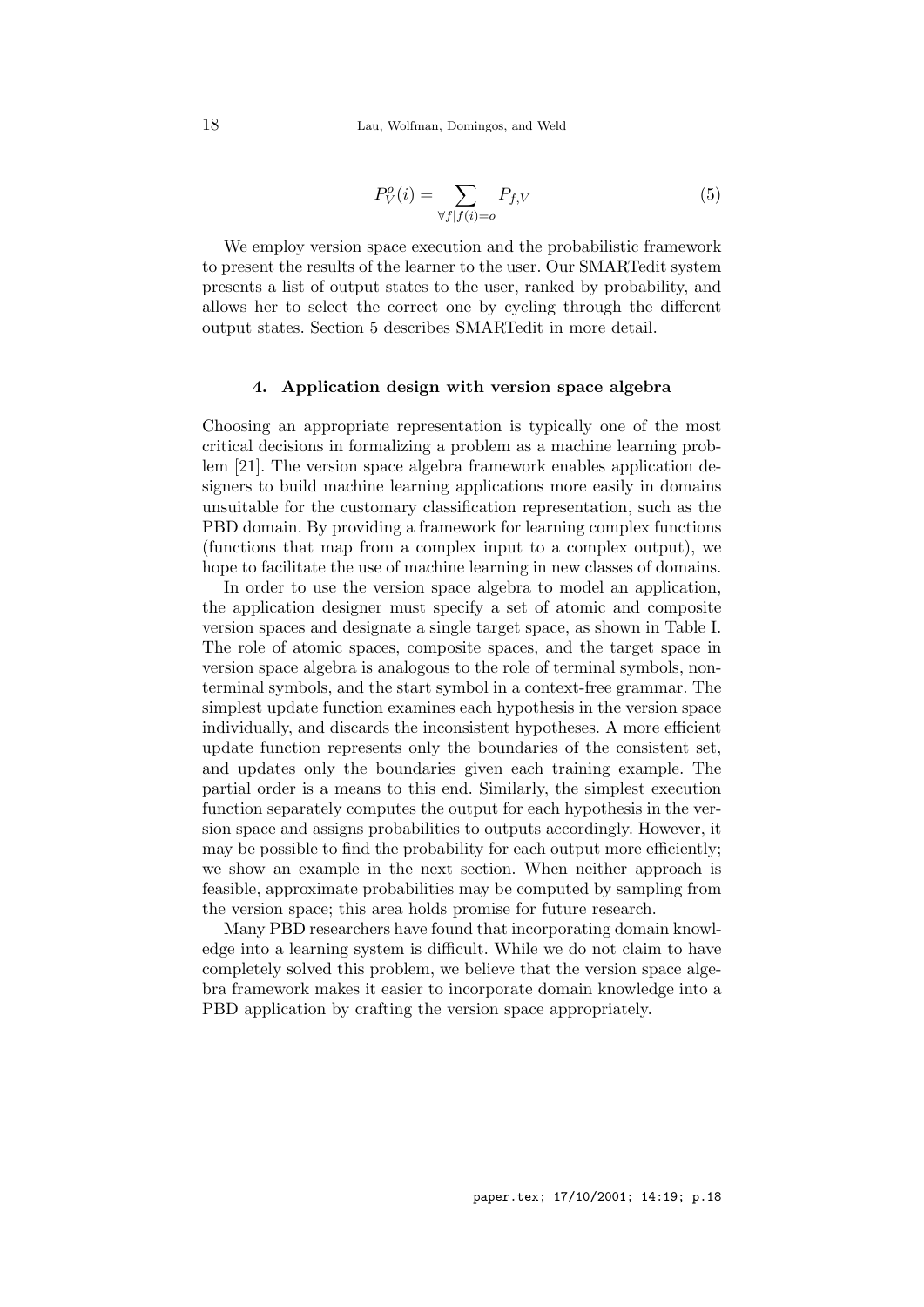Our framework also enables creation of a library of reusable, domainindependent version spaces that can greatly speed up this process. In our experience creating the SMARTedit system, we have begun the construction of such a library of reusable version spaces. The framework supports incremental design of the learning application, with new version spaces being added as necessary. The modularity and simplicity of the version space approach support fast construction of new version spaces, and facilitate rearrangement of the hierarchical version space structure as the application matures. Knowledge acquisition tools to automate the version space construction task would be an interesting direction for future research.

One of the primary responsibilities of the application designer is to craft the tradeoff between expressiveness and sample complexity for a particular application by selecting appropriate version spaces for inclusion in the version space hierarchy. An appropriate choice of bias can make the difference between a system that learns from few examples and a system that is incapable of generalizing. In the following section, we present an extended example of application design with the version space algebra in the context of our SMARTedit system.

Table I. Domain description to be provided by the application designer in order to use the version space algebra framework.

#### For each atomic version space:

- 1. Definition of the hypothesis space.
- 2. A partial order on the hypothesis space.
- 3. An update function that updates the version space to contain only those hypotheses consistent with a given example.
- 4. An execution function that computes a probability for each possible output given an input.

#### For each composite version space:

- 1. Formula expressing it in terms of atomic version spaces, previously-defined composite spaces, and version-space-algebraic operators.
- 2. Transformation functions that convert examples for the composite version space into the corresponding examples for each component version space.
- 3. An execution function that takes the outputs (and probabilities) of the component spaces' execution functions and produces a probability for each possible output of the composite space.

The target composite version space.

(One of the previously-defined composite spaces.)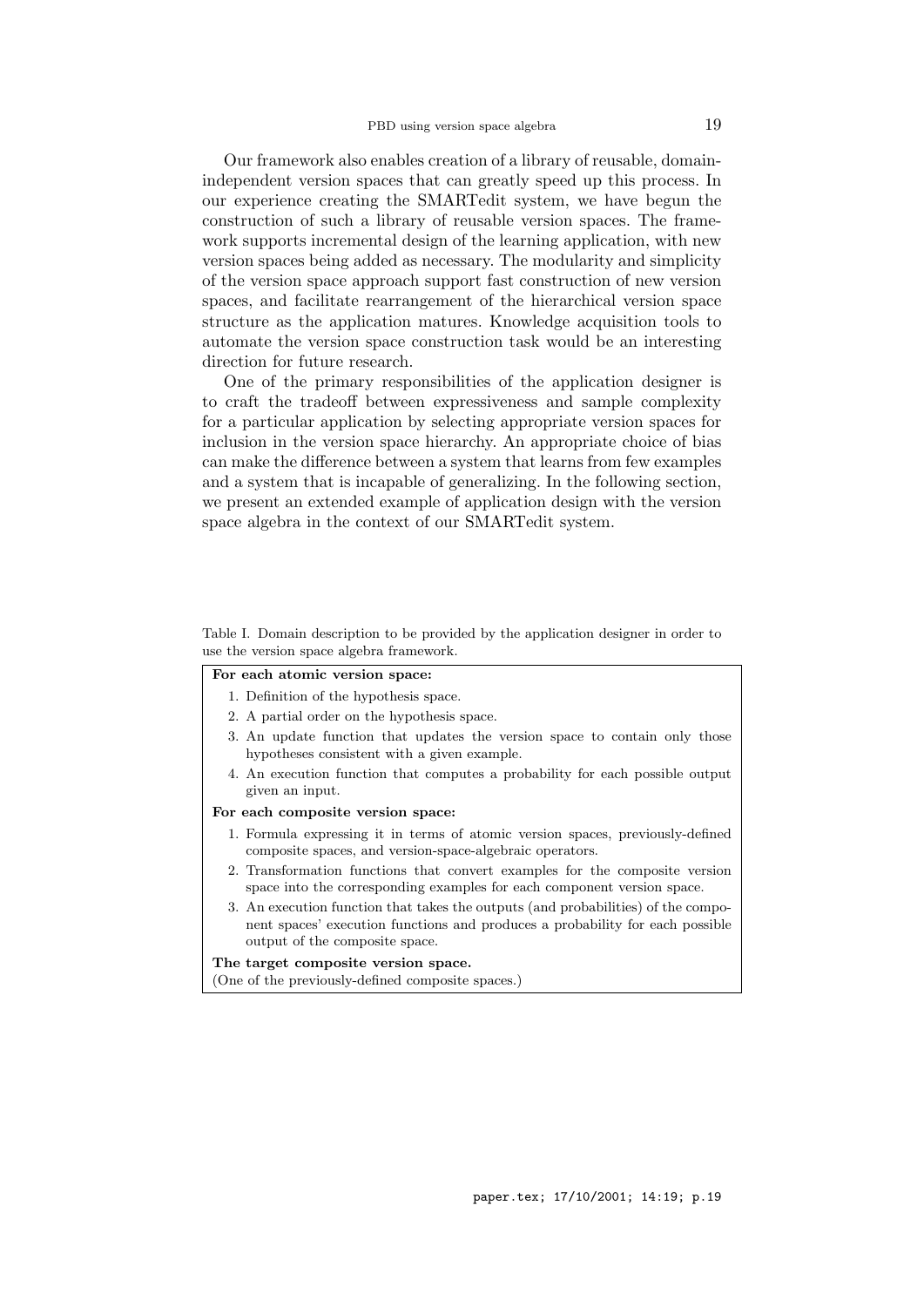# 5. The SMARTedit PBD system

In order to test our version space algebraic framework for PBD, we implemented a system called SMARTedit in the domain of text editing. SMARTedit was implemented from scratch using Python and the Tk toolkit. We have also ported it to Emacs, where it was configured to replace the builtin macro recorder. It has been used for a wide range of repetitive tasks, including manipulation of highly-formatted columnar data, transformation of semi-structured XML or bibliographic data, editing programming language code, and writing unstructured texts.

SMARTedit's learning component uses the version space algebra presented in Section 3. In this section, we first describe SMARTedit's user interface, then give a tour of some of its more interesting version spaces. A complete summary of all version spaces used in SMARTedit is given in Appendix A.

## 5.1. SMARTedit user interface

We have designed SMARTedit's user interface to make it accessible to non-programmer users. Rather than constructing a program in an arcane programming language, we enable users to build the program by demonstrating its effects on concrete examples. Our target users are familiar with the basic operation of an application, and know how to accomplish tasks through direct manipulation. They are not required to know the programming interface to the application.

We illustrate SMARTedit's user interface on a simple repetitive task: deleting the HTML comments, including their contents, from a text file (Figure 3).

The four buttons across the top of the interface control SMARTedit's programming by demonstration functionality. To begin creating a SMARTedit program, the user pushes the "Record iteration" button. The button turns red, indicating that her demonstration is being recorded, and its function changes to "Stop recording". The user then begins demonstrating what she wants SMARTedit to do. In this case, the user presses arrow keys to move the cursor to the beginning of the first HTML comment (in front of the text <!--) then presses the delete key until the extent of the comment (up until the -->) has been deleted. SMARTedit records the sequence of states that result from the user's editing commands, and learns functions that map from one state to another.

Unlike standard macro recorders, our PBD system disregards the actual keypresses a user performs at each step. For instance, a user may be performing a search, but if she sees the next occurrence of the search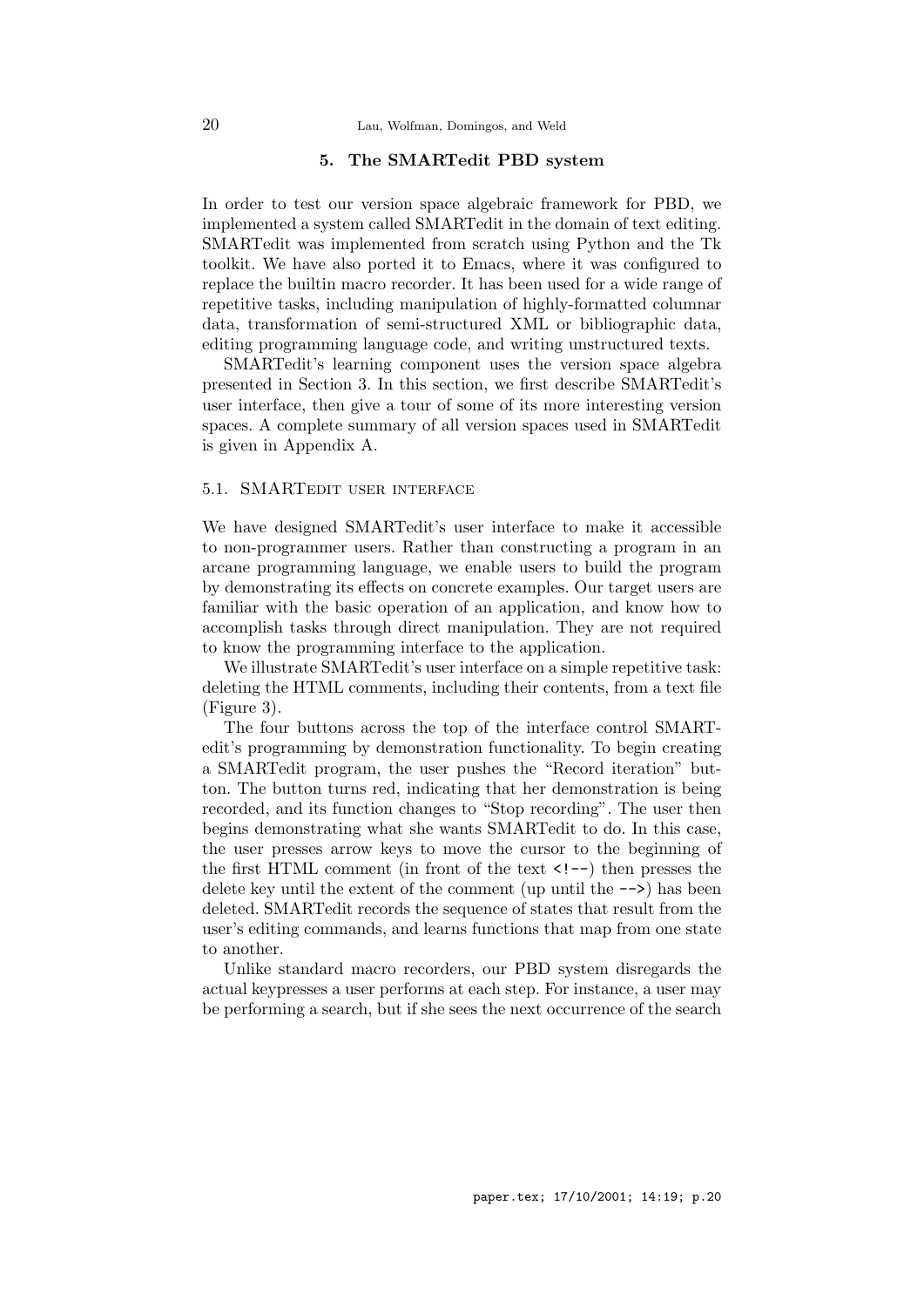term on the screen she could use the mouse or cursor keys to position the cursor rather than invoking the search facility. SMARTedit is robust to this kind of behavior because it does not learn from the literal keypresses. Instead it collapses sequences of similar events together (e.g., series of cursor-key presses, invocations of the search dialog, and moving the cursor with the mouse) under the assumption that these all are part of the same high-level action (e.g., moving the cursor). SMARTedit thus learns from the application state before and after the entire sequence of events; the important feature is the resulting state change, not the keystrokes by which that state change was accomplished. An interesting direction for future work would be to use the literal keypresses to bias the probabilities during learning. For instance, it is highly likely that the user is performing a search when she invokes the search facility.

Once the user has completed one iteration of the repetitive task, she clicks the red button to indicate that she has completed the iteration. At this point, SMARTedit initializes the version space using the recorded state sequence as an example. In this example, the user performed two actions: moving the cursor to the beginning of the HTML comment, and deleting to the end of the comment. This demonstration results in a sequence of three states: the initial state of the application (with the cursor at the top of the text file), the state after the cursor has been moved, and the state after the text has been deleted.

SMARTedit updates the version space lazily as the user provides more demonstrations, which allows it to consider infinite version spaces that are only instantiated on receipt of a training example. Given these observations, SMARTedit's version space contains a number of candidate hypotheses for the first step of the program, including:

- − Move to row 4 and column 21,
- Move forward forty-two characters,
- − Move to after the string sample,
- − Move to after the string ample,
- − Move to before the string <, and
- − Move to before the string <!--

At this point the user may either provide more demonstrations (by continuing to execute the program on subsequent iterations), or ask SMARTedit to execute its learned procedure by pressing the "Step" button. In our example, pressing the "Step" button causes SMARTedit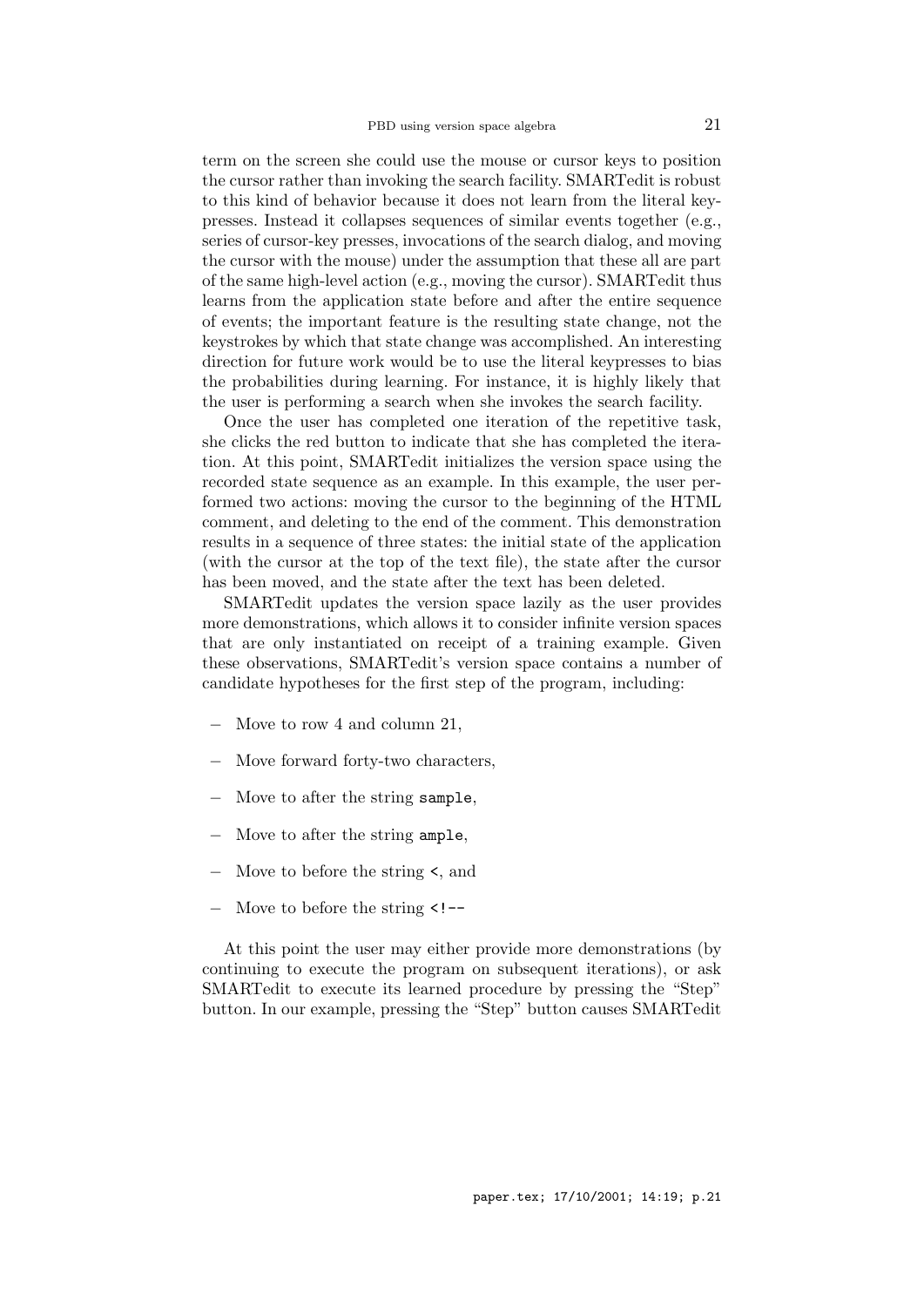22 Lau, Wolfman, Domingos, and Weld



(c)

Figure 3. User interface for the SMARTedit system.

to display its first guess: it shows the cursor moving to the second paragraph of the text, at the end of the word example, with 36% probability (Figure 3b). The best hypothesis (shown in the green bar at the top) explains that SMARTedit is moving after the word ample (because the word sample happened to precede the first HTML comment).

SMARTedit has performed the wrong action, so the user corrects its prediction by invoking the "Try another guess" button. Each press of this button causes SMARTedit to cycle to its next most likely pre-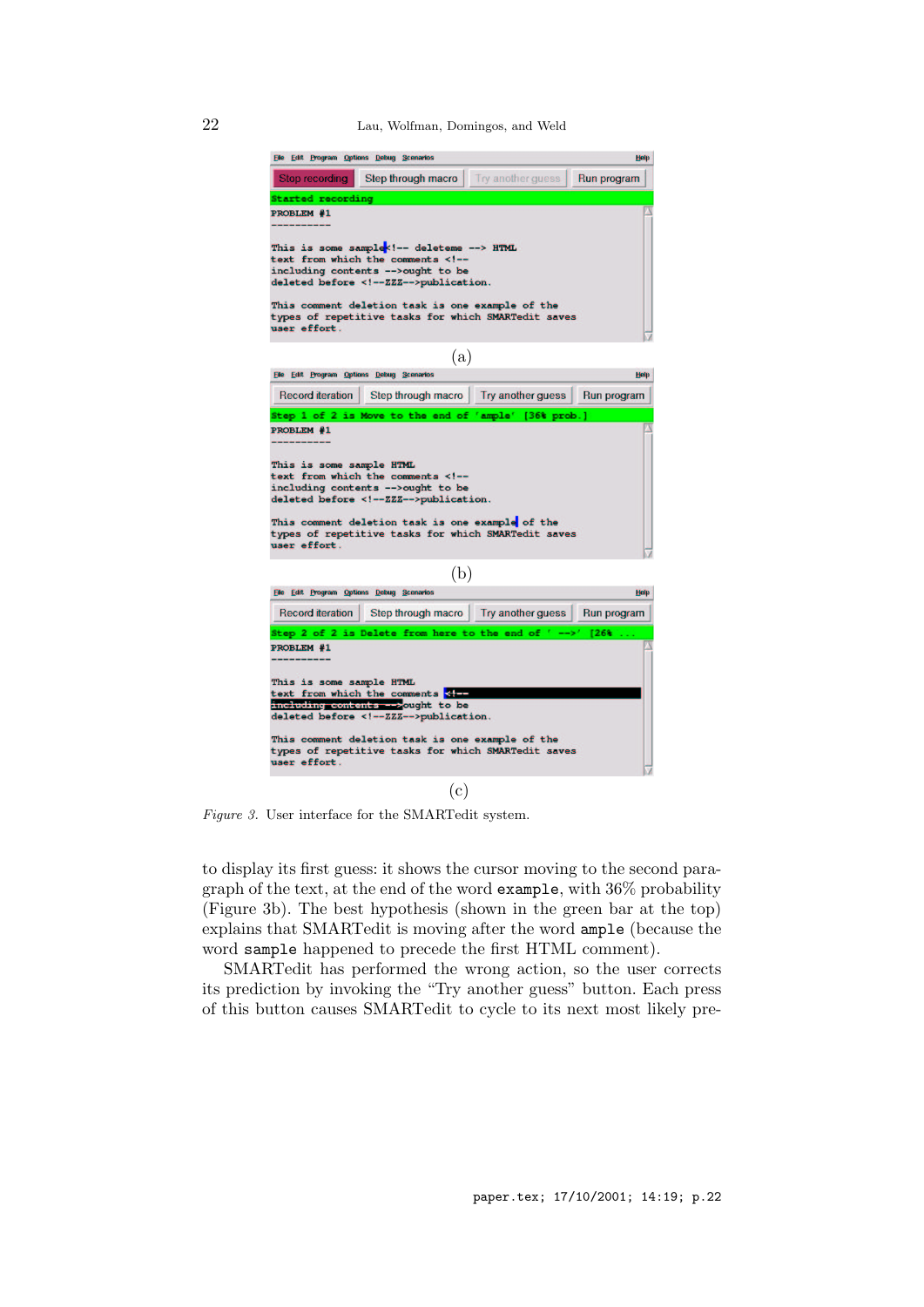diction. Once SMARTedit shows the correct action, the user presses the "Step" button to continue on to the next step. The current implementation of SMARTedit always makes a prediction, even if the best hypothesis has very low probability. In a related paper [53], we describe a mixed-initiative interface layered on top of SMARTedit that automatically chooses the best interaction mode, such as presenting a hypothesis or asking the user to provide more demonstrations.

Continuing with our HTML comment deletion example, SMARTedit's second guess is correct (moving the cursor to the beginning of the next HTML comment, with 26% probability). The user then presses the step button to move on to the second step in the program. SMARTedit's best guess for the second action is correct: delete the extent of the comment, with 26% probability (Figure 3c).

SMARTedit learns from the user's actions even during the stepping phase, so that on the third iteration of the program it will have learned both from the first iteration (demonstrated by the user) as well as from the second (in which the user corrected SMARTedit's predictions). When the user selects the correct action, SMARTedit updates its version space with this new information. Any hypothesis that is inconsistent with this new example (including those hypotheses that supported SMARTedit's first, incorrect, prediction) are removed from the version space. For instance, the sample and ample hypotheses are discarded from the version space because they are inconsistent with the second iteration, as are all the row and column hypotheses. The correct hypothesis (move to the string  $\langle -\rangle$ ) is consistent with both iterations, so it remains in the version space.

In our example, when the user presses the "Step" button to begin deleting the third HTML comment, SMARTedit correctly moves the cursor to the third comment, with very high (93%) probability. Once the user is confident that SMARTedit has learned the correct program, she can use the "Run program" button to ask SMARTedit to execute its program on the remainder of the text file without any further user input.

Each of SMARTedit's predictions is drawn from the hypothesis space constructed using our version space algebra. The next section highlights some of the more interesting version spaces used in SMARTedit. A complete listing of the version spaces used in SMARTedit can be found in Appendix A.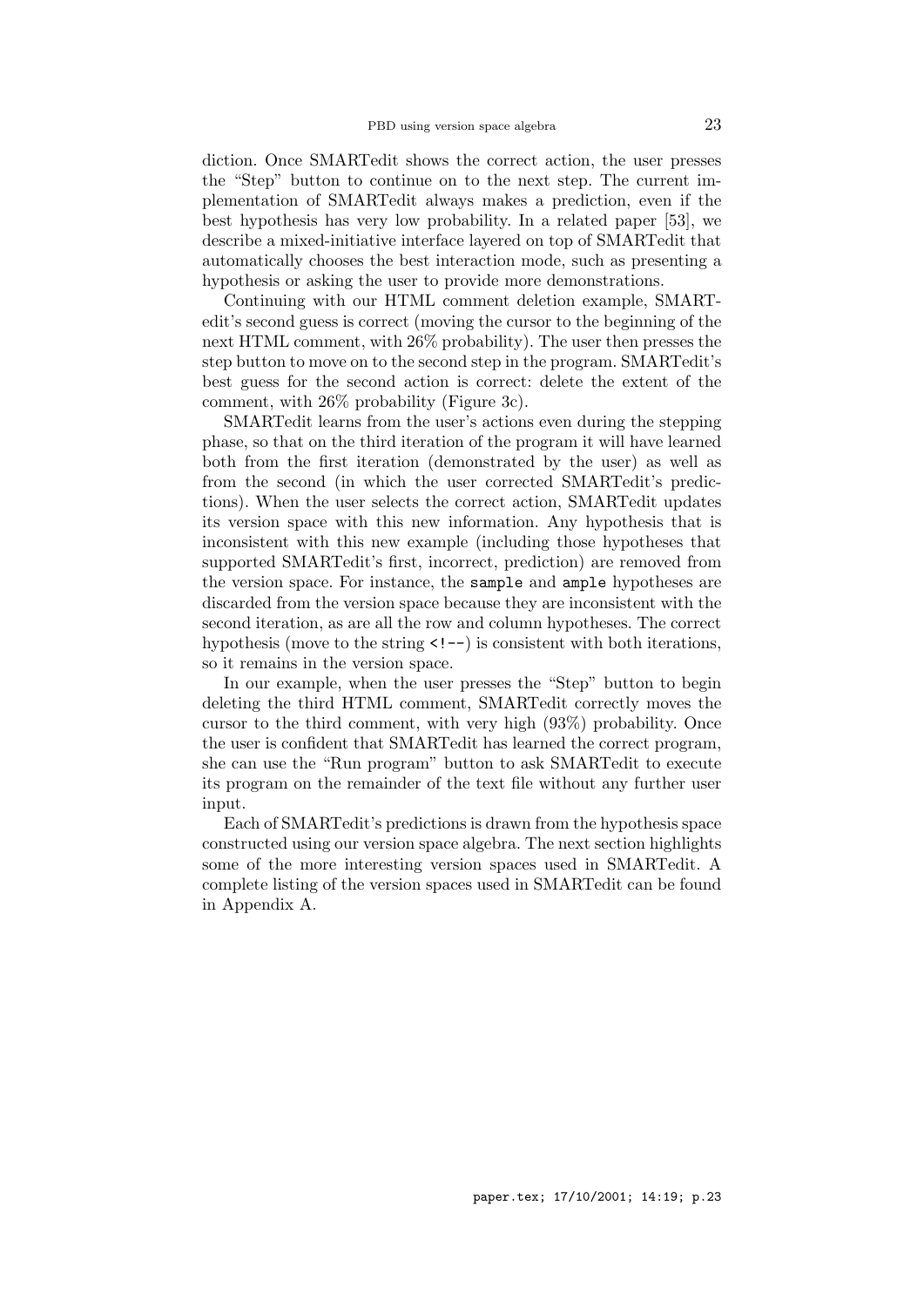

Figure 4. Version spaces used in the SMARTedit programming by demonstration system. The upper tree shows the complete version space for a Program, expressed in terms of Action version spaces (lower left tree). Action version spaces are in turn expressed in terms of Location version spaces (lower right tree). Italicized text denotes an atomic version space, while regular text denotes a composite version space. Edge labels denote transformation operations; for clarity, we omit most transformation operations from the figure.



Figure 5. Unsegmented program version space used to learn programs without explicit segmentation information.

## 5.2. SMARTedit version spaces

The complete version space hierarchy is shown in Figure 4. First we describe how SMARTedit learns a single action. Then we show how to learn complete programs, an action at a time.

# 5.2.1. Learning actions

The lower-left hierarchy in Figure 4 shows the Action version space used to learn text-editing actions. Each function in the Action version space maps from one application state to another. A training example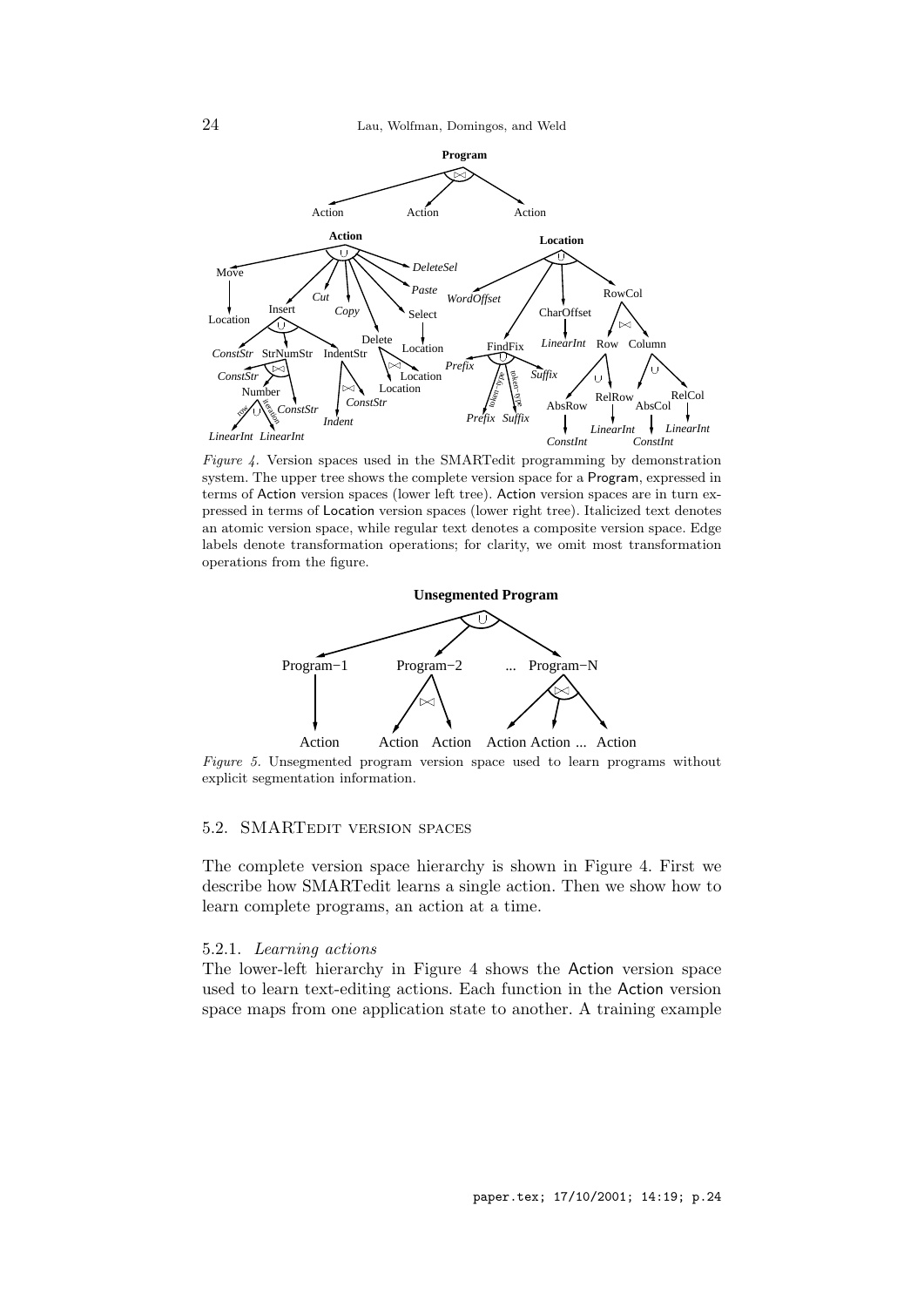for this version space consists of the pair of states before and after the target action is performed, and the goal of learning is to produce the function (text-editing action) that represents the correct mapping from input state to output state.

The Action version space (Figure 4) consists of a union of the different types of text-editing actions supported by SMARTedit: moving the cursor, inserting and deleting text, and manipulating the clipboard. For instance, the Move member of the Action union denotes the set of all actions that move the cursor to a different location in the text buffer. Similarly, the Select member of the union denotes the set of all actions that highlight a region of text starting from the current cursor position and ending in a new location.

Many of these text-editing actions are expressed in terms of locations in the text buffer. We encapsulate a useful collection of ways to specify a location within the buffer in the Location version space. The Location version space unions together a variety of different version spaces specifying different types of cursor positioning, such as string searching or row and column positioning. A version space transform is used to convert the functions in a Location space to the functions in the parent Move (or Select, etc.) space. For instance, consider a Location function that outputs the location on the same row but five columns to the right of the current cursor. Transformed, the corresponding Move function would map from the complete application state to a new state in which the cursor is positioned five columns to the right.

One way to specify a location in the buffer is by its row and column coordinates. We designed the RowCol version space (a member of Location) as an independent join of a Row version space and a Column version space. The Row functions that map from the current row coordinate to a new row and column functions are defined similarly. The Row space consists of a union of two spaces: AbsRow (absolute row positioning, such as "on row 5") and RelRow (relative positioning, such as "on the next row"). AbsRow is a transformation of a domain-independent version space drawn from our library of generic version spaces: ConstInt, which holds the set of functions  $f(x) = C$  for any integral constant C. The transformation converts from functions with integral domain and range to functions with row coordinates as domain and range. Similarly, RelRow is a transformation of the domain-independent LinearInt version space, which contains functions  $f(x) = x + C$  for any integral constant C. All of these row and column version spaces join together to allow a user to specify locations such as "on the next row and the 5th column" or "on the previous row and the first column".

Another way to specify a location in the text file is relative to the next occurrence of a string. If the cursor is positioned after (before)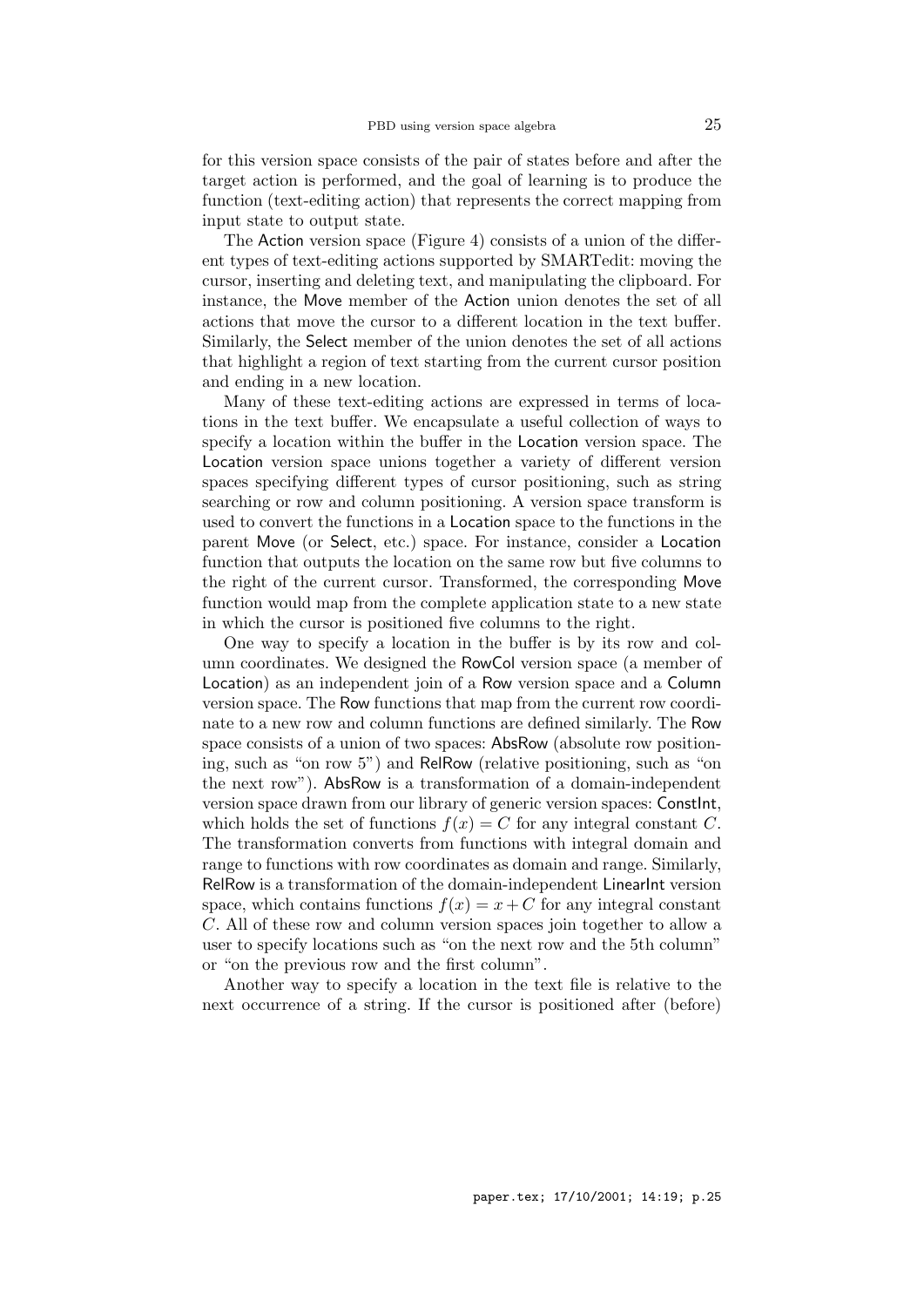a string, we say that the user is searching for the next prefix  $(suffix)$ match. Suppose the user has moved the cursor to the end of the next occurrence of the string "PBD". From the system's point of view, the user may have been searching for the prefix "PBD", the prefix "BD", the prefix "D", or a superstring of "PBD". If, however, a user skipped over an occurrence of the string "D" while moving to "PBD", then the "D" hypothesis is not consistent. The FindPrefix and FindSuffix version spaces represent these types of string-searching hypotheses.

More formally, the FindPrefix and FindSuffix hypothesis spaces include all functions mapping from an input state to a location. Each function in the FindSuffix space maps from the input state to the location at the beginning of the next occurrence of some string  $T$ . We choose the partial order for FindSuffix according to a string prefix relationship in the string T; if f is a function of  $T_1$  and g is a function of  $T_2$ , then  $f \prec g$  iff  $T_1$  is a proper prefix of  $T_2$ . (FindPrefix is defined similarly.) For clarity, we omit the function notation and simply refer to the function as the string on which it depends. The least upper bound (LUB) and greatest lower bound (GLB) boundaries of the FindSuffix version space are initialized to be S and C respectively, where S is a token representing the set of all strings of length  $K$  (some constant greater than the maximum text buffer size) and  $\mathcal C$  is a token representing the set of all strings of unit length. When the first example is seen, the LUB becomes the singleton set containing the contents of the text buffer following the cursor (a sequence of tokens), and the GLB becomes the singleton set  $\{x^{\omega}\}\$ , where c is the token immediately following the cursor. After the first example the LUB and GLB will always contain at most one member each. Given a new training example in which the string  $T$  follows the cursor, and the LUB contains the string  $S$ , the LUB is updated to contain the longest common prefix of  $S$  and  $T$ . If there is no common prefix, the version space collapses to the empty set. The GLB is updated based on the strings that were skipped over between the starting location and the final position. It is updated to contain the longer of its previous value and the shortest prefix of S which was not skipped (and thus invalidated as a hypothesis) between the starting and ending cursor locations. If  $S$  itself was skipped, the version space collapses.

Note that the FindPrefix and FindSuffix spaces are partially ordered by a string prefix/suffix relation, but not by the generality partial order. For example, if a FindSuffix hypothesis were to return the set of locations matching the search string, then two FindSuffix hypotheses would be ordered by the generality ordering, since one hypothesis would return a superset of the locations returned by the other. However, in our formulation, each string search hypothesis returns only a single location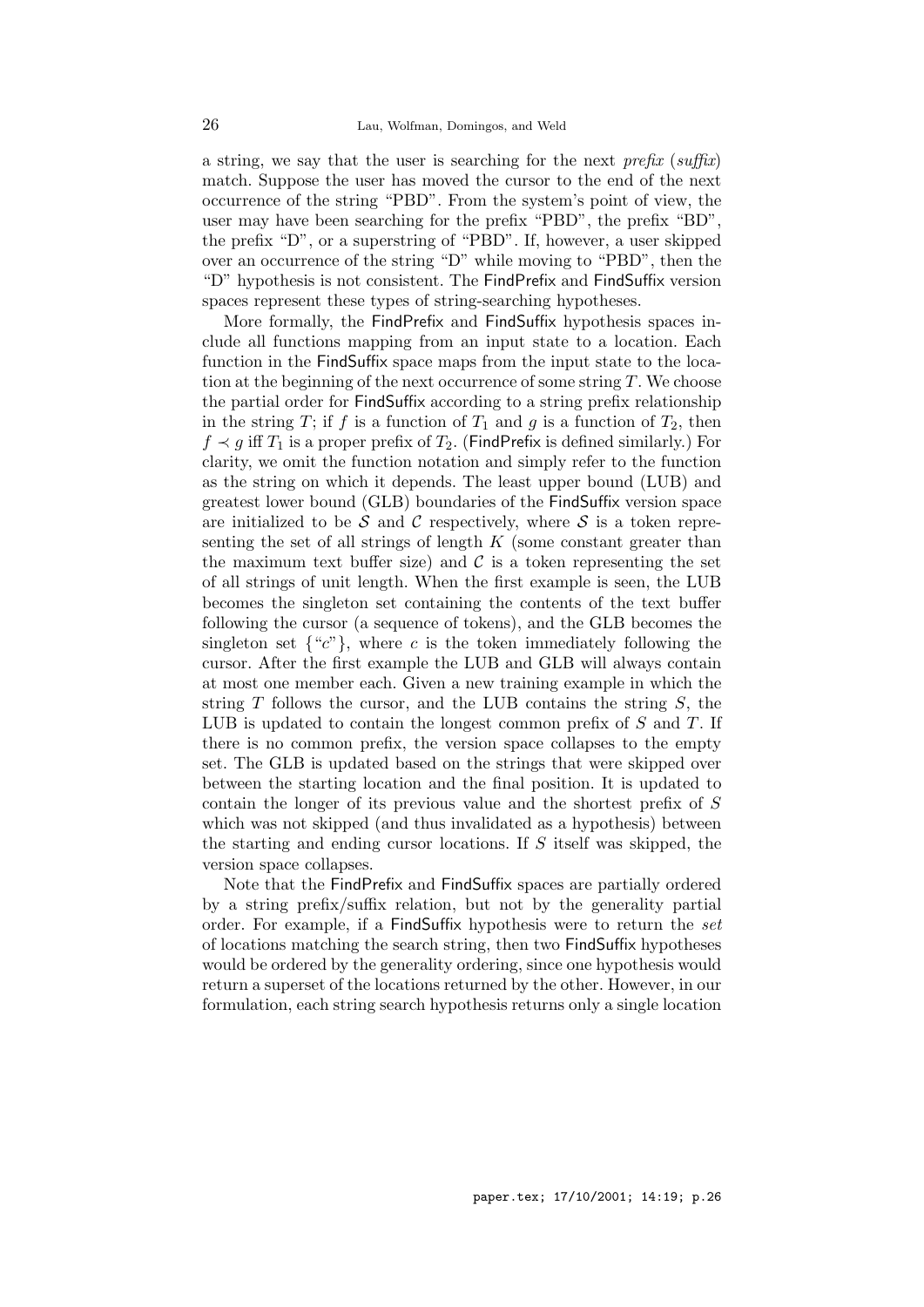corresponding to the next occurrence of the string. Two string search hypotheses, one of which is a prefix of the other, may not necessarily produce the same location when executed in a given input state. For instance, the first occurrence of the string th in this paragraph is not the same as the first occurrence of the string the. Thus, while the two hypotheses are partially ordered by the string prefix relation, they are not ordered by the generality relation.

Note that we can execute the FindPrefix and FindSuffix version spaces efficiently without having to materialize the complete version space and execute each hypothesis individually. Consider the FindSuffix space (FindPrefix is handled similarly). This version space is equivalent to a set of strings, the longest of which is the string in the LUB, the others being some prefix of the string in the LUB. Intuitively, if one finds the longest string match first, then all prefixes which have not matched previously will also match at this location, and these shorter string hypotheses do not have to be executed individually. The execution maps each string in FindSuffix to the cursor location corresponding to its first occurrence in the text file following the location of the cursor. We can perform this search efficiently in time  $O(st)$  where s is the length of the string and  $t$  is the length of the text file, by comparing the string against the text starting at every position in the text file following the cursor position. Let  $p_s$  denote the probability of the hypothesis containing the string s. The algorithm is as follows: find the first location where the first  $k_1$  characters of the text and search string match. Denote the matching string as  $s[1, k_1]$ . Output this location, with associated probability

$$
p = \sum_{i=1}^{k_1} p_{s[1,i]}
$$
 (6)

Continue searching from this occurrence for a match of at least length  $k_2 > k_1$ . Output the next matching location with probability

$$
p = \sum_{i=k_1+1}^{k_2} p_{s[1,i]}
$$
 (7)

Repeat until all prefixes have been matched or the end of text is reached, and return the set of output locations and their probabilities as the result of the execution.

Within each FindPrefix and FindSuffix version space, we provide a probability distribution over the hypotheses in the version space. We define a bell-shaped probability distribution such that strings consisting of exactly five characters are most likely, while shorter or longer strings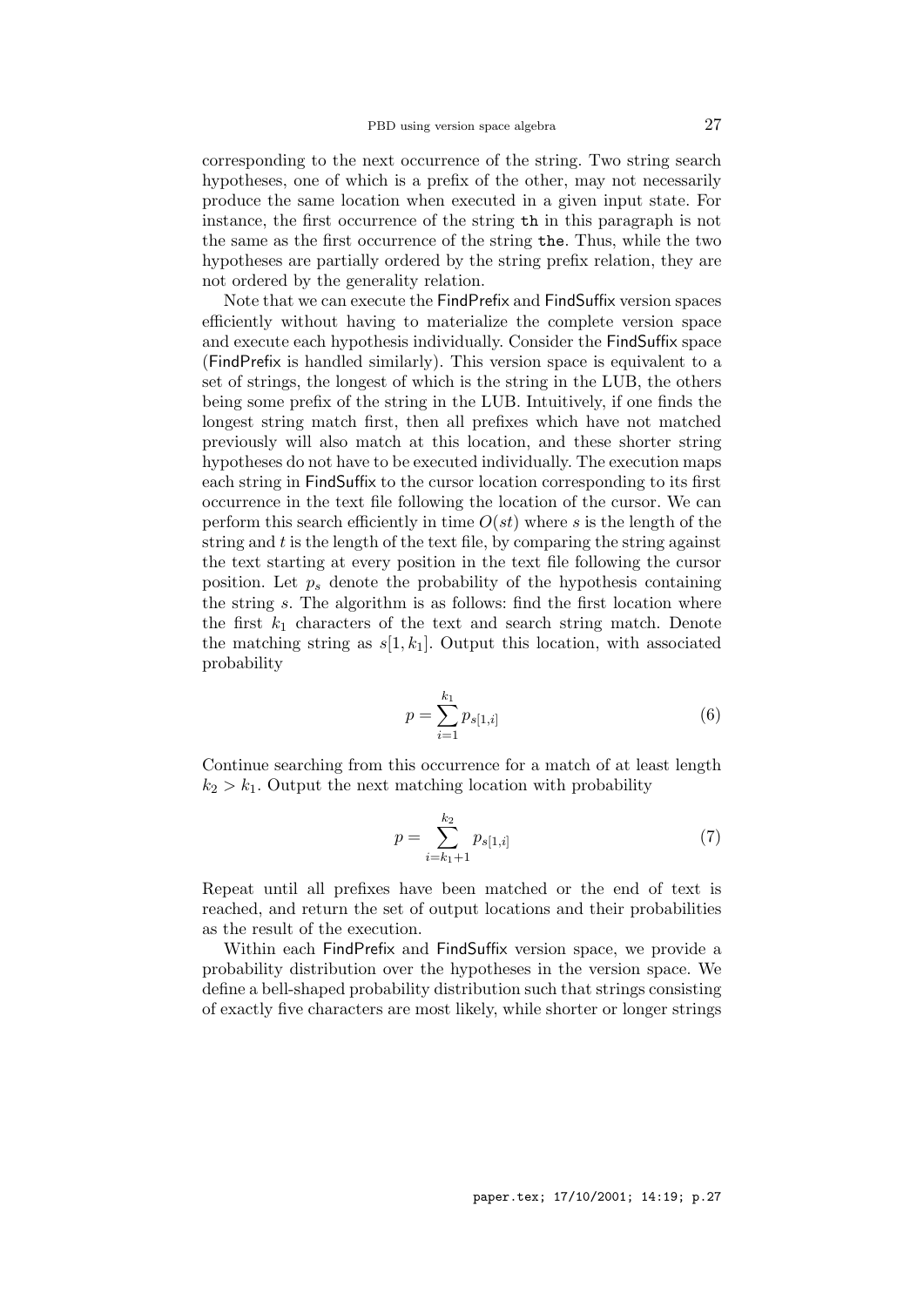are a priori less likely.<sup>4</sup> We chose this distribution heuristically, based on empirical observations. This probability distribution explains why, in the HTML comment deletion example above, SMARTedit's first guess was to move to the end of the string ample, which is five characters long, while the correct hypothesis (move to the string  $\langle$ !--) was less likely at four characters long.

SMARTedit uses version space transformations to provide a subset of regular-expression-style string searching, in addition to the strict substring matching performed by the FindPrefix and FindSuffix spaces. The "tokenization" transformation (shown in Figure 4 beneath the FindFix space) converts the input text from a sequence of character tokens into a sequence of token types. Prefix and suffix searching is performed over these transformed sequences of token types. SMARTedit recognizes several classes of token types, including the sets of lowercase letters, uppercase letters, punctuation, digits, and whitespace. The tokenized string search version spaces allow SMARTedit to recognize hypotheses such as "the location after a sequence of five digits" (a postal ZIP code) or "the location before a sequence of two uppercase letters" (a state or province abbreviation).

As application designers, we believe that string searching is more likely than row and column positioning for most text-editing tasks, so we give the string search version space in the Location union higher prior probability than the row-column space. This weighting explains why a string search hypothesis showed up as the most likely prediction in the HTML comment deletion example described above, even though row-column hypotheses were present in the version space after the first training example. One direction for future work could be to change the prior probabilities based on the type of the file being edited. For instance, users editing structured tabular data may be more likely to use row and column positioning than string searching.

SMARTedit also recognizes several different types of insertion actions, as expressed in the Insert version space. The most straightforward insertion action is inserting a constant string. However, SMARTedit also recognizes regularly varying strings. For instance, the StrNumStr space recognizes strings that consist of a constant string followed by a number followed by another constant string. The number can be a function of either the row number or the iteration number. For example, in the shopping-list task described in the introduction, one would want to insert the row number, followed by the string " $\cdot \Box$ ". SMARTedit's representation of actions as functions that map from one application

<sup>&</sup>lt;sup>4</sup> The weight of a string of length i is  $e^{(-0.5*(i-5))^2}$ , and the weights of consistent hypotheses are normalized to form probabilities.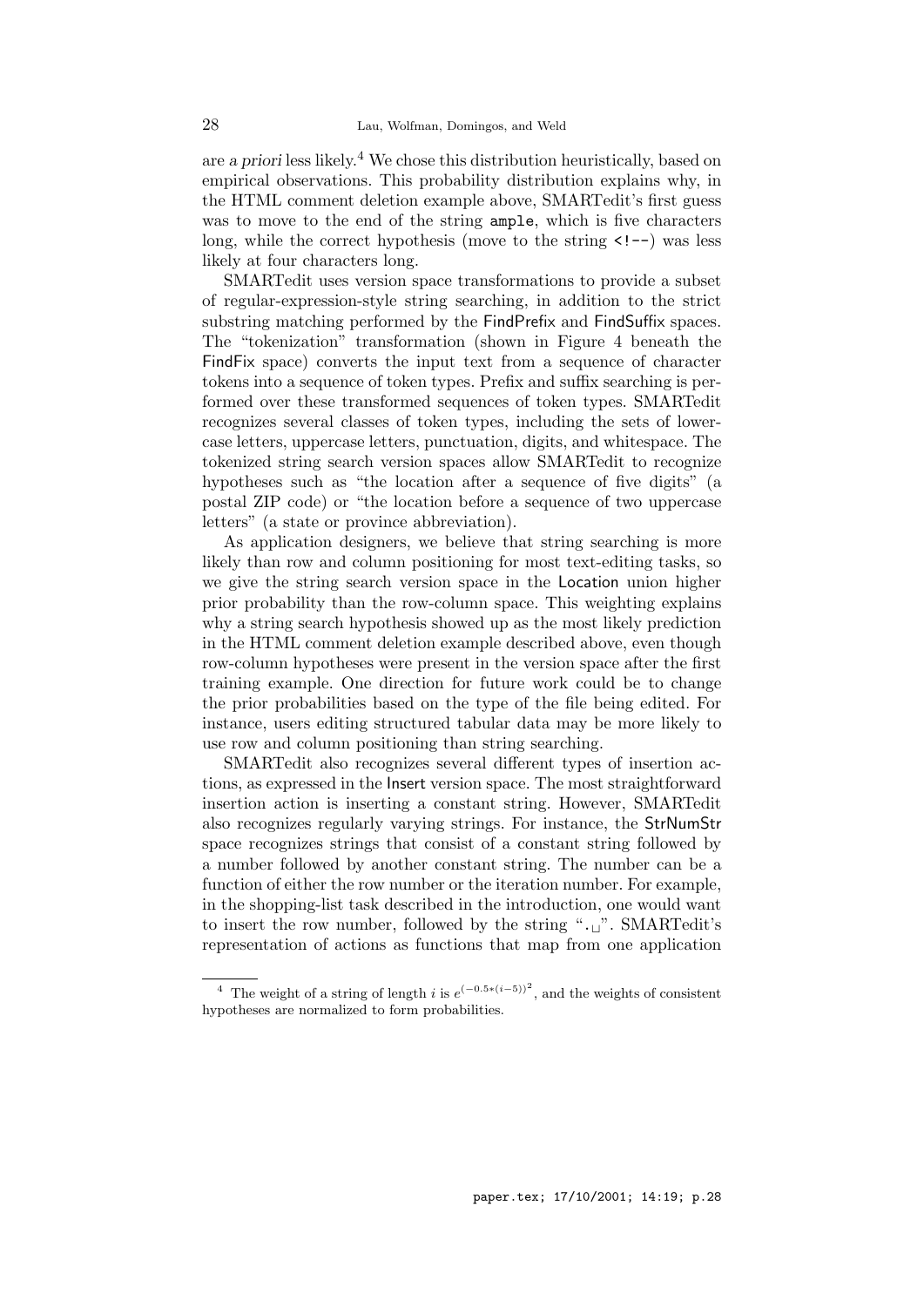state to another makes it easy to support functions like these, whose output depends on some variable in the state such as the row number of the insertion cursor.

At the leaves of the version space hierarchy are several instantiations of domain-independent version spaces, such as the ConstInt and LinearInt spaces (functions like  $f(x) = C$  and  $f(x) = x + C$ ).

Now that we have described how SMARTedit can learn a single action, we move on to learning programs as sequences of actions.

#### 5.2.2. Learning complete programs

Repetitive text-editing tasks are generally solved by constructing a program with a loop that iterates over each of the repetitions. The body of the loop consists of the sequence of actions to perform one instance of the task, such as deleting a single HTML comment, and the loop is repeated until the task has been completed. Some tasks may require nested loops within the main loop. For instance, the main loop in a bibliography-editing task may iterate over the list of citations, and within each iteration of the main loop, a nested loop is required to iterate over each of the authors within the citation.

First we describe how SMARTedit learns programs with only a single loop and a fixed number of actions in the loop body. As the user executes the target program, she performs a sequence of actions (program statements) which are recorded by the system as a sequence of examples (input/output state pairs). The learning system must assign each of these state pairs to the program statement which was executed to create the example. If we knew the program counter, we could easily determine which step of the program was executed at each point. However, requiring a user to explicitly specify a program counter during the demonstration is unfeasible; instead we attempt to infer the program counter based on partial segmentation information in the trace. Hence, we have experimented with three user interfaces that enable the user to provide varying amounts of segmentation information:

- − Full segmentation: the user presses a button before and after demonstrating each iteration of the program.
- − Start segmentation: the user presses a button at the beginning of the demonstration, but does not need to press any button between iterations. The user may perform any number of full or partial iterations before completing the recording.
- − No segmentation: the system is always recording the user's actions; the user does not have to tell the system when she begins a repetitive task.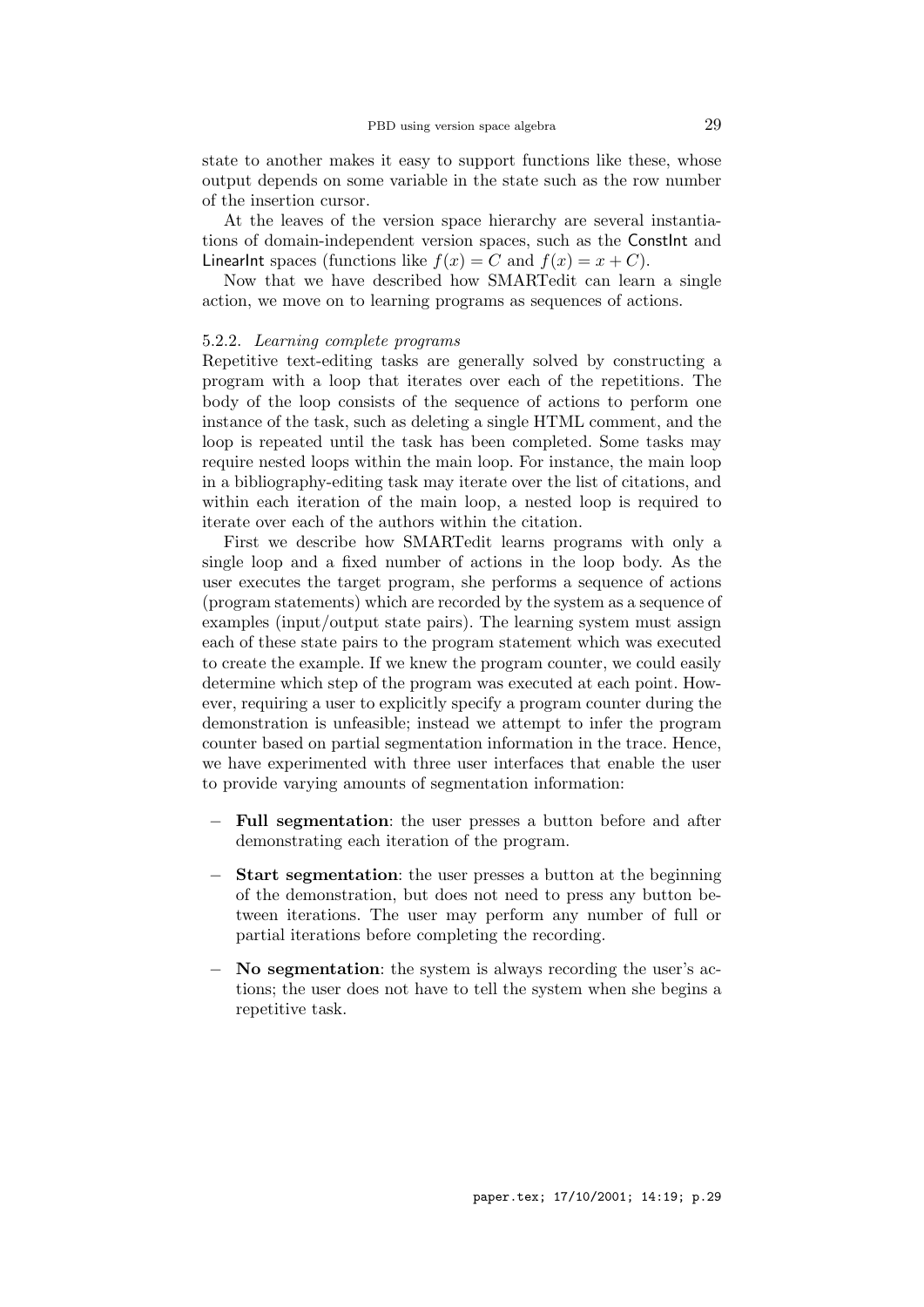Along with each of these interfaces we describe the version space structure required to learn from traces with these varying amounts of segmentation.

The full-segmentation interface generates a trace broken up into separate iterations of the same loop. The top tree in Figure 4 shows the version space for learning programs with this structure: the Program version space consists of an N-way join of a fixed number of Action version spaces. The number of actions in the program is determined lazily once the user has demonstrated at least one iteration of the program. Each iteration of the program corresponds to a single training example for the Program version space, and consists of a sequence of application states, one more than the number of actions in the program. The first and second states are used to update the first Action space as a training example, the second and third states used to update the second Action, and so on.

The transformation function for the Program space thus takes a sequence of states  $s_0, s_1, ..., s_n$  and constructs n examples of the form  $\langle s_{i-1}, s_i \rangle$ , such that the i<sup>th</sup> tuple (consisting of an input and an output state) is used to update the  $i^{th}$  Action version space. Demonstrating a second iteration, or stepping through the program and correcting the system's predictions, both result in a similar sequence of states that is used to refine the version space.

Some application designers may feel that providing explicit segmentation (pressing a button before and after every iteration) is too burdensome for their users. For this reason we experimented with the start-segmentation user interface, which only requires a user to press a button at the start of the repetitive task. The result of such an interaction is a program trace of  $N$  actions. We assume that the user has demonstrated at least one complete iteration, and therefore know that the iteration length  $M$  (the number of actions in the loop body) is at most N. For instance, a user performing a program with a loop body of three steps could begin recording, demonstrate the first three actions in the first iteration, demonstrate two actions from the second iteration, and only then press the stop-recording button. The trace thus contains the application state before and after each of those five actions, but the iteration length of the target program is unknown and could be anywhere from one to five actions.

We have constructed the UnsegmentedProgram version space (Figure 5) to learn programs from such unsegmented traces. The key idea is to maintain hypotheses for programs of all possible program lengths, from 1 to  $M$ . UnsegmentedProgram consists of a union of  $N$  Program version spaces, such that  $P$ rogram<sub>1</sub> consists of a single Action, Program<sub>2</sub> is a join of two Actions, and Program<sub>N</sub> is a join of N Actions. Program<sub>1</sub>'s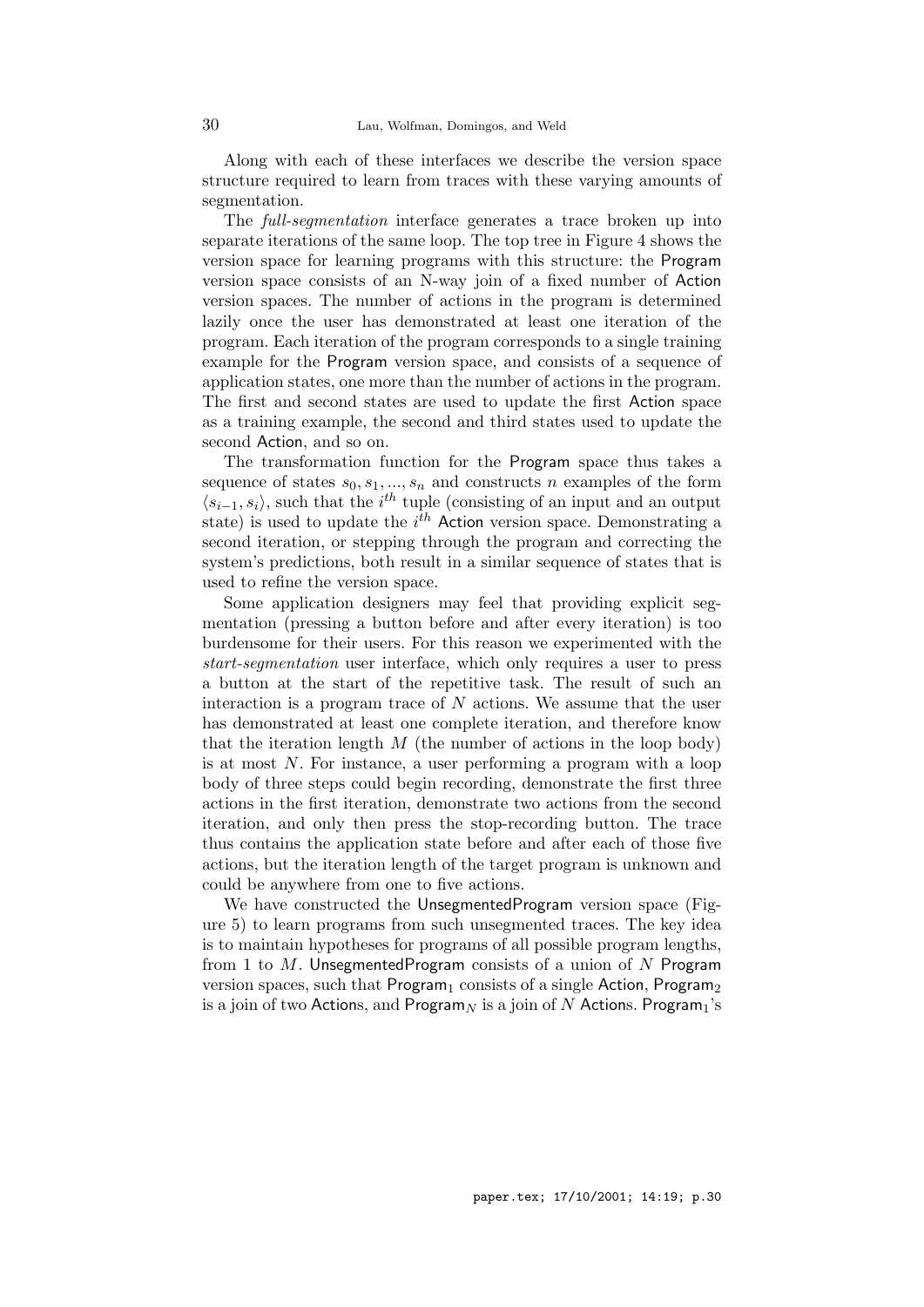single Action version space is updated with all  $N$  observed actions as if each action were an example of a unit-length program. Program<sub>2</sub> is updated with  $N/2$  pairs of actions, and so on. We also weight each member of the union such that shorter programs are given more probability than longer programs.

In practice, many of these Program version spaces collapse quickly because the action types do not match up except in programs of length  $M$  and multiples of  $M$ . In our five-step example, the two most likely choices would probably be either a length-3 program or a length-5 program. As soon as the user performs or confirms the sixth action, SMARTedit has a good chance of determining the correct program length.

Execution of the UnsegmentedProgram version space produces the union of the execution of each of the nested Program version spaces, and presents hypotheses to the user such as "Step 3 of 3 is Delete..." or "Step 1 of 5 is Move...".

A third possibility we have explored is the no-segmentation interface. In this interface, the system continually records the user's actions, and automatically detects when she performs a repetitive task. The user does not have to explicitly notify the system before she begins the repetitive task. A trace thus generated consists of the application state before and after every action the user has performed since she started using the application.

In order to learn a repetitive program from traces such as these, we assume that the user first performs an unknown number of unrelated actions, then performs at least one full iteration of the target program, followed by any number of full or partial iterations. If we knew where the program started, we could use an UnsegmentedProgram version space to learn the target program. Hence, to learn from such traces, we maintain hypotheses for every possible starting location in the trace. The StartlessProgram version space is a union of UnsegmentedProgram version spaces. The version space learns from an ongoing trace. As each new action is observed, a new UnsegmentedProgram is created such that its training examples begin at this action. The same action is also used to update all the other UnsegmentedProgram version spaces as if it were the next action in the sequence for each such version space.

As the expressiveness of the version space grows, its complexity also increases. In the simplest case, the Program version space maintains a number of Action version spaces that is proportional to the number of actions in one iteration of the target program. An UnsegmentedProgram space maintains a number of Action version spaces proportional to the square of the number of actions in the demonstration (which is assumed to be at least as long as a single iteration). A StartlessProgram space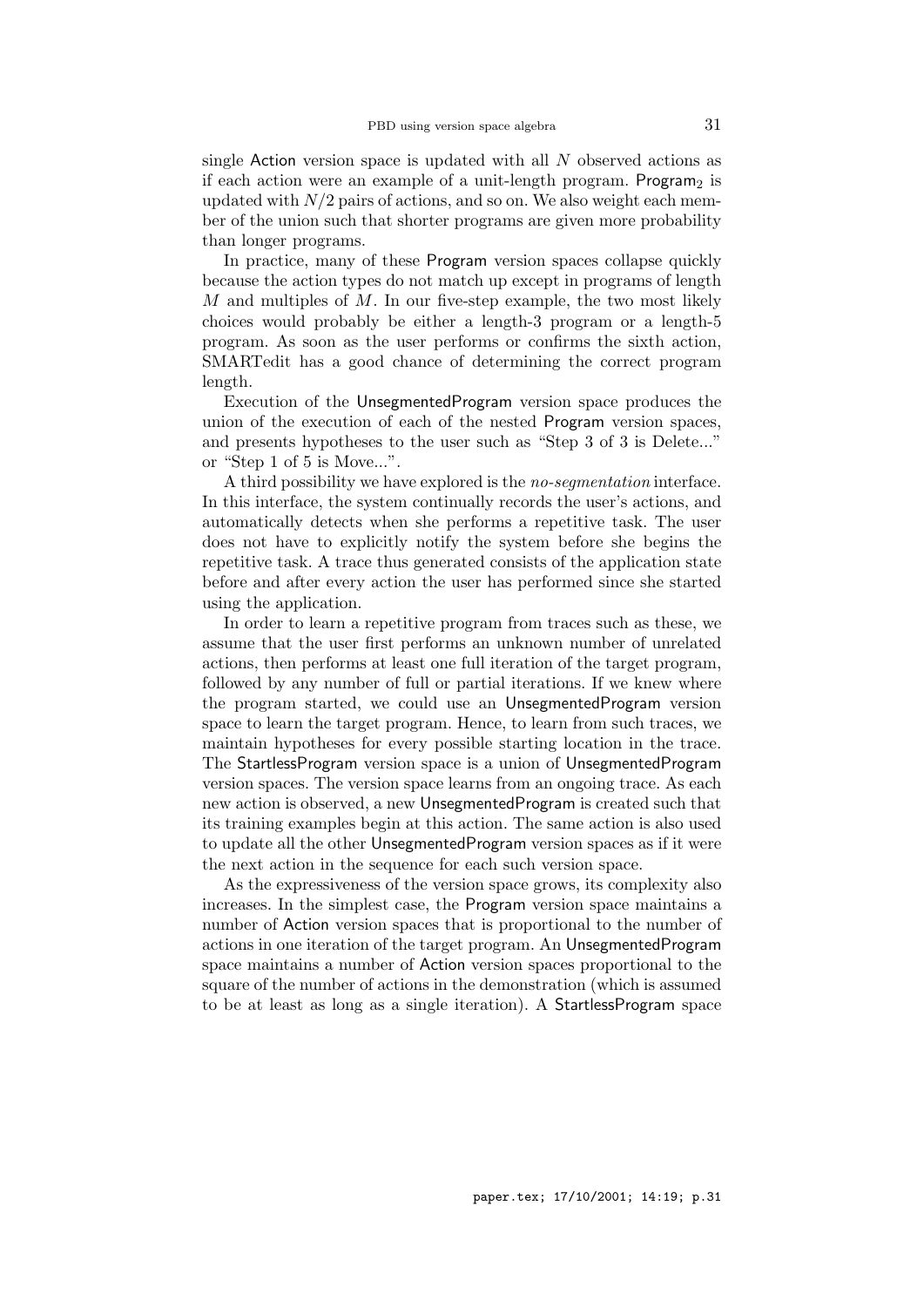maintains a number of Action spaces proportional to the cube of the number of actions in the demonstration.

In practice, while unsegmented programs can be learned reasonably quickly with few training examples, the StartlessProgram version space is less useful, primarily due to the fact that it never stops growing; each new action may always be the start of a new program.

Both the UnsegmentedProgram and StartlessProgram version spaces are strict supersets of the basic Program version space; any program that could be learned from a fully segmented trace can also be learned from a trace with partial segmentation information. Since these alternatives define more complex hypothesis spaces, the price of reduced user effort is potentially requiring more examples to converge to a correct program.

Thus far, we have discussed the interfaces and version spaces for learning programs with a single loop and a fixed number of actions per loop iteration. Our system is also capable of learning programs with nested loops, in which a program may contain a sub-program that iterates several times before the main program resumes execution. Nested programs are straightforwardly expressed as a version space. In SMARTedit, we extend the Program version space of Figure 4 to support nested programs by replacing each Action member of the join with a union of Action and UnsegmentedProgram. This type of recursive definition is possible since the version space is lazily constructed.

When the program contains nested loops, knowledge of the program counter becomes even more important. We experimented with one user interface for demonstrating nested loops: a pair of buttons ("Start nested loop" and "End nested loop") that the user must push before executing the nested loop and after execution of the nested loop is completed. Thus the user must both segment each iteration of the main loop, as well as demarcating the beginning and end of the execution of the nested loop.

This interface gives the system just enough information about the program counter to determine whether each step belongs to the main loop or a nested loop. We hypothesized that asking the user to explicitly segment the nested loop into iterations was too much of a burden, and chose to learn the nested loop's program from the trace using an UnsegmentedProgram version space. Similarly, we limited the nesting depth to one so as not to confuse the user with multiple levels of nested loops. The user is still able to demonstrate programs with multiple sequential nested loops. In future work we plan to investigate alternative user interfaces for extracting the program counter information in the presence of loops, as well as experimenting with version spaces to learn from nested-loop traces without any segmentation information.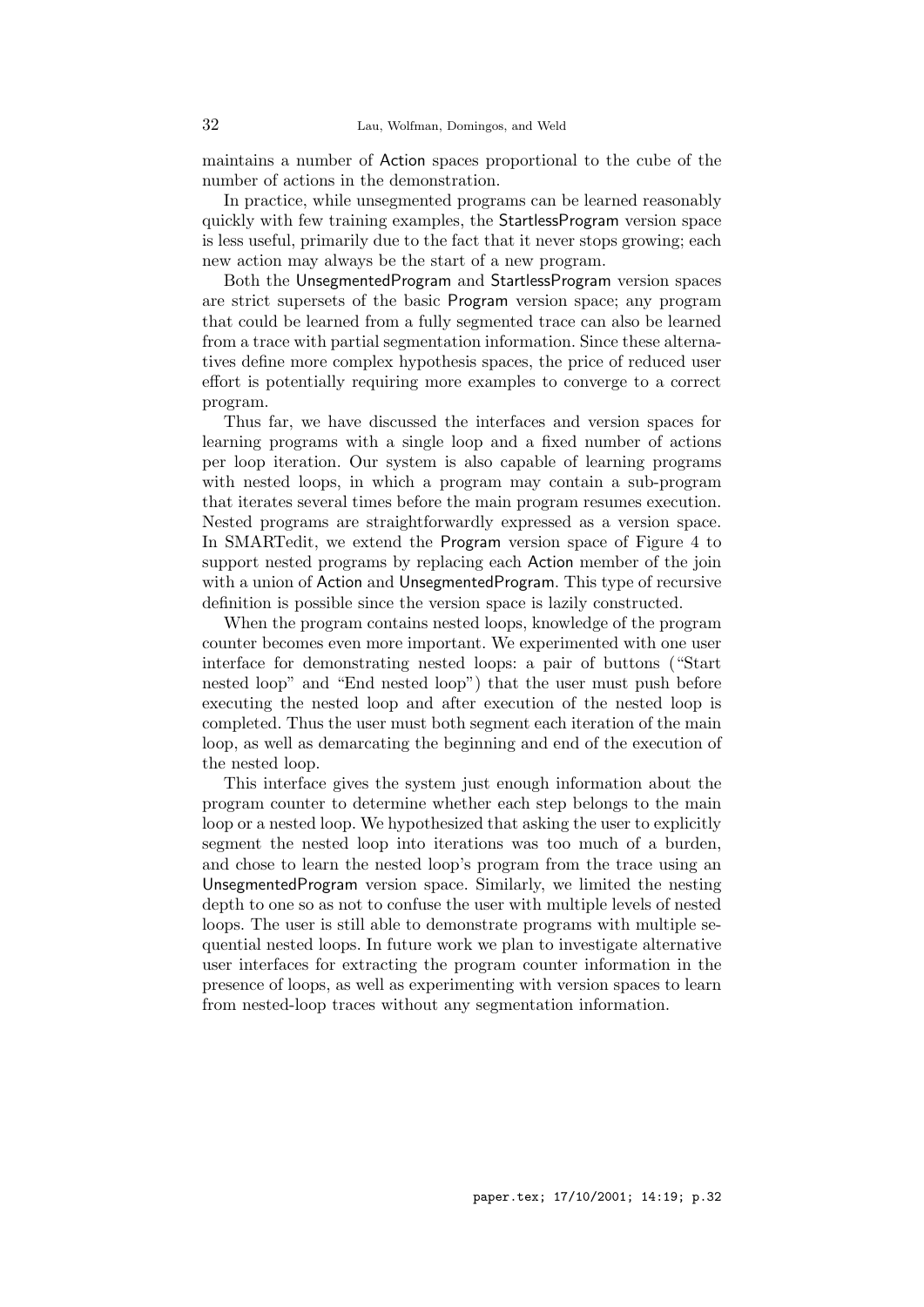Another item for future work is to learn loop termination conditions. Upon execution of a nested loop, our current implementation requires a user to explicitly tell SMARTedit when to exit the nested loop and resume execution of the main program. Note that this decision must be made as the user is stepping through the program; unless otherwise directed, SMARTedit will continue executing the actions in the nested loop forever. We anticipate that a version space containing an appropriate set of condititionals could be joined to the nested loop's UnsegmentedProgram version space in order to learn loop termination conditions.

As this section has illustrated, our version space algebraic framework enables the application designer to tailor the version space to the abilities and preferences of the target audience. There is an inherent tradeoff between expressiveness and sample complexity; choosing an appropriate point on this spectrum is the responsibility of the application designer. In the next section, we report on experimental results conducted primarily on a version of SMARTedit equipped with the fullsegmentation interface, as well as a few experiments with the nested loop interface.

#### 6. Experimental results

We evaluate the SMARTedit system using two methods. First we summarize SMARTedit's performance on a collection of repetitive textediting scenarios. Then we report on the results of a small user study.

## 6.1. Empirical evaluation

We have applied the SMARTedit system to a representative collection of repetitive text-editing scenarios; see Appendix B for a brief description of each scenario. Each scenario contains the trace of a target program executed for a number of iterations on a text file. A trace is a sequence of  $(T, L, P, S)$  states (text buffer, cursor location, clipboard contents, and selection region). Table II lists the scenarios we used to evaluate SMARTedit, along with the total number of iterations in each, and the number of iterations needed to train the system before the learned program performed correctly on all remaining iterations (i.e., applying the correct transformations to the remaining text). A \* indicates that the task requires nested loops, and the result shown assumes that SMARTedit is given the termination condition for the loop. The tasks shown in boldface are the bibliography tasks described in Section 2.1.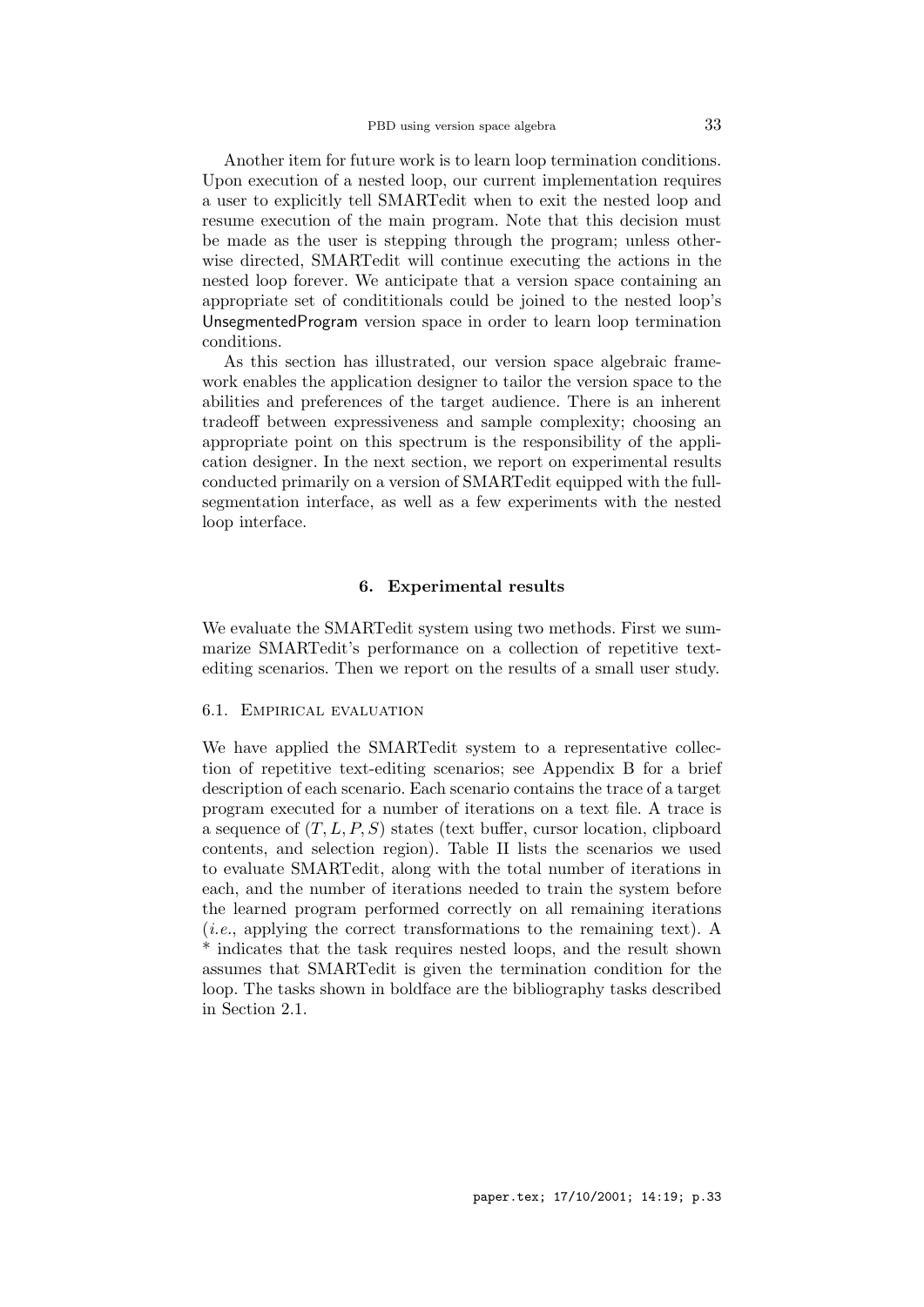We test SMARTedit using an incremental learning methodology: train on the first iteration, then test the learned program's accuracy on the remaining iterations. If SMARTedit performs correctly on the remaining iterations, then we say that it requires only a single iteration to learn the task correctly. If not, we train on two iterations, test its accuracy on the remainder, and so on. The demonstrations were performed by an experienced SMARTedit user (one of the authors). In some cases, the system requires only a single iteration to correctly learn a program that performs correctly on the remainder of the text. Visual inspection of the learned programs indicates that SMARTedit's generalizations typically agree with the human's target program. Although we do not present timing results, the learning algorithm runs virtually in real time on a 600 MHz Pentium III.

Many of the scenarios were learnable with only two iterations. Some of the others required more training because of irregularities in the text data. For example, the pickle-array scenario involves converting an array of numbers from one format (a Python pickled format) to a different format. After two training iterations, the system learns a program that performed correctly on the third through eighteenth iterations. However, the nineteenth iteration is irregular: it crosses a row boundary in the array representation. Two competing hypotheses (which up until this point had both been consistent with the trace) now make differing predictions. In this case, the incorrect hypothesis has higher probability, requiring the user to correct SMARTedit's guess on this example. According to our metric, SMARTedit thus requires nineteen iterations to learn the task correctly, whereas if it had been given the nineteenth example earlier, it would have required only three iterations. We are currently investigating the use of active learning to identify anomalous examples earlier in the training process [53].

The bibitem-newblock scenario (marked with a \* in Table II) requires the use of nested loops to solve correctly; this task is described in Section 2.1. The table shows the number of iterations required to learn to perform this task correctly assuming that the termination condition is given (i.e., that the user indicates to SMARTedit when to terminate the nested loop and resume execution of the main program); SMARTedit is not yet able to predict when to terminate the nested loop on its own. In future work we plan to extend SMARTedit to learn the loop termination condition as well.

# 6.2. User evaluation

We conducted a pilot user study to gather user experiences with the SMARTedit system. We asked six undergraduate computer science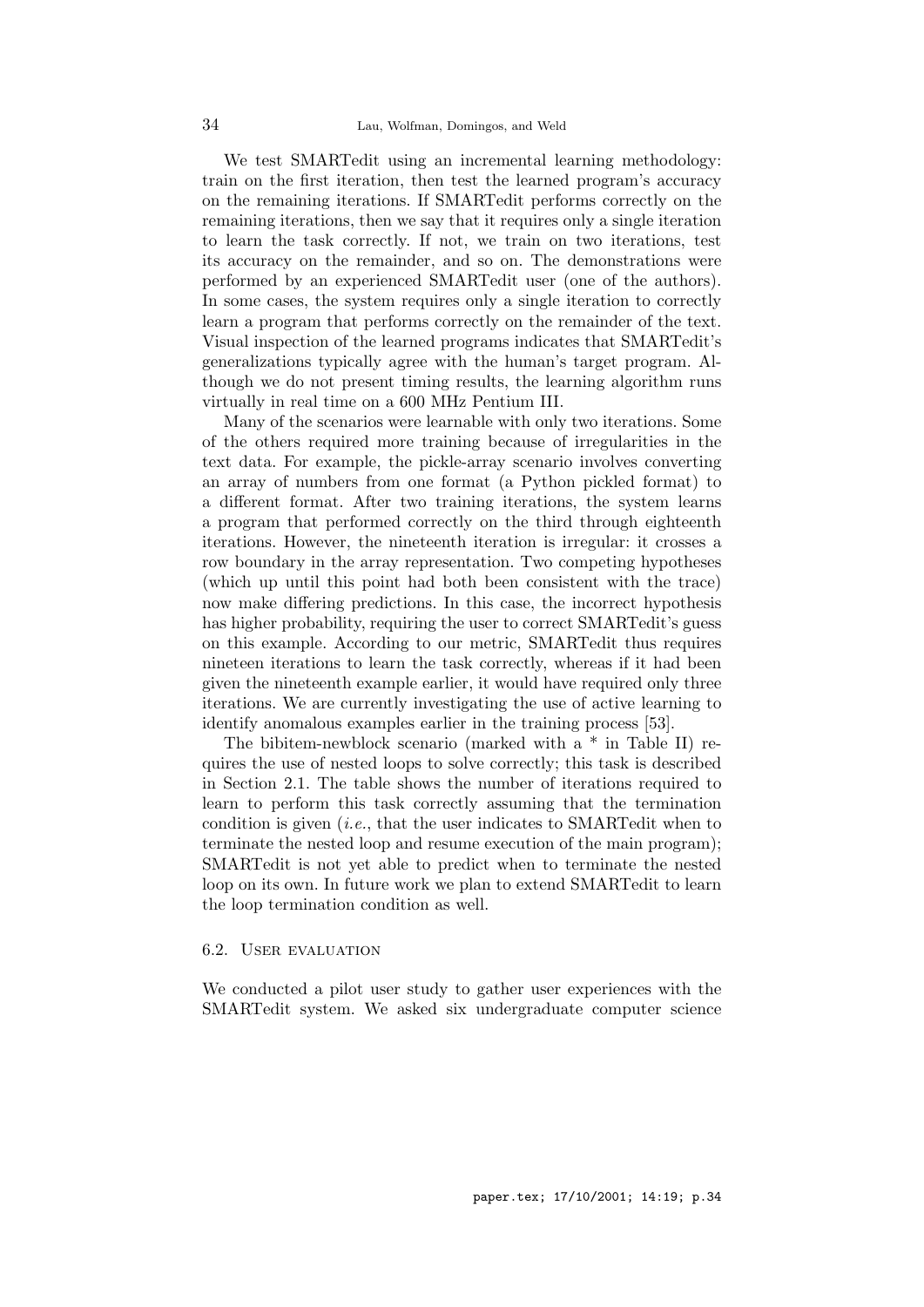| Scenario              | $#$ training iterations | Total $#$ iterations |  |
|-----------------------|-------------------------|----------------------|--|
| bibitem-newblock*     | $\mathbf{1}$            | 13                   |  |
| $c$ ++ $comments$     | $\mathbf{1}$            | $\overline{5}$       |  |
| column-reordering     | 1                       | 14                   |  |
| country-codes         | 1                       | $\overline{4}$       |  |
| modify-to-rgb-calls   | 1                       | 20                   |  |
| number-fruits         | 1                       | 14                   |  |
| prettify-paper-info   | 1                       | 10                   |  |
| subtype-interaction   | 1                       | 3                    |  |
| xml-comment-attribute | 1                       | 24                   |  |
| addressbook           | $\overline{2}$          | 6                    |  |
| citation-creation     | $\overline{2}$          | 13                   |  |
| grades                | $\overline{2}$          | $\overline{7}$       |  |
| html-comments         | $\overline{2}$          | 13                   |  |
| latex-macro-swap      | $\overline{2}$          | 8                    |  |
| number-citations      | $\overline{2}$          | 13                   |  |
| number-iterations     | $\overline{2}$          | $\overline{7}$       |  |
| smartedit-results     | $\overline{2}$          | 27                   |  |
| zipselect             | $\overline{2}$          | 6                    |  |
| game-score            | 3                       | $\overline{7}$       |  |
| html-latex            | 3                       | $\overline{7}$       |  |
| indent-voyagers       | 3                       | 32                   |  |
| mark-format           | 3                       | 6                    |  |
| bold-xyz              | 4                       | 50                   |  |
| citation-to-bibtex    | 5                       | 10                   |  |
| bindings              | 6                       | 11                   |  |
| boldface-word         | 6                       | 11                   |  |
| $ul-to-dl$            | 6                       | $\overline{7}$       |  |
| <b>OKRA</b>           | 10                      | 14                   |  |
| outline               | 10                      | 14                   |  |
| pickle-array          | 19                      | 117                  |  |

Table II. List of scenarios used to test the SMARTedit system, total number of iterations in each, and number of iterations required by the system to induce a procedure that behaves correctly on the remaining iterations.

majors to perform a set of seven tasks with and without SMARTedit's programming by demonstration capability. The study participants are not meant to be completely representative of our intended target audience (which includes non-programmer users); an item of future work will be to conduct a more comprehensive study with a more diverse set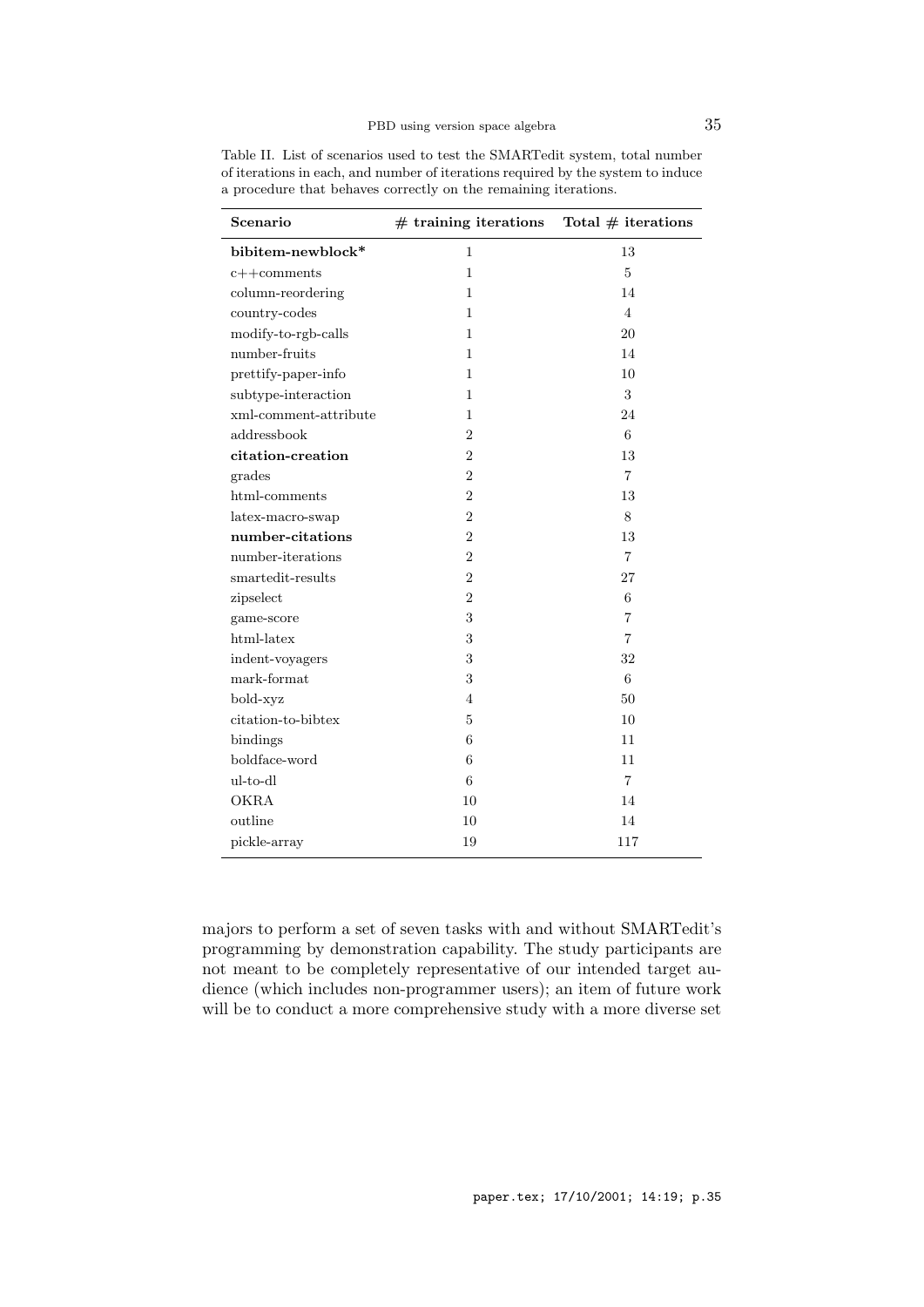of participants. Our study determined that SMARTedit was useful for this set of users, and solicited feedback on its design prior to further development.

We began by giving each participant a five-minute introduction to SMARTedit's user interface, and guided them through one or two simple tasks using SMARTedit to familiarize them with the interface. We then asked them to perform a sequence of seven tasks, first using SMARTedit's programming by demonstration feature, and again using the same editor but without invoking the programming by demonstration capability (i.e., completing the repetitive task manually). If there were a practice effect from a user performing the same task twice in a row, the result would be biased against our system.

Each participant spent less than an hour total interacting with SMARTedit; none had had any prior experience with the program. Again, we chose this methodology to bias the results against our system; users with more experience using the system would be more efficient and show even greater gains than those shown in our results.

After the users had finished the tasks, we asked them to complete a form with questions about SMARTedit's helpfulness, usability, and whether or not they would consider using the program again.

The tasks we chose varied in difficulty and ranged from 4 to 27 iterations per task. They were chosen to reflect reasonably-sized tasks that we imagine users might naturally face. For each task, and for both SMARTedit and manual execution, we measured the time, the number of key presses, and the number of mouse clicks a user required to complete the task. The tasks were, in order: html-comments, country-codes, column-reordering, xml-comment-attribute, smartedit-results, numbercitations, and bibitem-newblock.

The first six tasks were straightforward fixed-length programs, roughly increasing in difficulty; the seventh task (bibitem-newblock) required users to construct a program with a nested loop. We allowed users to give up on completing a task with SMARTedit if they became frustrated after five minutes of effort. All users completed the first six tasks with the exception of two users on the fifth task. Only one user successfully completed the seventh task using nested loops; another cleverly solved it with SMARTedit using two passes over the data.

All nested loop failures occurred because users failed to maintain the close attention required to guide SMARTedit back to the main program after execution of the nested loop. Users assumed that SMARTedit would learn how to terminate the loop on its own. More work needs to be done to improve the interface for demonstrating and executing nested loops; learning loop termination conditions is clearly a priority for future work.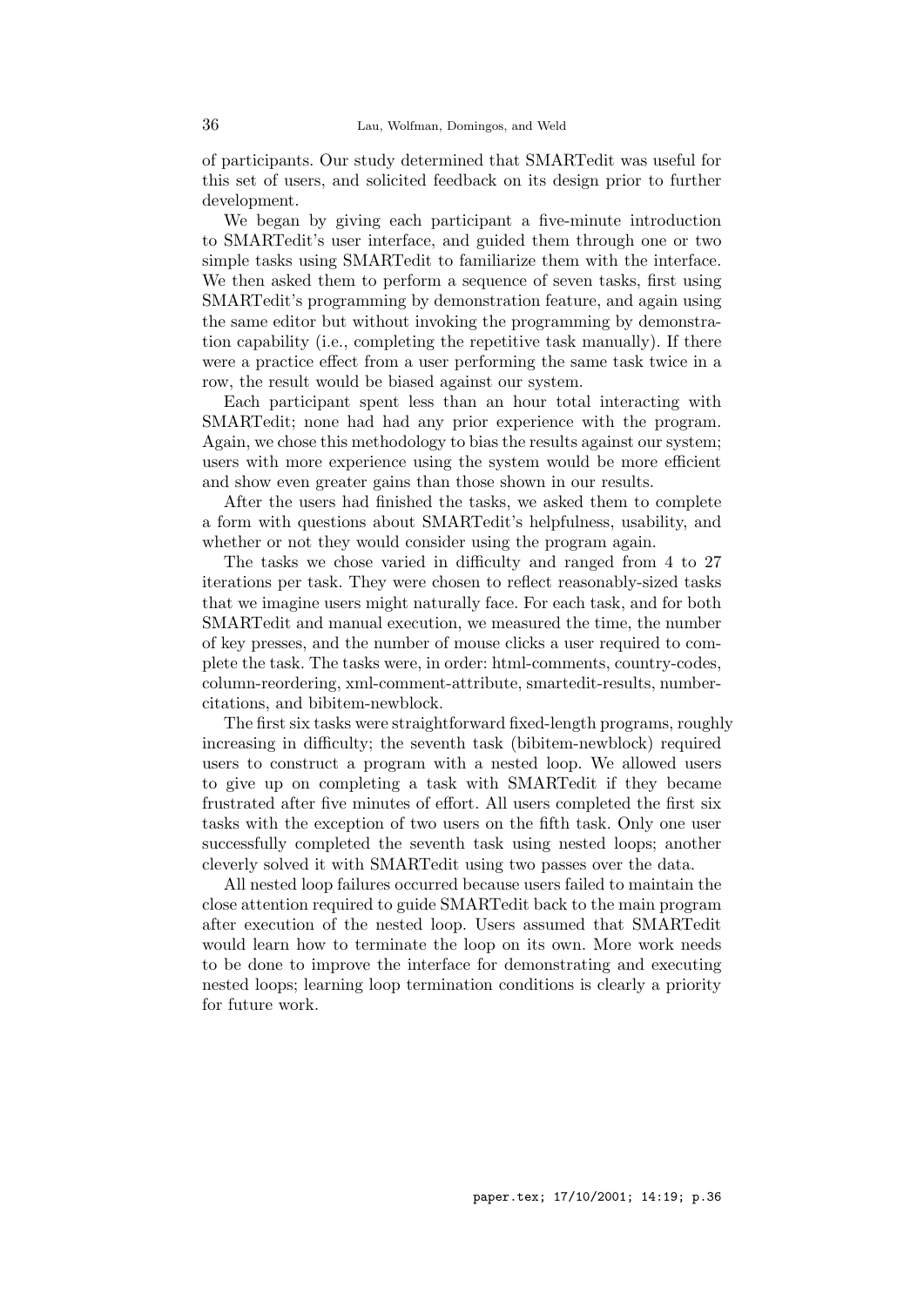

Figure 6. (a) Time and (b) user action savings using SMARTedit compared to performing the task manually, for users A-F. Bars above the zero point show increased savings. X's indicate missing data.

We measured SMARTedit's performance with two metrics: the time savings gained by using SMARTedit over doing the task manually, and the percent of user actions (both keypresses and mouse clicks) saved using SMARTedit compared to manual.

Figure 6a shows the difference in seconds between the time taken to complete the task manually, and the time to complete it with SMARTedit. Bars above the zero line indicate that a user completed the task more quickly with SMARTedit. X's indicate missing data; in two cases,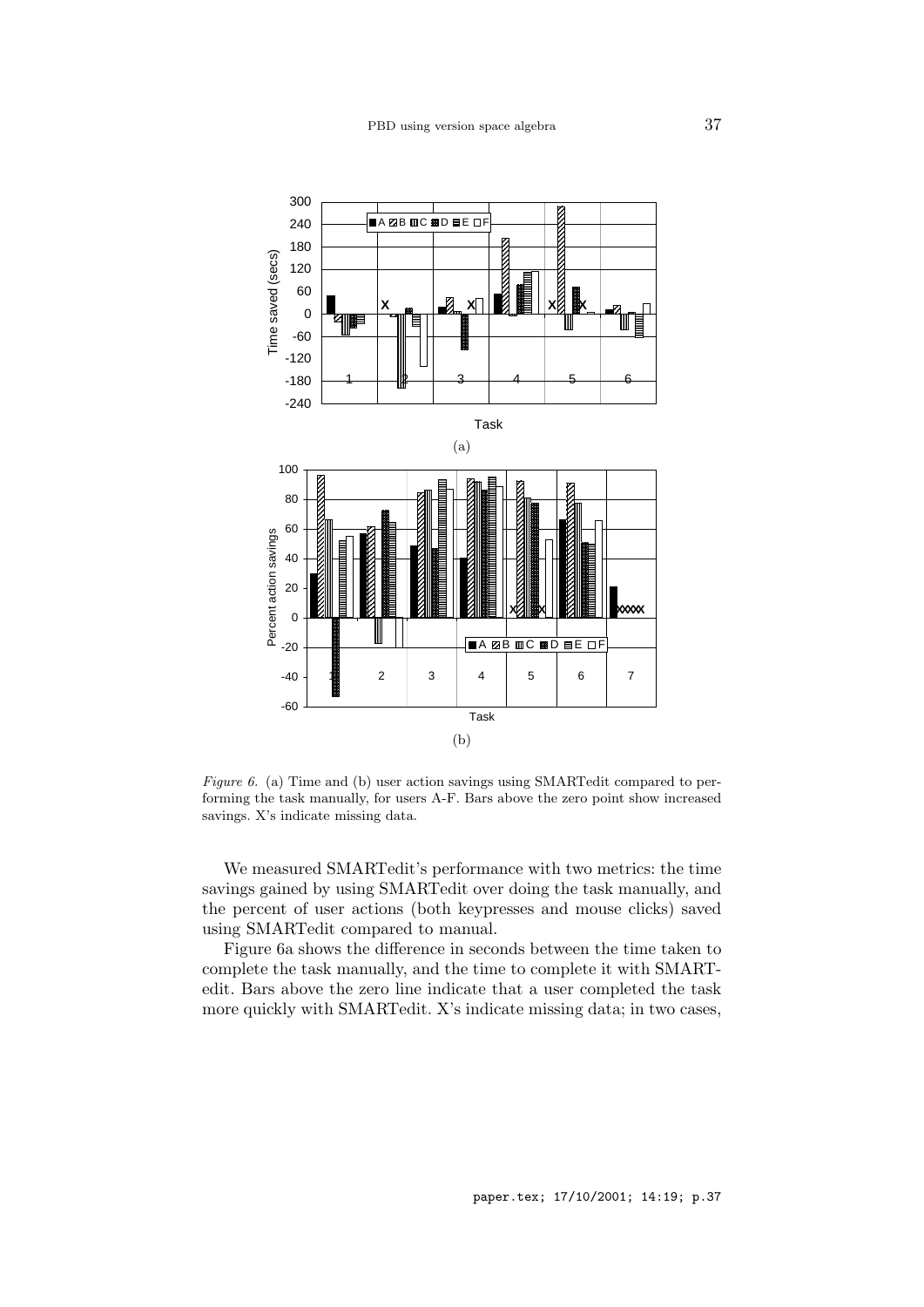#### 38 Lau, Wolfman, Domingos, and Weld

Table III. User feedback on the SMARTedit system. Each user rated SMARTedit on a scale of 1 to 5, 1 being the worst and 5 the best. The first question asked the user to rate SMARTedit's helpfulness in accomplishing the tasks, 5 being "very helpful". The second question rated SMARTedit's usability, 5 being "easy to use". The final question rated whether the user would use SMARTedit again, 5 being "yes, absolutely".

| Question User 1 User 2 User 3 User 4 User 5 |   |    |    |    |
|---------------------------------------------|---|----|----|----|
| Helpful?                                    | 4 | 4  |    | Ð  |
| Usable?                                     |   | 4  |    | 3  |
| Use again?                                  |   | b. | h. | ÷. |

we failed to collect timing data during the experiment, and two users were unable to complete the fifth task. Users learned to use SMARTedit more effectively over time; by the fourth task, most users were able to benefit significantly from SMARTedit. Although not all users spent less time with SMARTedit than on the manual task, the results are encouraging given that none of the participants had any prior experience with the system.

Figure 6b shows the percentage of user actions saved when using SMARTedit as a fraction of the number of manual actions (the number of manual actions minus the number of SMARTedit actions, divided by the number of manual actions). We define a user action to be either a keypress or a mouse click. Bars above the zero point show a savings with SMARTedit compared to manual execution. The higher the bar, the fewer actions a user performed with SMARTedit. X's indicate users that could not complete the task using SMARTedit. The figure suggests that most users were able to benefit from using the system as they gained practice with it. Recall that none of the users had used the system prior to the commencement of this study.

We also obtained user feedback in the form of responses to a questionnaire, summarized in Table III. The feedback was quite positive. We asked users to rate (on a scale of 1 to 5, 5 being the best) SMARTedit's helpfulness in accomplishing the tasks, SMARTedit's usability, and whether they would use the system again. As the table shows, participants found SMARTedit helpful and would use it again. One user wished he had had SMARTedit at work, saying "this would have been a nice thing to have." Others called it "cool" and "clever." Another noted the small number of user actions necessary to finish the task with SMARTedit and said, "Four keys and nine mouse clicks. I like that!"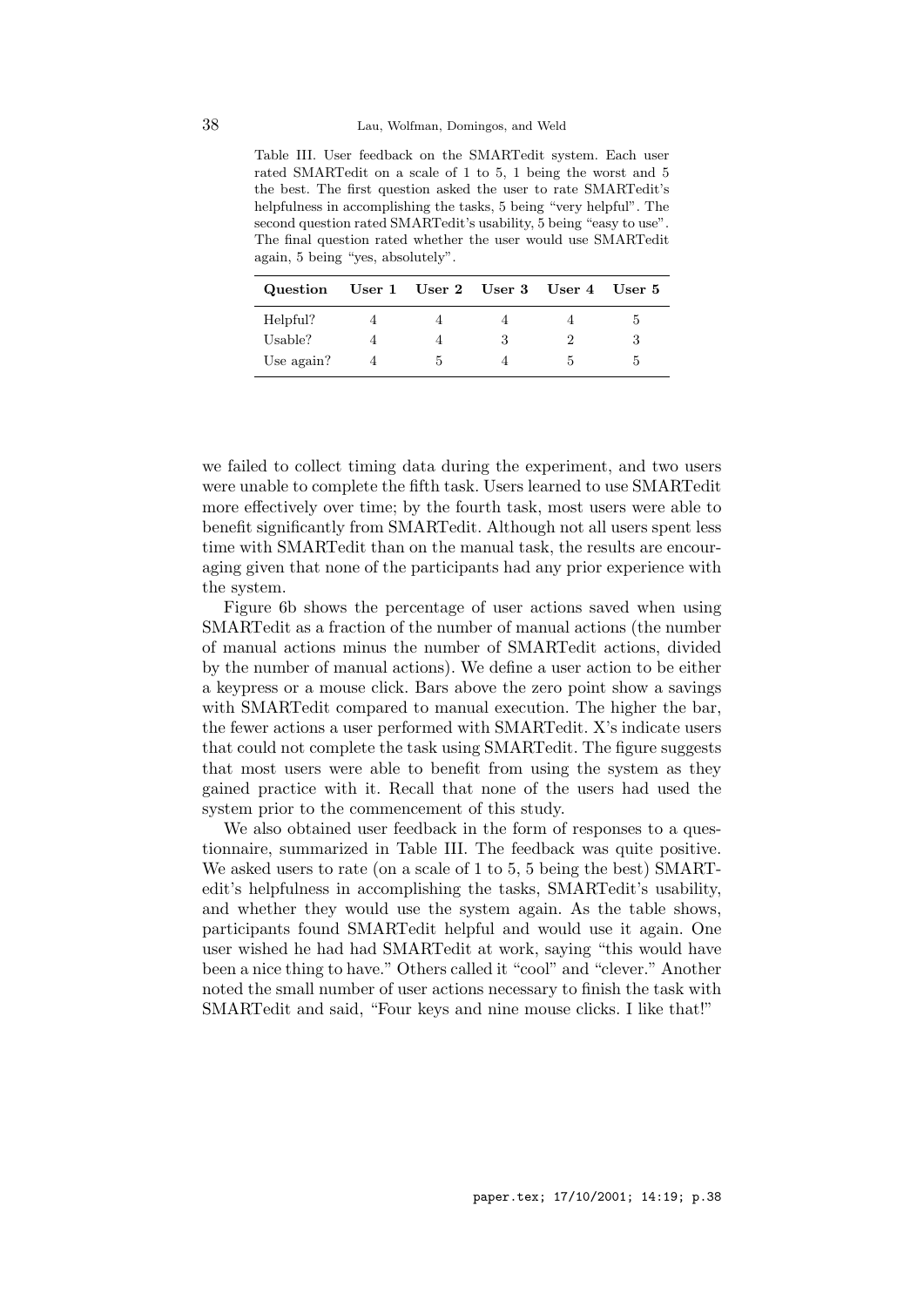

Figure 7. (a) Average time savings across all users for each task versus number of iterations in the task. (b) Cumulative time required for experienced users G and H to complete successive iterations of the smartedit-results task with SMARTedit and without, as a function of the number of iterations in the task.

The time saved by using SMARTedit on a task depends on the number of iterations in the task; one expects the savings to increase with the number of iterations. We averaged the time savings across all users for each task; Figure 6a shows the average time savings on a task versus the number of iterations in the task. We fit a line to these points, obtaining  $r^2$  of 0.97. The figure confirms our intuition, and indicates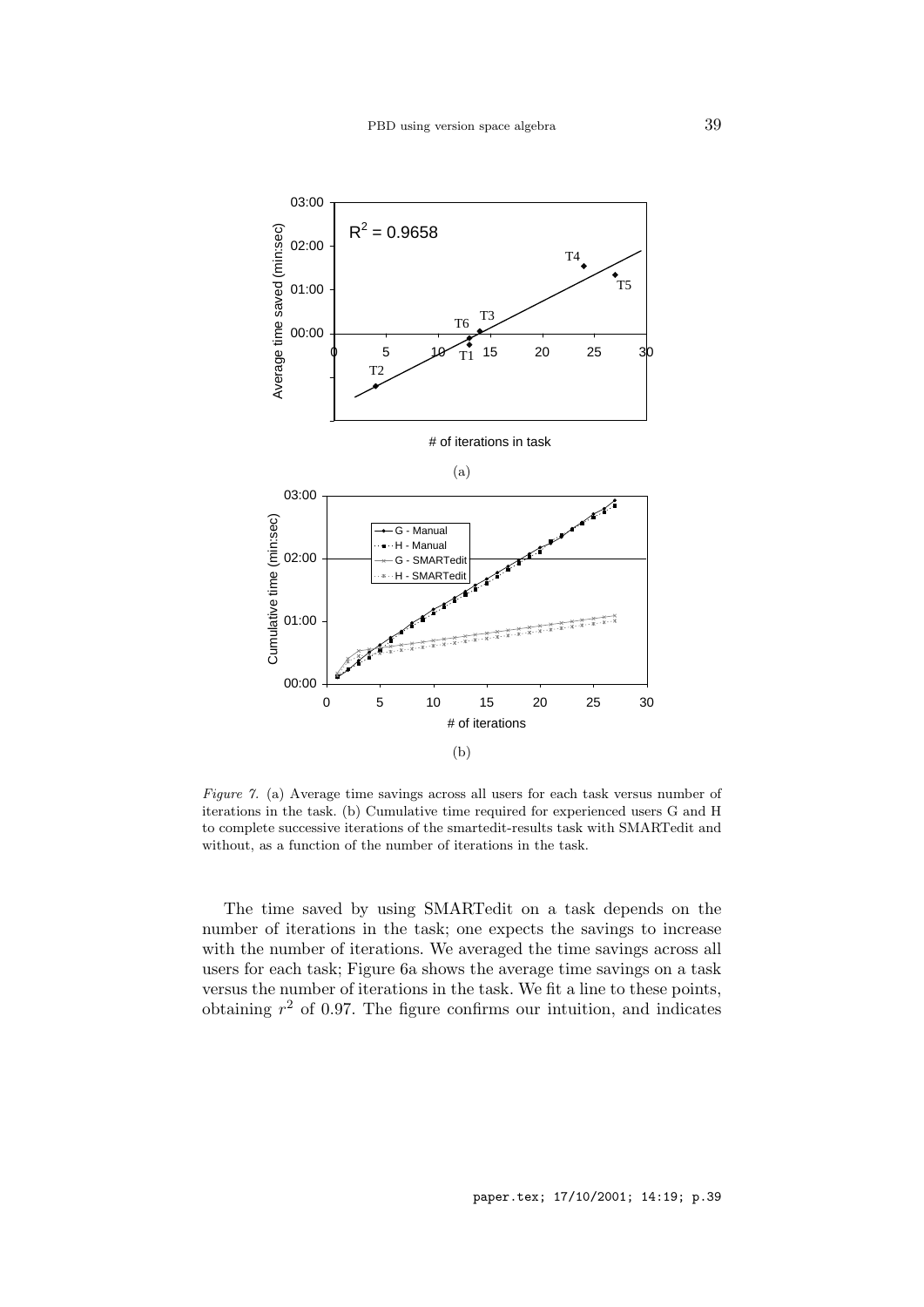that for novice users, the break-even point (the number of iterations for which the total time spent operating SMARTedit equals the time spent performing the task manually) is about 15 iterations. We observed that participants became more proficient in using the system over the course of the study, so these results may be skewed by a practice effect.

Since all of our user study participants were untrained in the use of SMARTedit, much of their time was spent learning how to operate the system. To provide an alternative view of SMARTedit's usefulness, two experienced SMARTedit users (the first two authors) performed the smartedit-results task both with SMARTedit and without, recording the time spent per iteration. Figure 6b shows the cumulative time spent performing each iteration of the task for each user in both situations. Both users operated SMARTedit naturally: they demonstrated a single iteration, stepped through the second iteration while correcting SMARTedit's wrong guesses, and ran the program uninterruptedly starting from the third iteration. The uninterrupted run steps slowly through the first few actions of the learned program, to give the user time to observe that it's behaving correctly, then decreases the artificial delay between steps until it eventually runs at full speed. As shown in the figure, it took longer to teach SMARTedit than to perform the task manually on the first two iterations, but the total time was much faster with SMARTedit than without. The break-even point is 5 iterations. While this result may not generalize to tasks of arbitrary complexity, it suggests that the break-even point decreases as a user gains experience with the system.

The study indicated that SMARTedit clearly needs improved usability before it gains acceptance. Users found its primary failing to be the lack of a "multi-level undo" facility; once a user wrongly confirms one of SMARTedit's guesses by stepping through it to the next action, SMARTedit's version space could collapse, and users have no choice but to retrain the program from scratch. Improving SMARTedit's usability is a clear direction for future work, as is performing more extensive user studies.

### 7. Related work

Our work draws on a number of research areas, incorporating ideas from both human-computer interaction and artificial intelligence. In this section, we summarize related work in programming by demonstration, adaptive user interfaces, plan recognition, information extraction, and machine learning.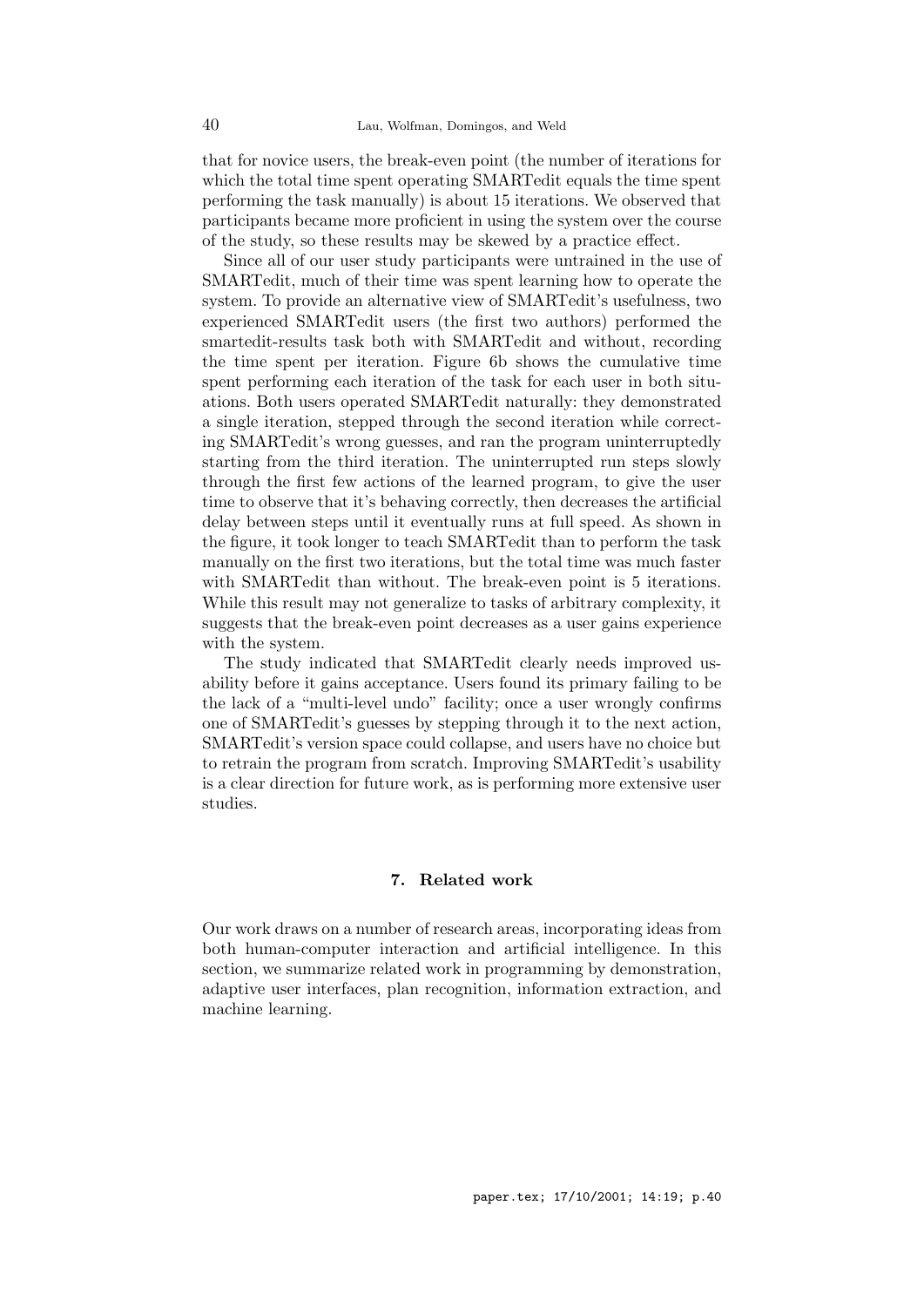#### 7.1. Programming by demonstration for text-editing

Other researchers have investigated programming by demonstration in the text-editing domain. Unlike most previous text-editing PBD systems, SMARTedit uses a formal machine learning technique to describe the generalization that is performed by the system. Mo [34] describes the TELS system that records high-level actions similar to the actions used in SMARTedit, and implements a set of expert rules for generalizing the arguments of each of the actions. TELS also uses heuristic rules to match actions against each other in order to detect loops in the user's demonstrated program. However, TELS's dependence on heuristic rules to describe the possible generalizations makes it difficult to understand the hypothesis space clearly, as well as to imagine applying the same techniques to a different domain such as spreadsheet applications.

Nix [38] describes the Editing by Example (EBE) system. EBE generalizes not from recorded actions, but from the input/output behavior of the complete demonstration. EBE attempts to find a program that can reproduce the observed difference between the initial and final state of the text editor. In this respect, SMARTedit is a refinement of EBE that uses not only the initial and final state, but intermediate states as well. SMARTedit's approach has the drawback that it is sensitive to the order in which the user chooses to perform actions, but on the other hand it makes use of more information than EBE is given, and so SMARTedit is able to learn programs for more complex text transformations than EBE.

Masui and Nakayama [31] describe the Dynamic Macro system for recording macros in the Emacs text editor. Dynamic Macro performs automatic segmentation of the user's actions—breaking up the stream of actions into repetitive subsequences, without requiring the user to explicitly invoke the macro recorder. Dynamic Macro performs no generalization, and it relies on several heuristics for detecting repetitive patterns of actions.

Maulsby and Witten's Cima system [32] uses a classification rule learner to describe the arguments to particular actions, such as a rule describing how to select phone numbers in the local area code. (SMARTedit is able to learn a program to select all but one of the phone numbers in the Cima task given a single demonstration. The anomalous phone number lacks a preceding area code, and is also difficult for Cima to classify correctly.) Unlike other PBD systems, Cima allows the user to give "hints" to the agent that focus its attention on certain features, such as the particular area code preceding phone numbers of interest. However, the knowledge gained from these hints is combined with Cima's domain knowledge using a set of hard-coded preference heuris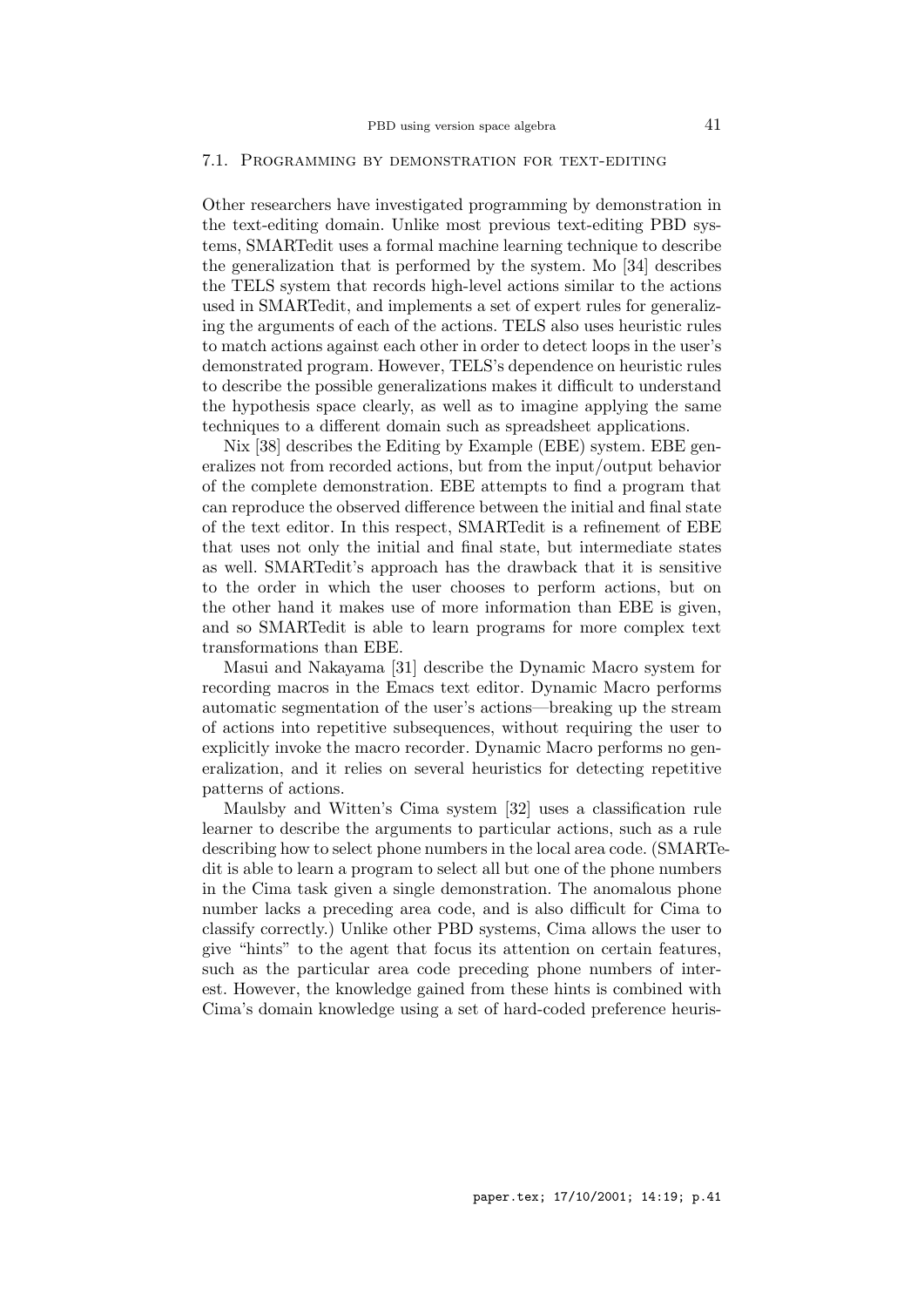tics, unlike SMARTedit's clean framework for incorporating knowledge. As a result, it is unclear exactly which hypotheses Cima is considering, or why it prefers one over another. In SMARTedit, these types of hints could be used to bias the probabilities on its different hypotheses.

# 7.2. Programming by demonstration in other domains

Many PBD systems have been discussed in the literature, in many domains other than text-editing; Cypher [10] and Lieberman [29] present overviews of the field. Witten [52] surveys previous attempts to tie together programming by demonstration and machine learning.

In prior work [22], we formalized PBD in the email domain as an inductive learning problem using both a version space approach as well as an inductive logic programming approach. Compared to our previous work, the version space algebra framework described in this article combines a more expressive and flexible bias with a more natural and straightforward domain representation.

Early work that formalized PBD as learning functions to transform application state or data includes Andreae's NODDY [2] and Halbert's SmallStar [12]. Lieberman's Tatlin system [28] infers user actions from observed application state changes. Tatlin learns how to cut and paste data from a calendar application to rows in a spreadsheet. Lieberman also discusses the problem of constructing appropriate data descriptions for the objects manipulated by the PBD system, such as "the window the user clicked on" or "the window named Mail"; perhaps the most important aspect of SMARTedit's learning component is its ability to infer the correct data description from examples.

The APE system [44] automates repetitive sequences of actions in a visual programming environment. It uses two learning algorithms: a classification learner, to determine whether (given the user's recent actions) the user is about to perform a repetitive task; and a concept learner based on candidate elimination [33] to generalize repetitive tasks from positive examples. Compared with our work, APE explores a different point in the programming by demonstration space. Our work explores learning richer program structures, such as nested loops, but requires explicitly segmented traces to do so. Our hypothesis space for actions is richer and contains more forms of generalization. On the other hand, APE performs non-supervised data mining on a trace of the user's actions, which is a direction we have only begin to pursue in our work (e.g., what we have called startless programs).

Bauer et al. [5, 4] present TrIAs, a PBD system for learning wrappers for the purpose of training an information integration system. TrIAs is designed around a collaborative user interface in which a user teaches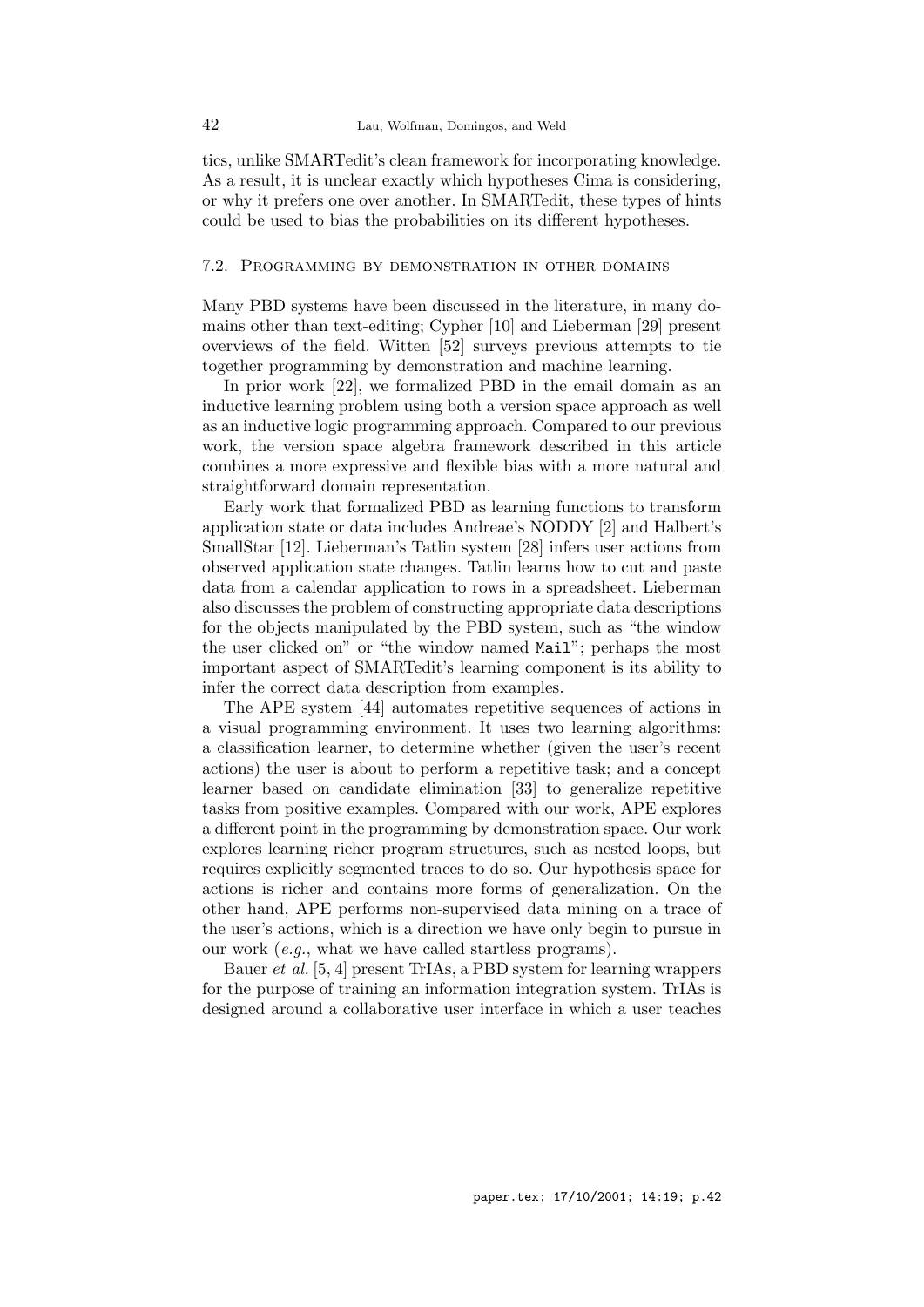the system how to extract information from a web site by labelling a single example page. Unlike SMARTedit, TrIAs performs no generalization from multiple examples, instead using only heuristics and user hints to choose a hypothesis that is consistent with each part of the example. In comparison, SMARTedit has a well-defined hypothesis space, and the verion space framework clearly shows how each new bit of evidence affects the generalization process.

Paynter [40] presents Familiar, a system for cross-application PBD on the AppleScript platform. Familiar employs a combination of machine learning algorithms to identify repetitive sequences of actions in two phases: first it identifies a repetitive sequence of action types (ignoring the parameters), and then it extrapolates the parameters for each of the actions. Within each of these stages, Familiar employs a set of heuristic rules to select the best hypothesis from among the guesses generated by the collection of recognizers. Unlike our work, which maintains the set of all consistent hypotheses along with associated probabilities, Familiar generates only a single hypothesis for the data. When an example is received that conflicts with the current hypothesis, Familiar must discard its hypothesis and re-train from the beginning.

#### 7.3. Adaptive user interfaces

PBD is only one component of an adaptive user interface. Rich and Sidner [43] describe the COLLAGEN collaborative agent system. COL-LAGEN employs a hierarchical plan library structured according to a user's goals and intentions, and uses it to model user tasks. Lesh, Rich, and Sidner [27] apply plan recognition in COLLAGEN to infer a user's task from her actions. Using the task model, COLLAGEN enters into a collaborative discourse with the user to help her achieve shared goals. In our system, the collaborative task is to teach SMARTedit how to perform a particular repetitive edit. Although beyond the scope of this paper, we have also constructed a mixed-initiative interface for SMARTedit that could reduce user effort during a training session [53].

Researchers such as Maes [30], Schlimmer [45], and many others have considered complementary approaches to adaptive interfaces, using machine learning techniques to predict the user's next actions. Space precludes a detailed discussion of the considerable work in this vein.

#### 7.4. Plan recognition

We view programming by demonstration as a special case of the plan recognition problem. Plan recognition [17, 8, 50, 41] aims to understand an agent's plan or goal based on a partial observation of the agent's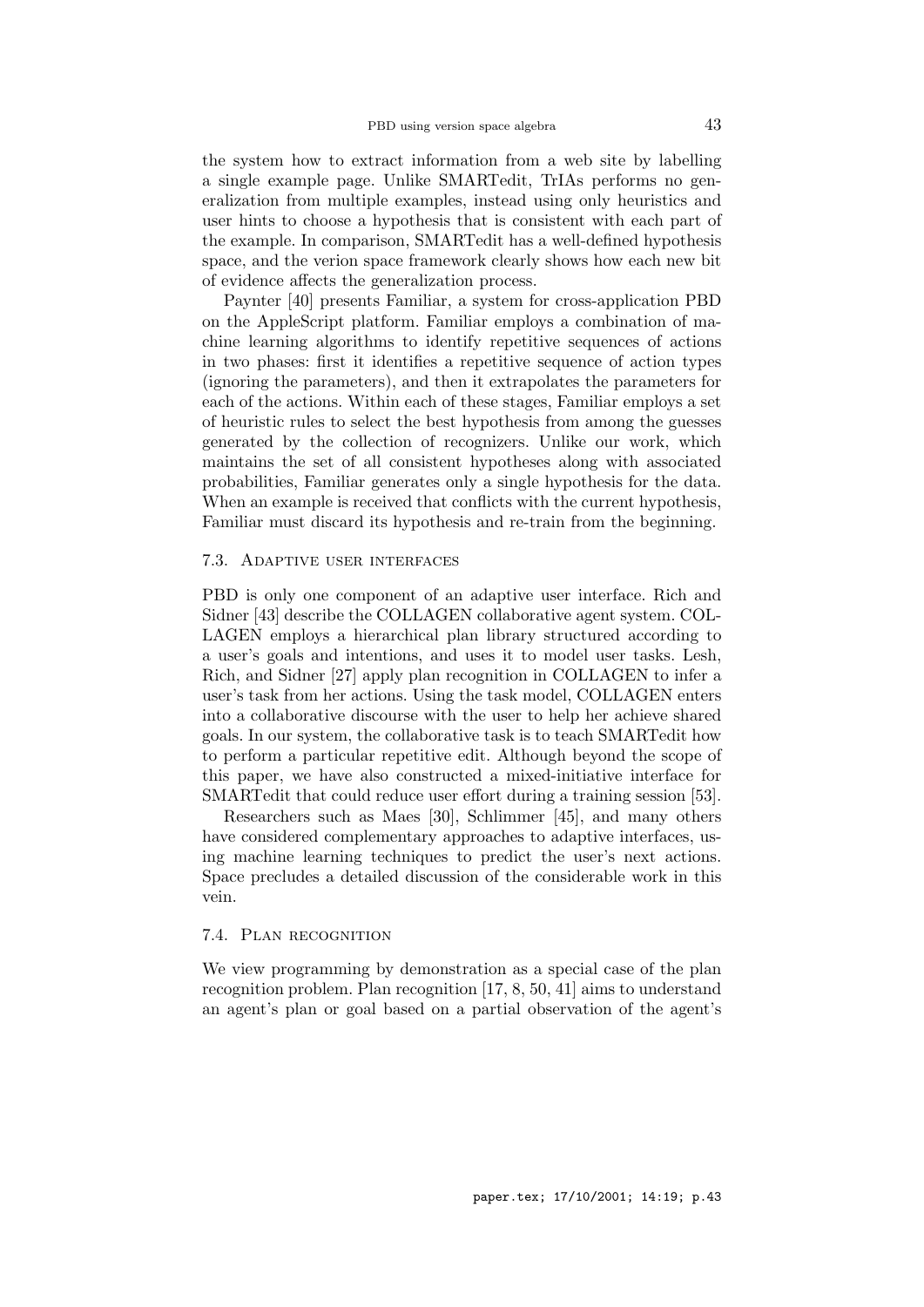behavior. In an intelligent user interface, this knowledge may then be used to predict the agent's further actions or suggest more optimal methods for accomplishing the goal.

The issue of whether programs are plans has been debated at length (for example, see [1]); however, for the purposes of this section we assume they are equivalent: a sequence of actions. Thus PBD can be viewed as the problem of observing a prefix of these actions, and generalizing to the complete plan.

Plan recognition systems typically require the use of a plan library: the set of plans from which the agent's target plan is assumed to be drawn. This plan library defines the plan recognizer's bias, or the space of hypotheses considered during the search. Kautz and Allen [17] employ a plan library in the form of a hierarchy of plans connected via abstraction and decomposition relationships.

A second approach to building a plan library has been to represent plans as sentences in a grammar and phrase the plan recognition problem as parsing in a grammar [50, 42]. The parsing-based approaches suffer from the drawback that plans must be totally ordered, which may cause an exponential increase in the size of the plan library (to represent all total orderings over a partially ordered plan).

In order to scale to large domains, a third approach has investigated automatic construction of the plan library, such as proposed by Lesh and Etzioni [25, 26, 23, 24]. They point out the similarities between goal recognition and concept learning: given a sequence of actions, find the goal or goals consistent with the observations. Our approach falls into this category. The basic idea is to provide a set of primitives and a set of rules for composing together the primitives to construct hypothesis space implicitly. Related to automatic construction is the idea of efficient search through this space.

The choice of the plan library representation influences the types of plans that may be recognized by the system. In the Kautz and Allen representation, arbitrary plans may be represented; however, manual construction of the plan library limits the scalability of this approach. On the other hand, automatic construction of the library can scale up to larger domains, but at the cost of reduced expressiveness. Our system is only capable of recognizing repetitive plans. However, many previous plan recognition systems assume that the agent is acting optimally, and only include optimal plans in the library. In contrast, we make no assumptions about the agent's behavior; our system is capable of recognizing the user's intent, whether or not the user performs optimally.

Another difference between the version space algebra approach and previous plan recognition systems is that we maintain the set of plans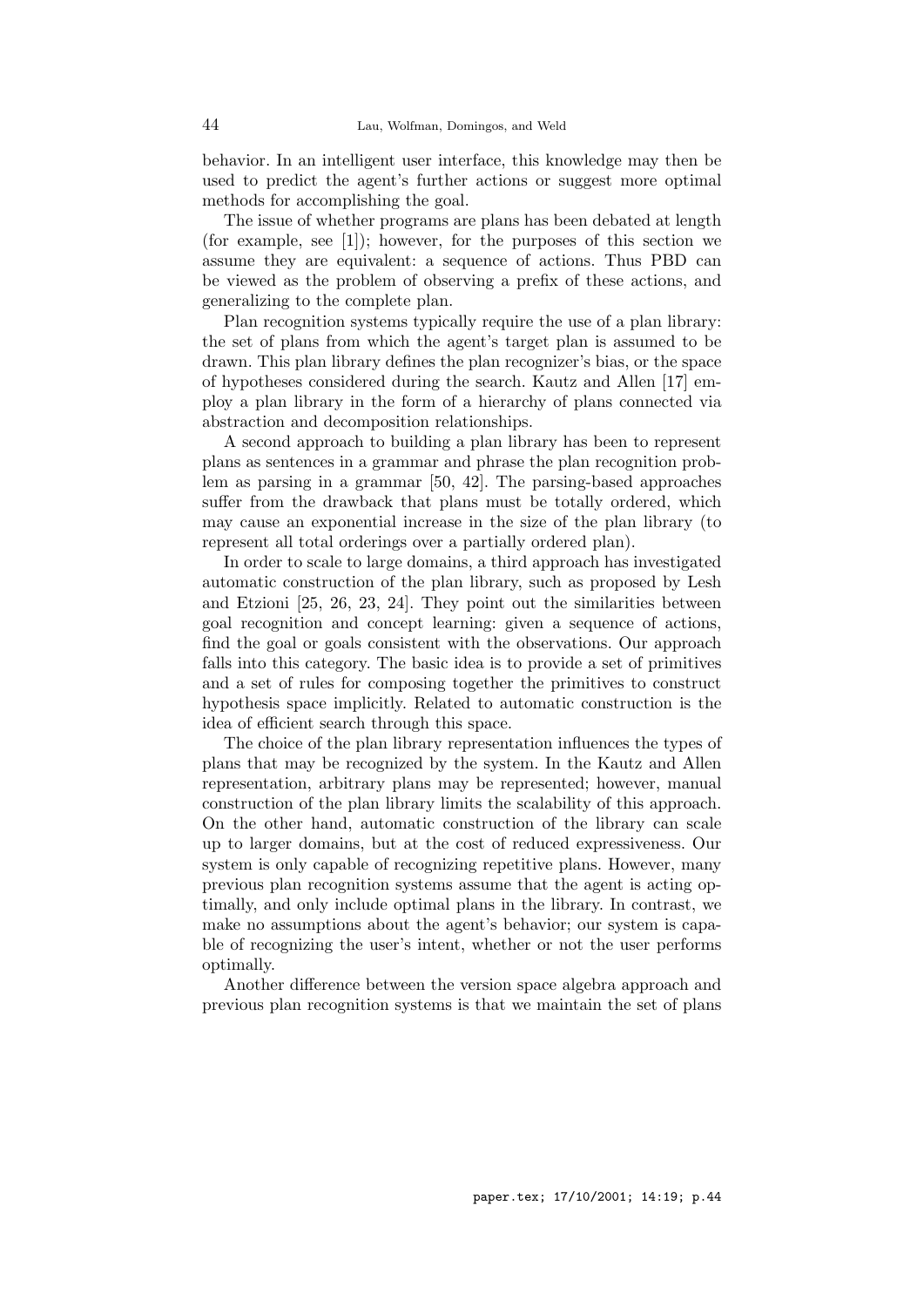consistent with the observations, rather than finding a single consistent plan; and we allow probabilistic execution before the version space converges to a single plan. The Kautz and Allen approach produces the set of consistent plans in which the number of top-level actions is minimized, but provides no way to choose among them. In contrast, Charniak and Goldman [7] present a probabilistic method for deciding between plan hypotheses, but do not address the problem of determining which plans are consistent with the data. Lesh and Etzioni maintain the set of all consistent goals, and support execution before convergence in special cases (when all goals in the version space are necessary or sufficient for the target goal); however, they provide no general mechanism for probabilistic execution or introduction of prior probabilities on hypotheses.

Our approach can be divided into three phases:

- − Translation: converting from a sequence of low-level keypress and mouse actions to a sequence of state changes representing highlevel actions;
- − Learning: inducing high level actions from multiple examples of the state changes associated with each action; and
- Recognition: finding a repetitive plan consistent with the induced actions.

While one could do plan recognition over the low-level actions (such as sequences of cursor key presses), we believe that our method of abstracting away from the exact sequence of low-level actions leads to a representation closer to the user's model of the application, and thus more robust and understandable plans.

Most previous plan recognition systems perform only the third phase: recognizing a plan given a sequence of actions. In our work, the third phase is trivial: once the actions are known, the plan is merely a repetition of the sequence of actions. Instead, we have focused our efforts on the first two phases.

Lesh and Etzioni's approach is the most similar to our work; we compare the two systems in more detail in the remainder of this section. The BOCE [26] system uses version spaces for goal recognition. Actions are represented in a STRIPS-like formalism [11], and a goal is a conjunction of literals that must be established by a plan (legal sequence of actions<sup>5</sup>). A goal is consistent with a sequence of observed actions

<sup>5</sup> More formally, a partially ordered set with causal links [51].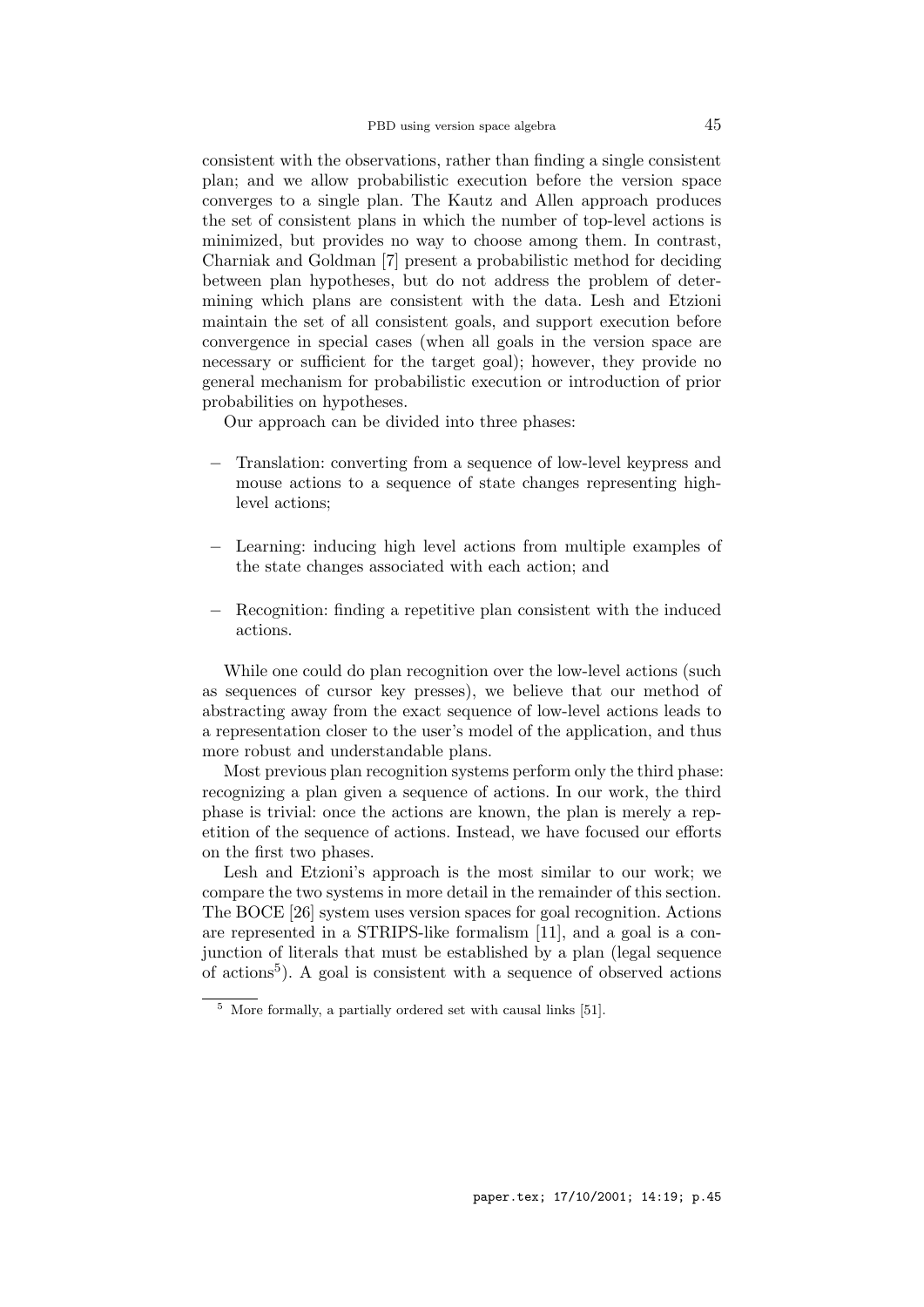if there exists a pseudo-optimal plan<sup>6</sup> containing those actions that, when executed in some state, asserts the goal. While BOCE represents goals explicitly in a predicate description language, our approach has no explicit goal representation.

Both BOCE and our approach use a version space representation of an implicit plan library, but the elements of each version space are very different. BOCE's version space contains *goals* ordered by generality, where each goal is a conjunction of literals.<sup>7</sup> In contrast, our approach constructs a version space of plans where each plan is represented as a function from state to state. Our version space algebra has a number of benefits over a regular version space: other partial orderings, not necessarily generality; representation of version spaces with "holes"; combination of boundary-represented version spaces with enumerated version spaces in the hierachy; the join operator and decomposition of the target function into simpler components.

#### 7.5. Wrapper induction and information extraction

Another body of related work is on techniques for wrapper induction and information extraction [20, 3, 9, 16]. Wrapper procedures are programs that scan over semi-structured text, such as HTML tables, in order to extract tuples of information, such as names and phone numbers. Wrappers make use of certain regular features in the text, such as HTML opening and closing tags, to uniquely identify the location of each item of interest. Wrapper induction is the problem of learning such wrappers from labelled training examples. These wrapper procedures are very similar to the types of procedures learned by SMARTedit. Specifically, the language we have defined for expressing text-editing programs could be used (with few changes) to express programs for wrapper induction. In fact, several of the scenarios used to evaluate SMARTedit are drawn directly from the RISE repository of information extraction tasks [36].

Kushmerick [19] defines a variety of wrapper classes of increasing functionality. Kushmerick's LR wrapper class denotes a set of programs that is a subset of the class of single-loop programs with fixed-length loop bodies, and his HLRT wrapper class is equivalent to a program with a block of statements to find the head, a single loop with a fixed-length loop body (the LR component), followed by a block of

 $6$  Every action in the plan must support some action in the plan or the goal. This requirement is weaker than having the plan be minimal and contain no irrelevant actions; in particular, it allows redundant sensory actions.

<sup>7</sup> Note that the use of a STRIPS-like language is essential, but many domains (such as text editing) may be difficult to encode in this formalism.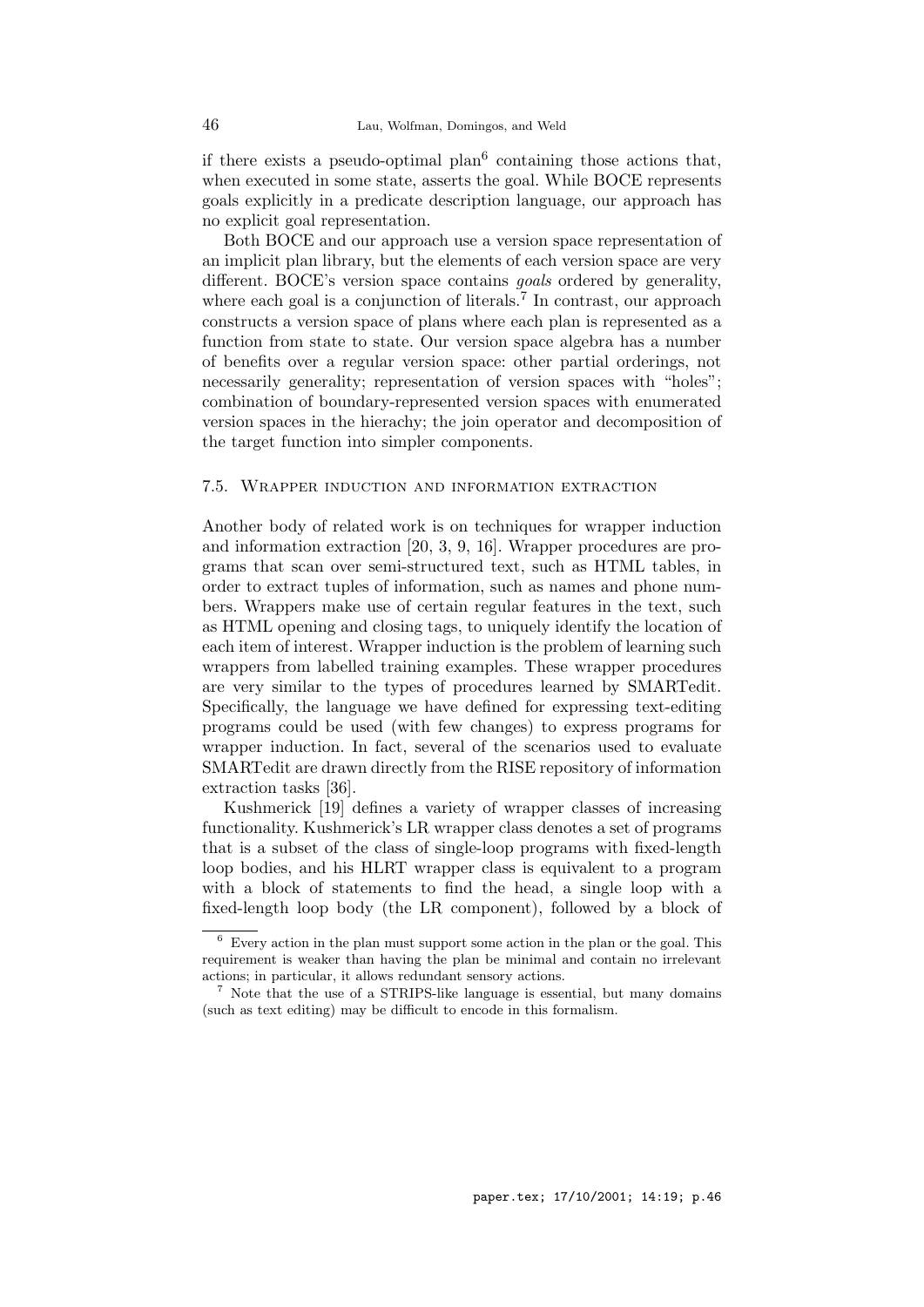statements to identify the tail. Our work has identified and shown how to learn these classes of programs, as well as more expressive programs containing nested loops within the single outer loop.

Muslea's work [37] on selective sampling (a form of active learning) in the context of information extraction uses multiple views to pick the training example that is likely to cause the version space to converge the most quickly. A promising direction of future work is to apply active learning to SMARTedit; we have already taken some steps towards this goal [53].

#### 7.6. Machine learning

Many researchers have extended version spaces in various ways. For example, Hirsh [14] studies the algebra of boundary-set representable version spaces, and Hirsh, Mishra, and Pitt [15] propose maintaining version spaces without boundary sets. We have extended Hirsh's work beyond concept learning to complex-function learning by allowing any partial order, defining the join operator, and supporting unions that are not represented by boundary sets.

A different extension of version spaces has been proposed by Van-Lehn and Ball [49], for inducing context-free grammars from examples. Since generality is undecidable for context-free grammars, their work approximates the generality relation using an alternative partial order.

Subramanian and Feigenbaum [47] describe version space factorization, which is very similar to our version space join. Rather than using the factored version space to express more complex hypotheses as our framework supports, however, they use factorization within the concept-learning framework to choose a sequence of instances that speeds convergence of the version space.

Explanation-based learning (EBL) is another class of machine learning algorithms that generalizes from few examples with the help of domain knowledge. For example, Shavlik [46] describes an explanationbased learning system that generalizes the concept of number. EBL is similar to version space algebra in that it has been used in learning for problem-solving, and is capable of learning from a single example. However, EBL is more limited in that it assumes a sound and complete domain theory, which is seldom available in practice. While EBL learns by reformulating a single domain theory, the version space algebra also supports efficient exhaustive search through a range of possible theories. In this respect it is also related to inductive logic programming [35]. While most ILP systems maintain and return only a single theory, the version space algebra maintains all theories efficiently. In prior work  $[22]$ , our TGEN<sub>FOIL</sub> system employed the FOIL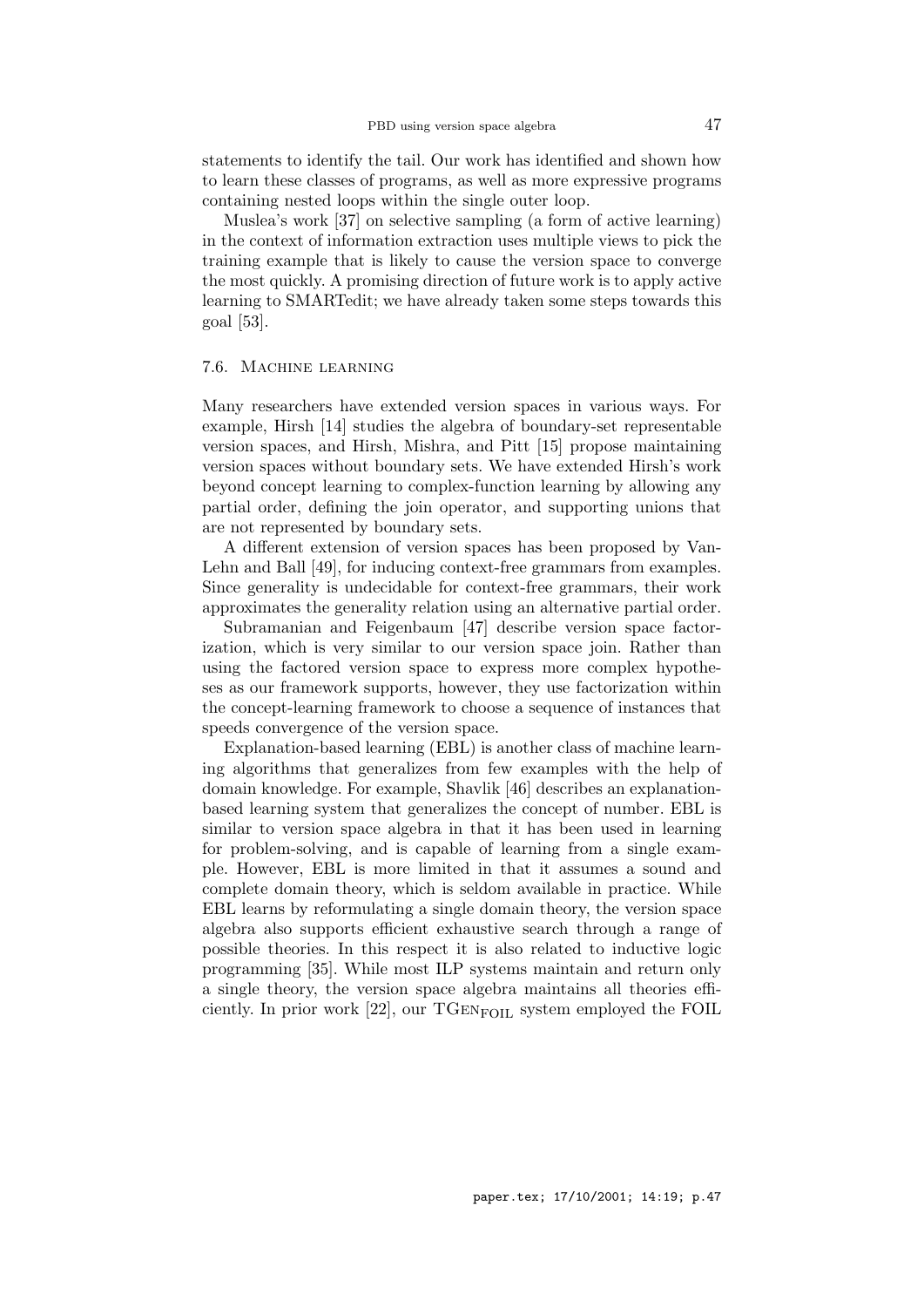ILP algorithm to learn programs in the email domain. Although we have not directly compared the two approaches on the same domain, we have found that the programs produced with version space algebra are generally easier to understand, and map more directly to a natural domain representation, than did the programs learned with  $T\text{GEN}_{\text{FOII}}$ .

## 8. Future work

We are currently investigating several extensions to the research described in this article. Our future work falls roughly into three categories: application-specific extensions, version space algebra extensions, and consideration of new domains.

While the bias defined by SMARTedit's version space provides a useful set of text-editing actions, it is desirable to increase the expressiveness of SMARTedit's instruction language. In addition to extending the set of version spaces used in SMARTedit, we plan to investigate methods for automatically inferring loop termination conditions, biasing probabilities according to user preference or file type, and adding conditional statements to the instruction language supported by SMARTedit.

With an increase in expressiveness comes an increase in the size of the search space and the number of required training examples. As the search space increases, efficiency becomes a concern. The version space may reach a size where a complete search is not feasible. One direction of future work is to investigate means of combining boundaryrepresented version spaces with heuristically-searched spaces in order to efficiently learn procedures. In addition, we may need to investigate the use of sampling in order to efficiently execute such large version spaces. We may find it necessary to extend our algebra with additional operators, such as intersection.

We foresee several methods for reducing the number of required training examples in the presence of a large search space. First, we plan to investigate techniques for version space revision, or dynamically weakening the bias to include less-likely hypotheses if the stronger initial biases fail. Second, we are actively pursuing methods including active learning and collaborative interfaces with the intent of reducing the number of required training examples. See recent work [53] for preliminary results in this area.

One assumption we have made in this work is the availability of pre-parsed examples that identify which part of the example is used to update each version space. For instance, an example for the RowCol version space can be parsed into its row and column components, and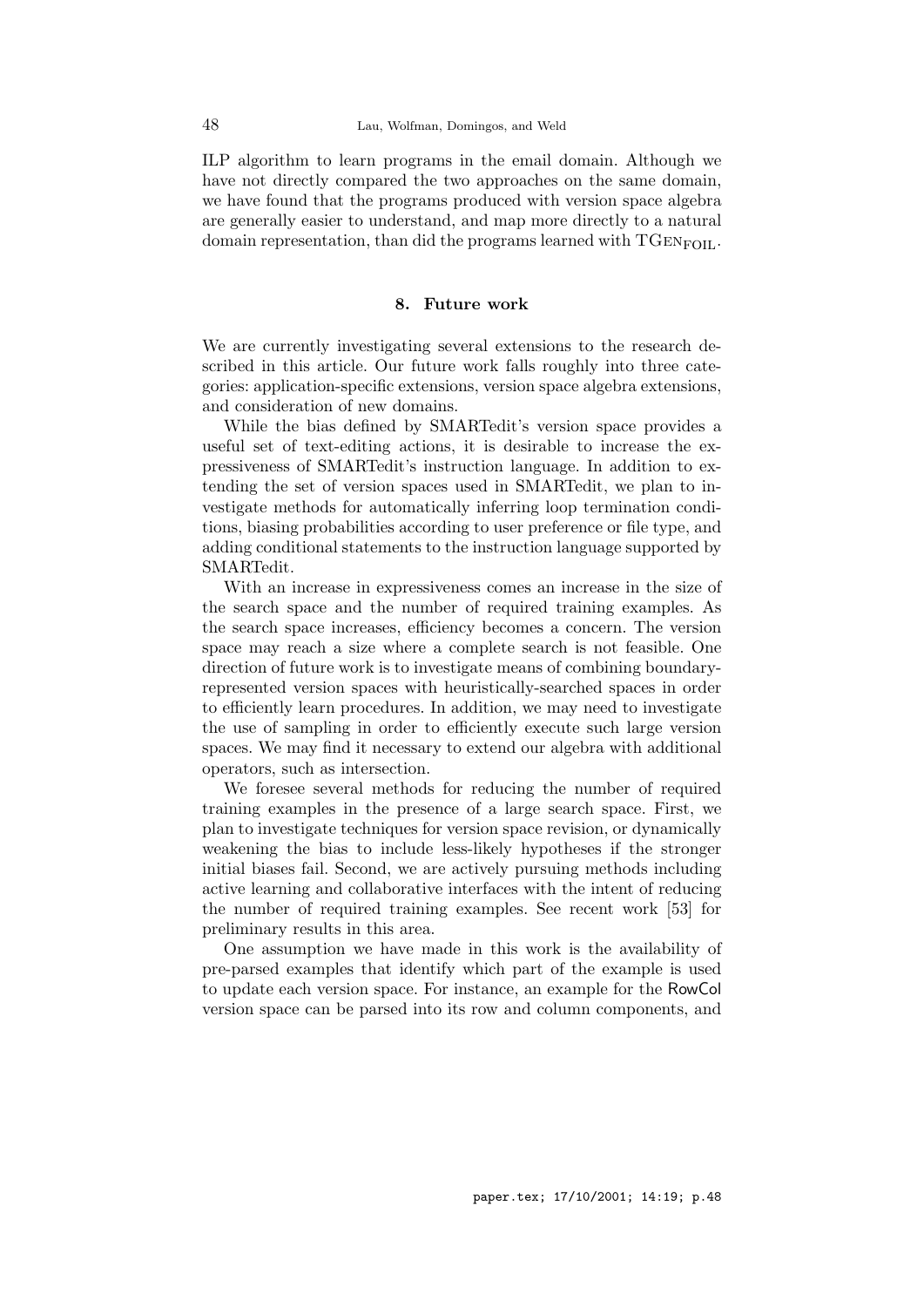each used to update the appropriate version space. An area for future work is to investigate how we might automatically learn a decomposition of the version space into subspaces, when this decomposition is not given a priori. For example, in a speech recognition problem we might have a version space for each word, but we generally do not know a priori where each word begins and ends. A related problem is that of credit assignment: deciding which version spaces should be modified in response to a given example, when the example can be parsed in more than one way.

Another assumption we have made is that the examples are noisefree. As mentioned in section 3.5, one solution to deal with noise is to reduce the probability of inconsistent hypotheses, rather than eliminating them entirely from the version space. We will need to investigate mechanisms for efficiently maintaining such a probabilistic version space. Norton and Hirsh [39] present an alternative method, where rather than maintaining a single version space containing potentiallyinconsistent hypotheses, they maintain a set of version spaces, each of which is consistent with some interpretation of the data.

While the version space algebra has proven useful in the text-editing domain, an open area of future work is applying the version space algebra to other machine learning domains, either in support of programming by demonstration for a given domain, or in another application unrelated to the user interface. Another direction for future work is to empirically investigate alternative domain encodings, either for the text-editing domain or a different one.

Many of the version spaces used in SMARTedit are not applicationdependent; they form the basis of a library of version spaces that can be ported directly to a new domain. Future work will expand this library to contain a larger variety of application-independent version spaces.

#### 9. Conclusion

In this article, we describe a framework for complex-function learning called version space algebra, and apply it to programming by demonstration in the text-editing domain. We make the following contributions:

- − We extend version spaces to complex-function learning. Efficient maintenance of a version space requires only a partial order, not necessarily the generality partial order.
- − We describe a version space algebra for combining smaller, more restrictive version spaces into complex spaces. We define the union,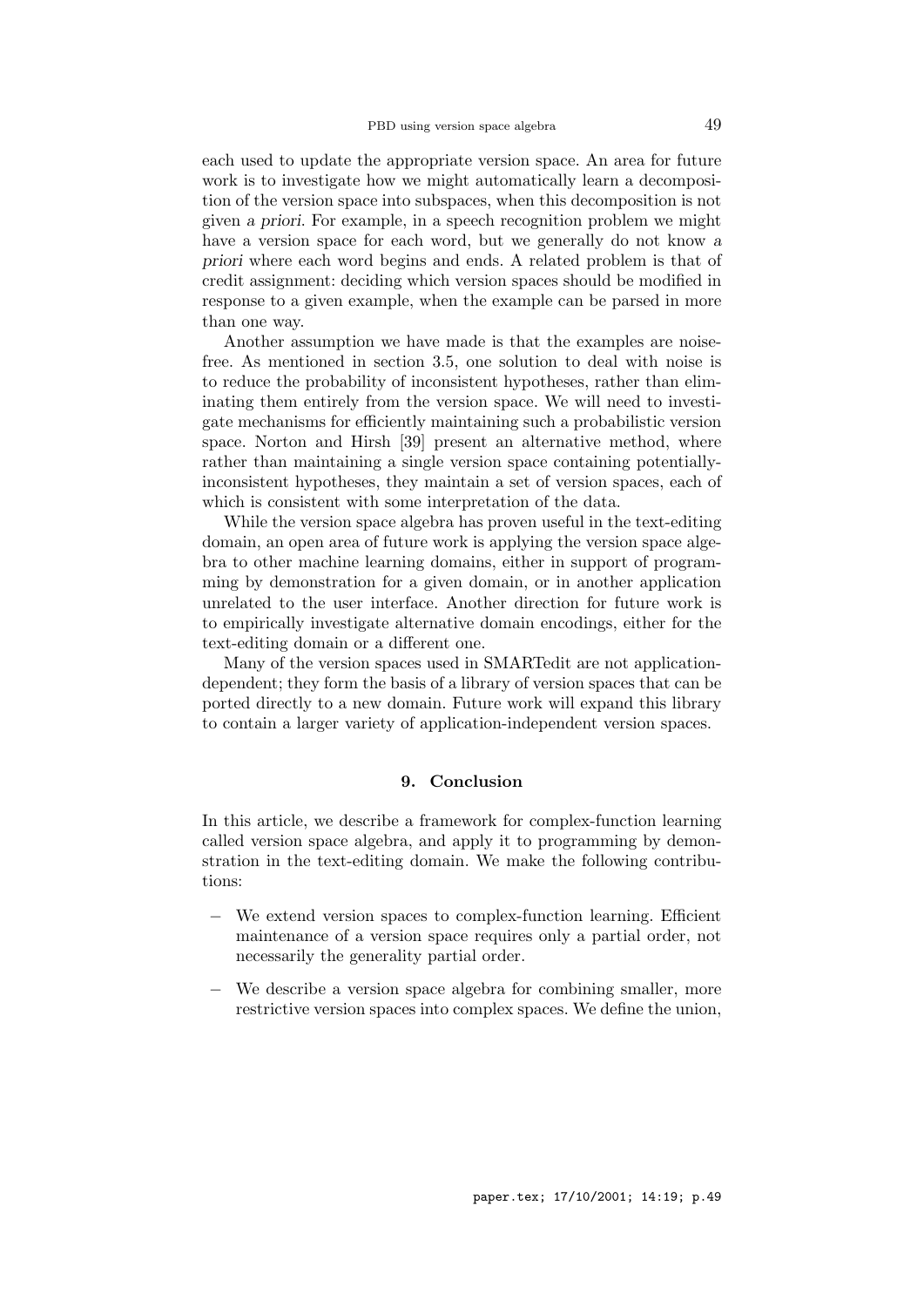join, and transformation operators for combining version spaces, and show that these operators preserve PAC learnability. We present a probabilistic framework for reasoning about the probability of each hypothesis in the composite version space.

- − We apply the version space algebra to the problem of programming by demonstration, and describe the implemented SMARTedit system for PBD in the text-editing domain. We have also constructed a library of reusable component version spaces that may be applied to other domains.
- − We have experimented with a number of user interfaces and version spaces for learning single-loop programs from traces with varying amounts of segmentation information, as well as learning programs with multiple nested loops.
- − We validate our approach experimentally using a range of textediting scenarios, including bibliographic editing tasks. We show that a program that generalizes correctly for each of these scenarios can be learned quickly in as few as one or two training examples. We report on an informal user study that confirms SMARTedit's usability and usefulness, and show how SMARTedit helps users perform tasks more quickly and with fewer actions.

## Acknowledgements

This research was funded in part by the Office of Naval Research Grant N00014-98-1-0147, National Science Foundation Grants IRI-9303461 and IIS-9872128, a National Science Foundation CAREER Award, the ARCS foundation Barbara and Thomas Cable fellowship, a National Science Foundation Graduate Fellowship, and a Microsoft Fellowship. Thanks to Corin Anderson, Dan Egnor, Oren Etzioni, Nick Kushmerick, Neal Lesh, and Rachel Pottinger for helpful comments on the research. Jim Guerber and Dutch Meyer implemented parts of the system. We thank all the user study participants for their efforts and feedback.

#### References

1. Agre, P. and D. Chapman: 1990, 'What are plans for?'. Robotics and Autonomous Systems  $6(1-2)$ , 17-34.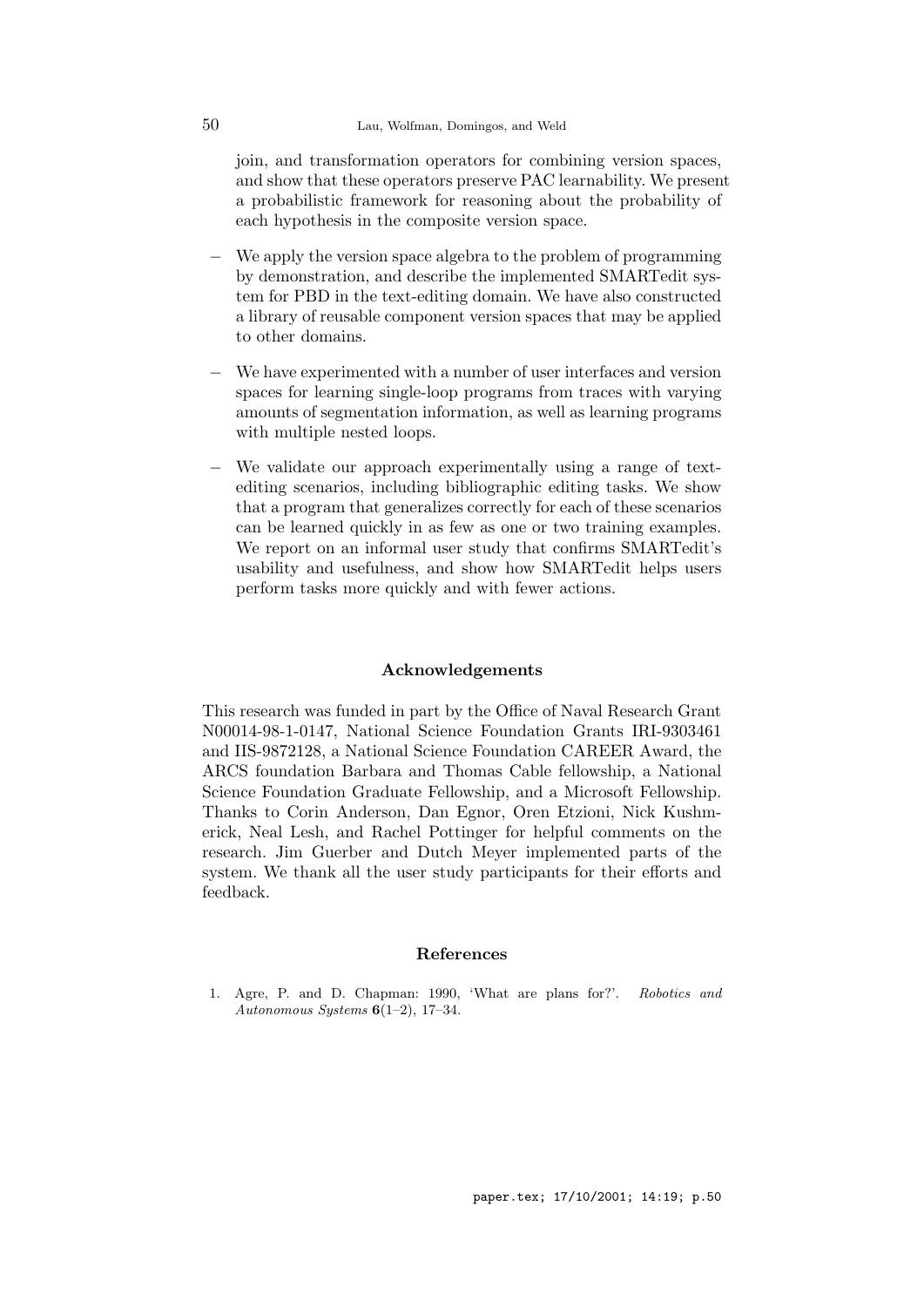- 2. Andreae, P.: 1984, 'Constraint Limited Generalization: Acquiring Procedures From Examples'. In: Proceedings of the Fourth National Conference on Artificial Intelligence. pp. 6–10.
- 3. Ashish, N. and C. Knoblock: 1997, 'Semi-automatic wrapper generation for Internet information sources'. In: Proceedings of the Second IFCIS International Conference on Cooperative Information Systems. Los Alamitos, CA, pp. 160–169.
- 4. Bauer, M. and D. Dengler: 1999, 'TrIAs: Trainable Information Assistants for Cooperative Problem Solving'. In: Proceedings of the Third Annual Conference on Autonomous Agents. pp. 260–267.
- 5. Bauer, M., D. Dengler, and G. Paul: 2000, 'Instructible Information Agents for Web Mining'. In: Proceedings of the 2000 Conference on Intelligent User Interfaces.
- 6. Blumer, A., A. Ehrenfeucht, D. Haussler, and M. Warmuth: 1987, 'Occam's razor'. Information Processing 24(6), 377–80.
- 7. Charniak, E. and R. Goldman: 1991, 'A Probablistic Model of Plan Recognition'. In: Proceedings of the Ninth National Conference on Artificial Intelligence, Vol. 1. pp. 160–5.
- 8. Charniak, E. and R. Goldman: 1993, 'A Bayesian model of plan recognition'. Artificial Intelligence 64(1), 53–79.
- 9. Cowie, J. and W. Lehnert: 1996, 'Information Extraction'. C. ACM 39(1), 80–91.
- 10. Cypher, A. (ed.): 1993, Watch what I do: Programming by demonstration. Cambridge, MA: MIT Press.
- 11. Etzioni, O., S. Hanks, D. Weld, D. Draper, N. Lesh, and M. Williamson: 1992, 'An Approach to planning with incomplete information'. In: Proceedings of the Third International Conference on Principles of Knowledge Representation and Reasoning. pp. 115–125.
- 12. Halbert, D. C.: 1993, 'SmallStar: Programming by Demonstration in the Desktop Metaphor'. In: A. Cypher (ed.): Watch What I Do: Programming by Demonstration. Cambridge, MA: MIT Press, pp. 102–123.
- 13. Haussler, D.: 1988, 'Quantifying Inductive Bias'. Artificial Intelligence 36(2), 177–221.
- 14. Hirsh, H.: 1991, 'Theoretical Underpinnings of Version Spaces'. In: Proceedings of the Twelfth International Joint Conference on Artificial Intelligence. pp. 665–670.
- 15. Hirsh, H., N. Mishra, and L. Pitt: 1997, 'Version Spaces Without Boundary Sets'. In: Proceedings of the Fourteenth National Conference on Artificial Intelligence. pp. 491–496.
- 16. Hobbs, J.: 1992, 'The generic information extraction system'. In: Proc. 4th Message Understanding Conf.
- 17. Kautz, H. and J. Allen: 1986, 'Generalized plan recognition'. In: Proceedings of the Fifth National Conference on Artificial Intelligence. pp. 32–37.
- 18. Kearns, M. and U. Vazirani: 1994, An introduction to computational learning theory. MIT.
- 19. Kushmerick, N.: 2000, 'Wrapper induction: Efficiency and expressiveness'. Artificial Intelligence 118(1-2), 15–68.
- 20. Kushmerick, N., D. Weld, and R. Doorenbos: 1997, 'Wrapper Induction for Information Extraction'. In: Proceedings of the Fifteenth International Joint Conference on Artificial Intelligence. pp. 729–737.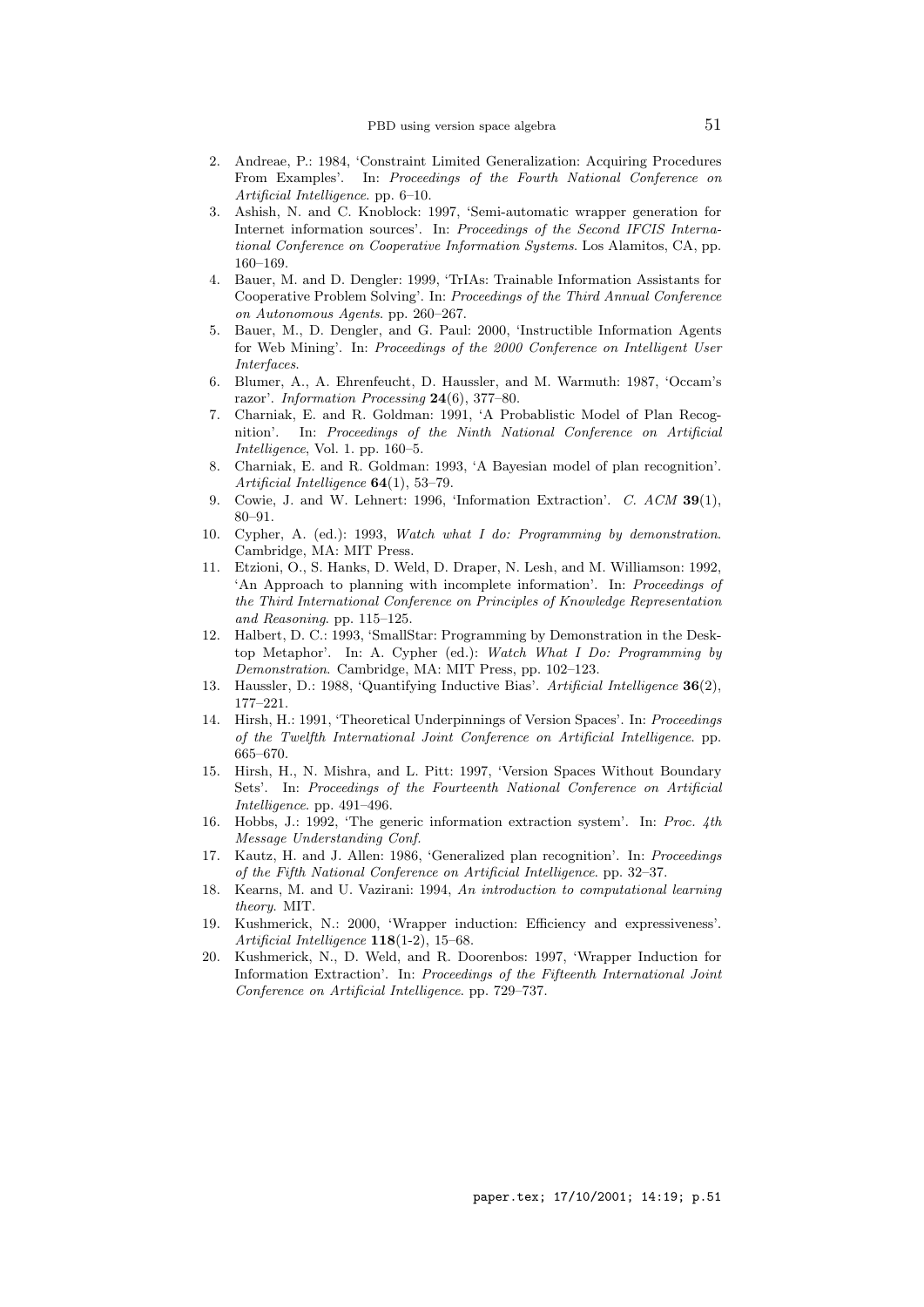#### 52 Lau, Wolfman, Domingos, and Weld

- 21. Langley, P. and H. A. Simon: 1995, 'Applications of machine learning and rule induction'. Communications of the ACM 38, 54–64.
- 22. Lau, T. and D. S. Weld: 1999, 'Programming by Demonstration: an Inductive Learning Formulation'. In: Proceedings of the 1999 International Conference on Intelligent User Interfaces (IUI 99). Redondo Beach, CA, USA, pp. 145–152.
- 23. Lesh, N.: 1997, 'Adaptive goal recognition'. In: Proceedings of the Fifteenth International Joint Conference on Artificial Intelligence.
- 24. Lesh, N.: 1998, 'Scalable and Adaptive Goal Recognition'. Ph.D. thesis, University of Washington.
- 25. Lesh, N. and O. Etzioni: 1995, 'A Sound and Fast Goal Recognizer'. In: Proceedings of the Fourteenth International Joint Conference on Artificial Intelligence. pp. 1704–1710.
- 26. Lesh, N. and O. Etzioni: 1996, 'Scaling Up Goal Recognition'. In: Proceedings of the Fifth International Conference on Principles of Knowledge Representation and Reasoning. pp. 178–189.
- 27. Lesh, N., C. Rich, and C. Sidner: 1999, 'Using Plan Recognition in Human-Computer Collaboration'. In: Proceedings of the Seventh Int. Conf. on User Modelling. Banff, Canada.
- 28. Lieberman, H.: 1998, 'Integrating User Interface Agents with Conventional Applications'. In: Proceedings of the 2000 Conference on Intelligent User Interfaces. San Francisco, CA, pp. 39–46.
- 29. Lieberman, H. (ed.): 2001, Your Wish is My Command: Giving Users the Power to Instruct their Software. Morgan Kaufmann.
- 30. Maes, P. and R. Kozierok: 1993, 'Learning interface agents'. In: Proceedings of AAAI-93. pp. 459–465.
- 31. Masui, T. and K. Nakayama: 1994, 'Repeat and Predict—Two Keys to Efficient Text Editing'. In: Conference on Human Factors in Computing Systems (CHI '94). pp. 118–123.
- 32. Maulsby, D. and I. H. Witten: 1997, 'Cima: an interactive concept learning system for end-user applications'. Applied Artificial Intelligence 11, 653–671.
- 33. Mitchell, T.: 1982, 'Generalization as Search'. Artificial Intelligence 18, 203– 226.
- 34. Mo, D. H.: 1989, 'Learning Text Editing Procedures from Examples'. Master's thesis, University of Calgary.
- 35. Muggleton, S. (ed.): 1992, Inductive Logic Programming. London: Academic Press.
- 36. Muslea, I.: 2000, 'RISE: Repository of Online Information Sources Used in Information Extraction Tasks'. http://www.isi.edu/~muslea/RISE/, retrieved on 10/4/2000.
- 37. Muslea, I., S. Minton, and C. A. Knoblock: 2000, 'Selective Sampling with Redundant Views'. In: Proceedings of the Seventeenth National Conference on Artificial Intelligence. pp. 621–626.
- 38. Nix, R. P.: 1985, 'Editing by Example'. ACM Transactions on Programming Languages and Systems  $7(4)$ , 600-621.
- 39. Norton, S. W. and H. Hirsh: 1992, 'Classifier Learning from Noisy Data as Probabilistic Evidence Combination'. In: Proceedings of the Tenth National Conference on Artificial Intelligence. Menlo Park, CA, pp. 141–146.
- 40. Paynter, G. W.: 2000, 'Automating iterative tasks with programming by demonstration'. Ph.D. thesis, University of Waikato.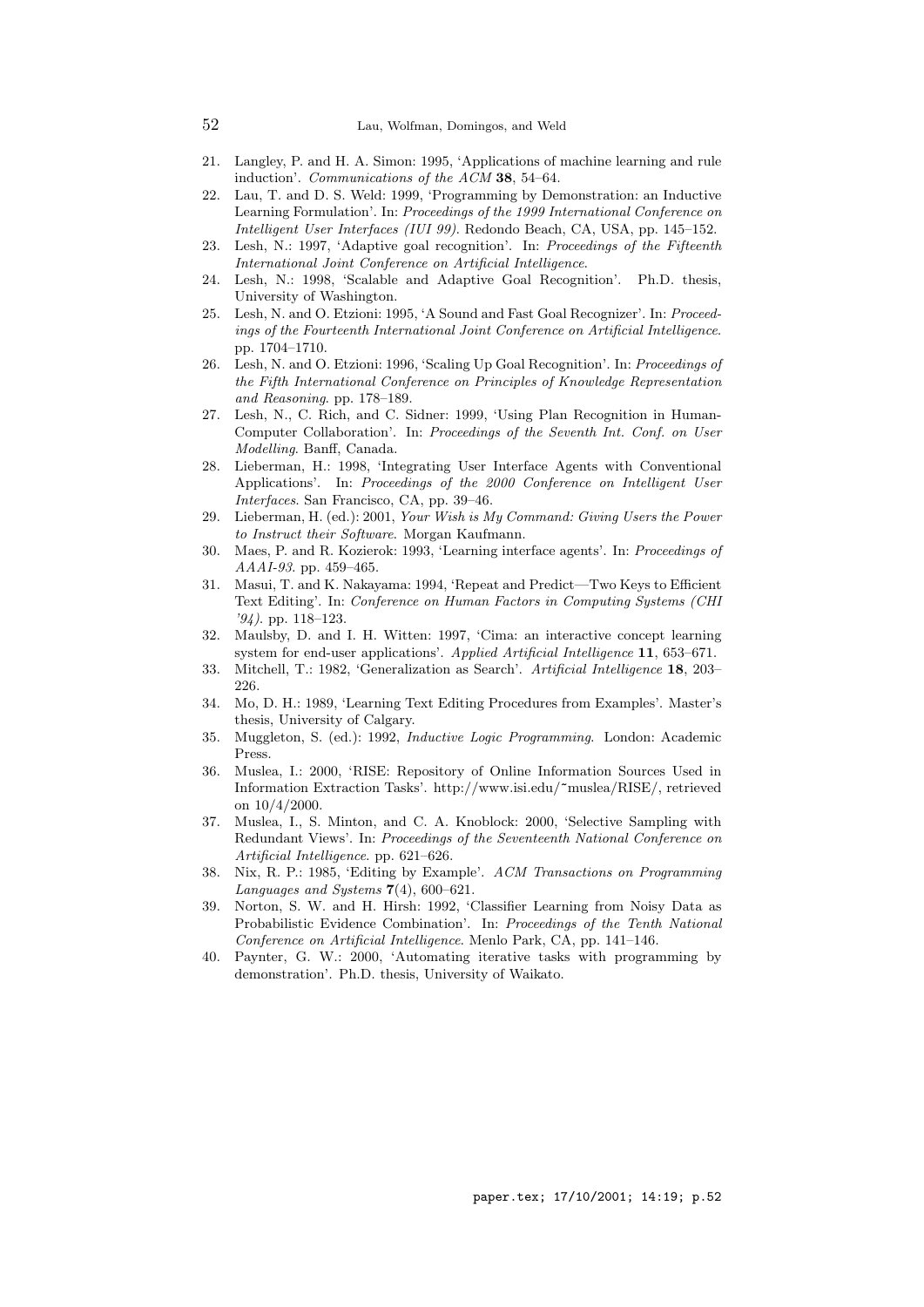- 41. Pollack, M.: 1990, 'Plans as Complex Mental Attitudes'. In: P. Cohen, J. Morgan, and M. Pollack (eds.): Intentions in Communication. Cambridge, MA: MIT Press, pp. 77–101.
- 42. Pynadath, D. and M. Wellman: 2000, 'Probabilistic State-Dependent Grammars for Plan Recognition'. In: Proceedings of the Conference on Uncertainty in Artificial Intelligence (UAI-2000). pp. 507–514.
- 43. Rich, C. and C. Sidner: 1997, 'Segmented Interaction History in a Collaborative Agent'. In: Third Int. Conf. Intelligent User Interfaces. pp. 23–30.
- 44. Ruvini, J. and C. Dony: 2000, 'APE: Learning User's Habits to Automate Repetitive Tasks'. In: Proceedings of the 2000 Conference on Intelligent User Interfaces. New Orleans, LA, pp. 229–232.
- 45. Schlimmer, J. and L. Hermens: 1993, 'Software Agents: Completing Patterns and Constructing User Interfaces'. J. Artificial Intelligence Research pp. 61–89.
- 46. Shavlik, J. and G. DeJong: 1987, 'An Explanation-based Approach to Generalizing Number'. In: Proceedings of IJCAI-87. pp. 236–238.
- 47. Subramanian, D. and J. Feigenbaum: 1986, 'Factorization in Experiment Generation'. In: Proceedings of the Fifth National Conference on Artificial Intelligence. Philadelphia, PA, pp. 518–522.
- 48. Valiant, L.: 1984, 'A theory of the learnable'. C. ACM 27(11), 1134–42.
- 49. VanLehn, K. and W. Ball: 1987, 'A Version Space Approach to Learning Context-Free Grammars'. Machine Learning 2, 39–74.
- 50. Vilain, M.: 1990, 'Getting Serious about Parsing Plans: a Grammatical Analysis of Plan Recognition'. In: Proceedings of the Eighth National Conference on Artificial Intelligence. pp. 190–197.
- 51. Weld, D.: 1994, 'An Introduction to Least-Commitment Planning'. Artificial Intellligence Magazine  $15(4)$ , 27-61. Available at ftp://ftp.cs.washington.edu/pub/ai/.
- 52. Witten, I. H.: 1995, 'PBD systems: when will they ever learn?'. In: Workshop on Programming by Demonstration, ML'95. Tahoe City, CA, pp. 1–9.
- 53. Wolfman, S. A., T. Lau, P. Domingos, and D. S. Weld: 2001, 'Collaborative Interfaces for Learning Tasks: SMARTedit Talks Back'. In: Proceedings of the 2001 Conference on Intelligent User Interfaces. Santa Fe, NM, USA, pp. 167–174.

#### Appendix

#### A. SMARTedit version spaces

In this section, we summarize the version spaces used in the fullsegmentation SMARTedit system, organized roughly in order of appearance starting from the target space Program.

Program The target version space. A Program consists of a join of a fixed number of Action version spaces. Functions in this space map from the initial application state to the state after one full iteration of the program has been performed. (Note that the learning process requires supplemental information in the form of a trace of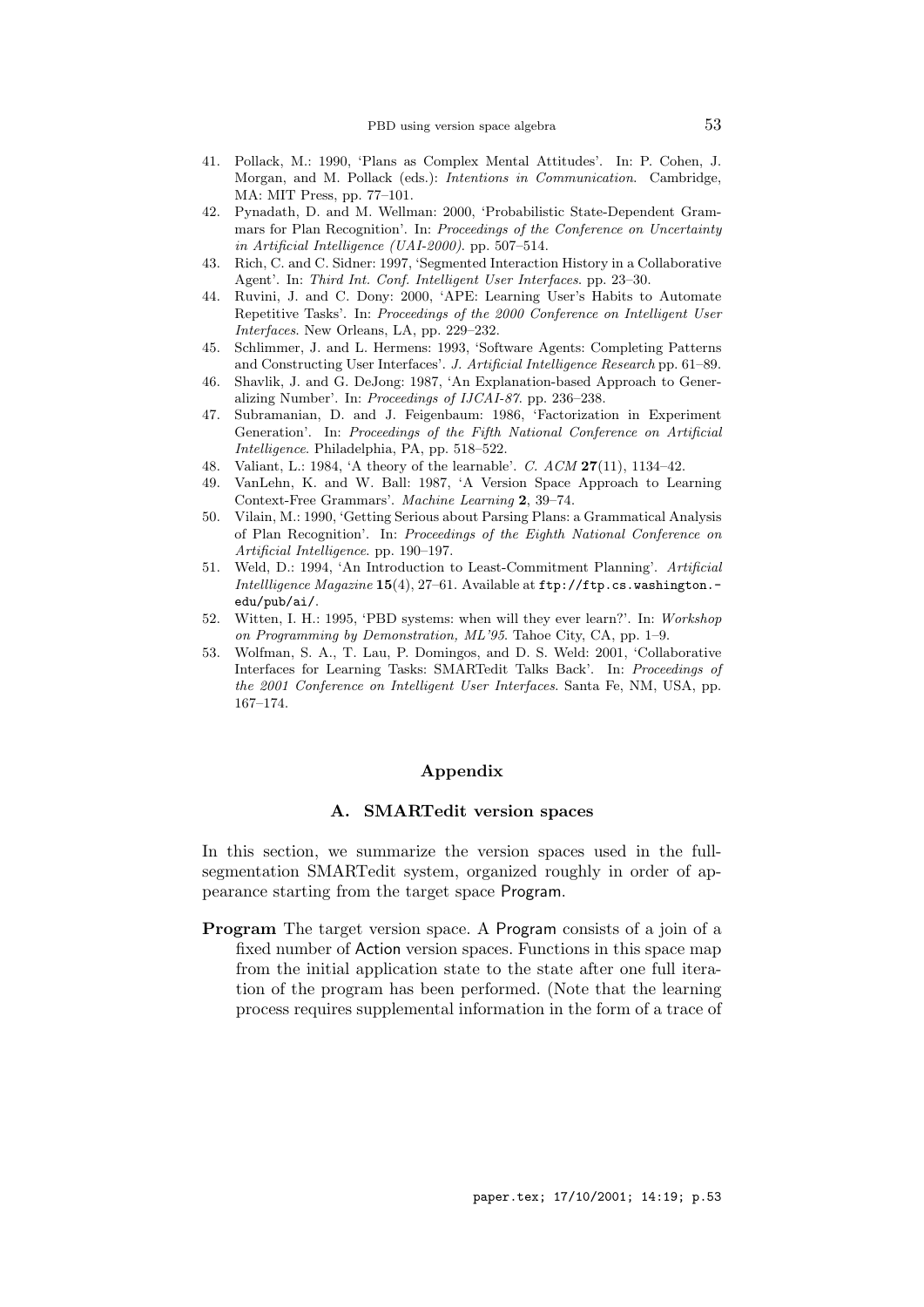intermediate program states.) The number of component version spaces is lazily determined from the first training example.

- Action A union of all the types of text-editing actions known to SMARTedit: Move, Insert, Delete, Select, Cut, Copy, Paste, DeleteSelection. Functions in this space map from one application state to another.
- Move A transformation of a Location version space. Functions in this space map from one application state to another. Functions in the Location space map from an input state to a cursor position. The  $\tau_o^{-1}$  transformation converts from the cursor position to a state in which the cursor is positioned at that location.
- Delete A transformation of a join of two Location spaces specifying the left and right endpoints of a region. Functions in this space map from one application state to another. Functions in the join of two Locations map from an input state to a pair of locations. The  $\tau_o^{-1}$  transformation converts a pair of locations to a state in which the text between those locations has been deleted.
- Insert A transformation of a union of three version spaces: ConstStr, StrNumStr, and IndentStr. Functions in this space map from one application state to another. The  $\tau_o$  transformation for the ConstStr component converts the output state into the string that is inserted between the input and output states. The  $\tau_o^{-1}$  transformation converts a string into a state in which the string has been inserted into the text buffer at the current cursor position.
- ConstStr Atomic version space of functions that accept no input and return a constant string.
- StrNumStr A join of three version spaces: ConstStr, Number, and ConstStr. Functions in this space map from an input state to a string. The  $\tau_o$  transformation extracts the string inserted between the input and output state, and splits it into three substrings: a non-numeric string prefix, a number, and the remainder of the string. Each string is used to update the associated version space. The  $\tau_o^{-1}$  transformation concatenates the strings returned by each of the three component version spaces.
- Number A union of two LinearInt version spaces. Functions in this space map from the input state to a string representing a number. Functions in the component spaces map from an integer to an integer. The  $\tau_i$  and  $\tau_o$  transformations extract the row number and the iteration number from the input and output states, respectively;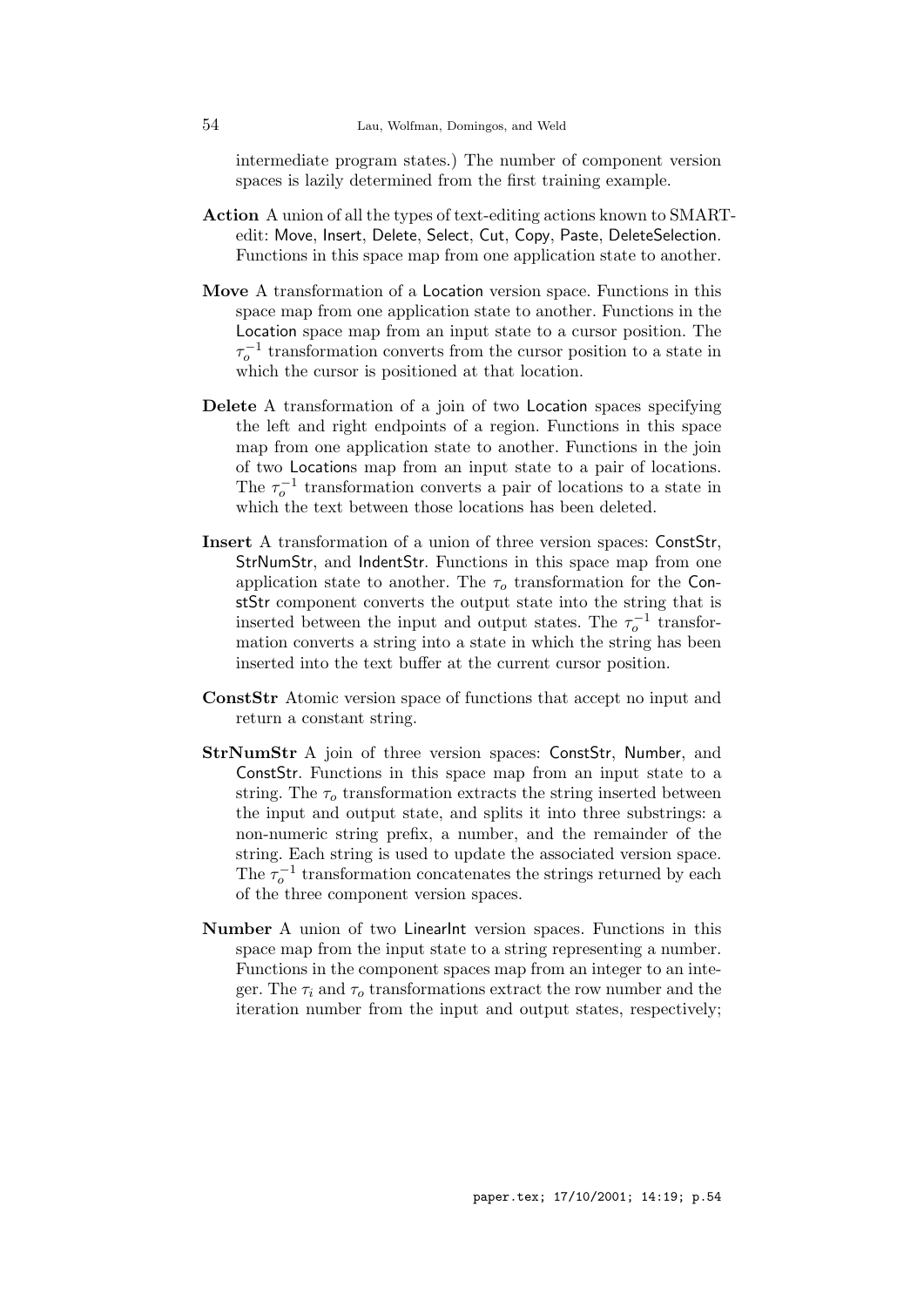row and iteration number are used to update the two component version spaces. The  $\tau_o^{-1}$  transformation converts an integer into its string representation.

- LinearInt Atomic version space of functions from integer to integer of the form  $f(x) = x + C$ .
- IndentStr A join of two version spaces: Identity and ConstStr. Functions in this space map from the input state to a string. The  $\tau_o$ transformation extracts the string inserted between the input and output state, and splits it into two substrings: a sequence of whitespace tokens, and the remainder of the string. The  $\tau_i$  transformation for the Identity space extracts the amount of whitespace indentation on the current line of the input state. The two whitespace strings are used to update the Identity space, and the remainder of the string updates the ConstStr space. The  $\tau_o^{-1}$  transformation concatenates two strings and returns a single string.
- Identity Atomic version space containing at most a single function:  $f(x) = x$ .
- Select A transformation of a Location version space. Functions in this space map from one application state to another. Functions in the Location space map from an input state to a cursor position. The  $\tau_o^{-1}$  transformation converts from the cursor position to a state in which the selection spans the region between the cursor position in the input state and the new cursor position.
- Cut Atomic version space representing a cut action.
- Copy Atomic version space representing a copy action.
- Paste Atomic version space representing a paste action.
- DeleteSelection Atomic version space representing the action of deleting the selected text without copying it to the clipboard.
- Location A union of several verion spaces: FindFix, WordOffset, CharOffset, and RowCol. Functions in this space map from an input state to a location.
- FindFix A union of several version spaces: two FindPrefix spaces and two FindSuffix spaces. A token typing  $\tau_i$  transformation is applied to one each of the FindPrefix and FindSuffix spaces. This transformation converts the literal sequence of tokens in the text of the input state into a sequence of token types. Token types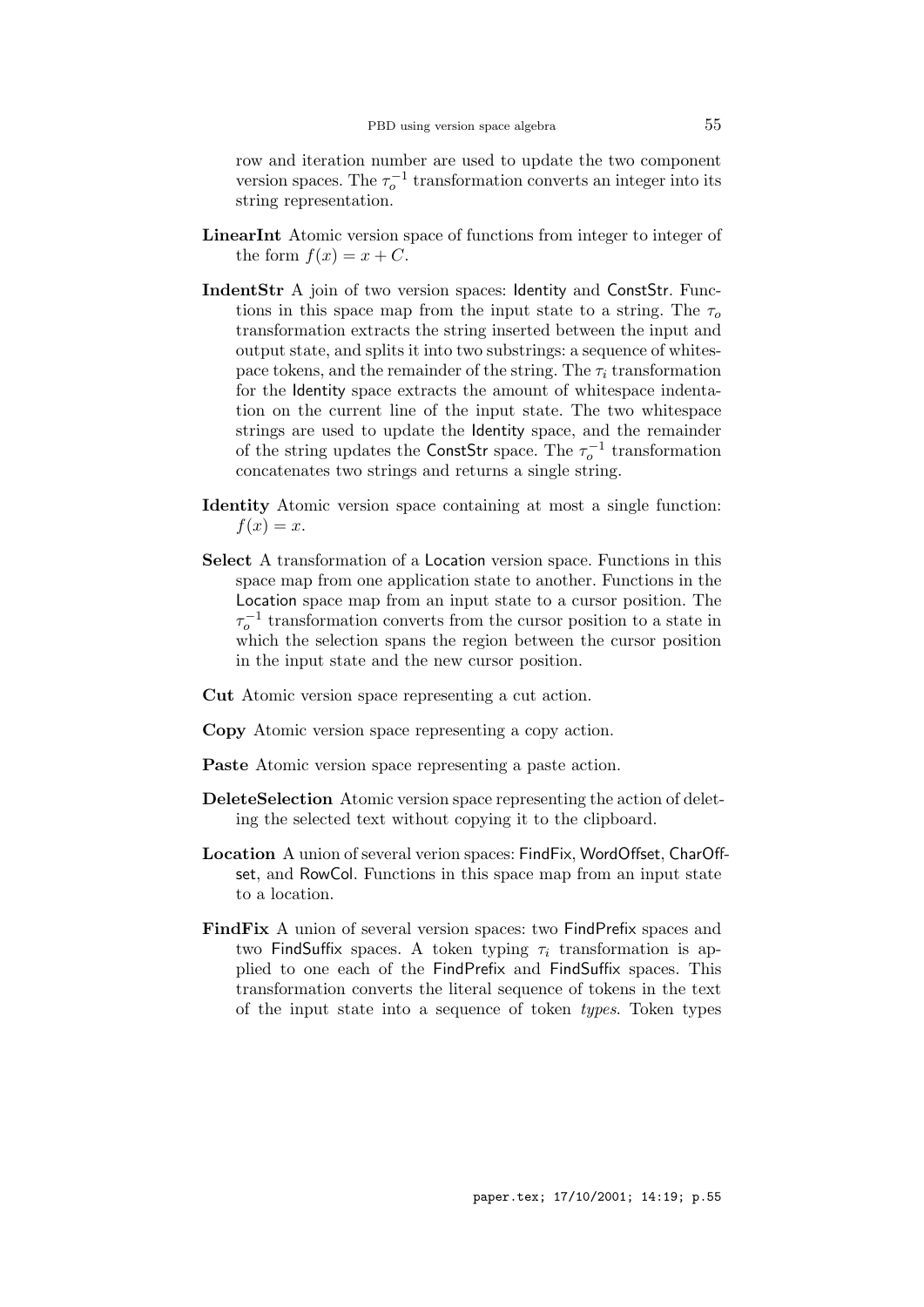include lowercase letter, uppercase letter, whitespace, digit, and punctuation.

- FindPrefix Atomic version space whose functions map from an input state to a location. The new location is the position at the end of the next occurrence (relative to the position in the input state) of a sequence of tokens. Each function in this space reflects a different sequence of tokens.
- FindSuffix Atomic version space whose functions map from an input state to a location. The new location is the position and the beginning of the next occurrence (relative to the position in the input state) of a sequence of tokens. Each function in this space reflects a different sequence of tokens.
- WordOffset A transformation of a LinearInt space. Functions in this space map from an input state to a location. The  $\tau_i$  transformation converts from the input cursor position to an integral word offset relative to the beginning of the text. The  $\tau_o$  transformation converts the output cursor position similarly. The  $\tau_o^{-1}$  transformation converts from an integer representing a word offset to a position in the text.
- CharOffset A transformation of a LinearInt space. Functions in this space map from an input state to a location. The  $\tau_i$  transformation converts from the input cursor position to an integral character offset relative to the beginning of the text. The  $\tau_o$  transformation converts the output cursor position similarly. The  $\tau_o^{-1}$  transformation converts from an integer representing a character offset to a position in the text.
- RowCol A join of two version spaces: Row and Column. Functions in this space map from the input state to a cursor position. The  $\tau_i$  and  $\tau_o$  transformations for Row extract the row value of the cursor position in the input and output state, respectively. For the Column component, the transformations extract the column value. The  $\tau_o^{-1}$  transformation converts a row and column value into a cursor position.
- Row A union of two version spaces: AbsRow and RelRow. Functions in this space map from a row value to a row value.
- AbsRow A transformation of a Constint version space. Functions in this space map from nothing to a row value. The  $\tau_o$  transformation converts from a row value to an integer. The  $\tau_o^{-1}$  transformation converts from an integer to a row value.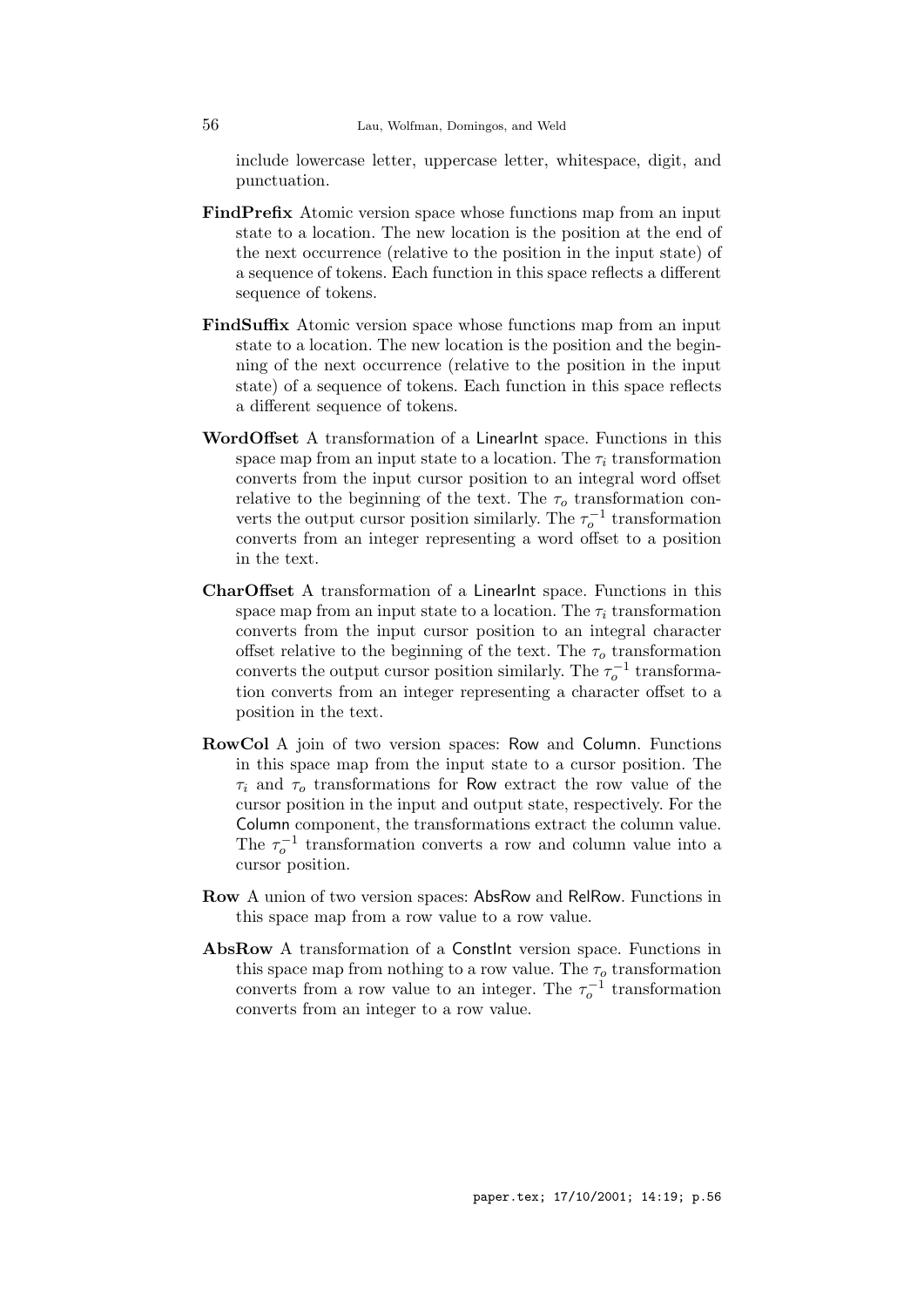- RelRow A transformation of a LinearInt version space. Functions in this space map from a row value to a row value. The  $\tau_i$  and  $\tau_o$ transformations convert from the row value of the input/output states to integers, and the  $\tau_o^{-1}$  transformation converts from an integer to a row value.
- AbsCol A transformation of a Constint version space. Functions in this space map from nothing to a column value. The  $\tau_o$  transformation converts from a column value to an integer. The  $\tau_o^{-1}$ transformation converts from an integer to a column value.
- RelCol A transformation of a LinearInt version space. Functions in this space map from a column value to a column value. The  $\tau_i$  and  $\tau_o$ transformations convert from the column value of the input/output states to integers, and the  $\tau_o^{-1}$  transformation converts from an integer to a column value.

## B. SMARTedit scenarios

In this section we provide a brief description of each of the scenarios used to test the SMARTedit system. Although some of the scenarios are artificial, many are derived from actual repetitive tasks faced by SMARTedit users.

- OKRA Given a web page containing a list of names, email addresses, scores, and the date the name was entered, select each of those items in turn for each name on the page. This information extraction task comes from the RISE repository.
- addressbook Convert single-line addresses into a multi-line format, suitable for printing on a mailing label.
- bibitem-newblock Convert a list of bibliographic entries from Bib-TeX intermediary format to human-readable form.
- bindings For each call to the bind() function in a Python source code file, add a second function call immediately following the bind whose first argument is the first argument to the bind. Ensure that the inserted code preserves the indentation level on the previous line.
- bold-xyz Boldface the name of a company everywhere it appears on the web page, using the HTML bold tags. The company name sometimes has a space between the two words in the name.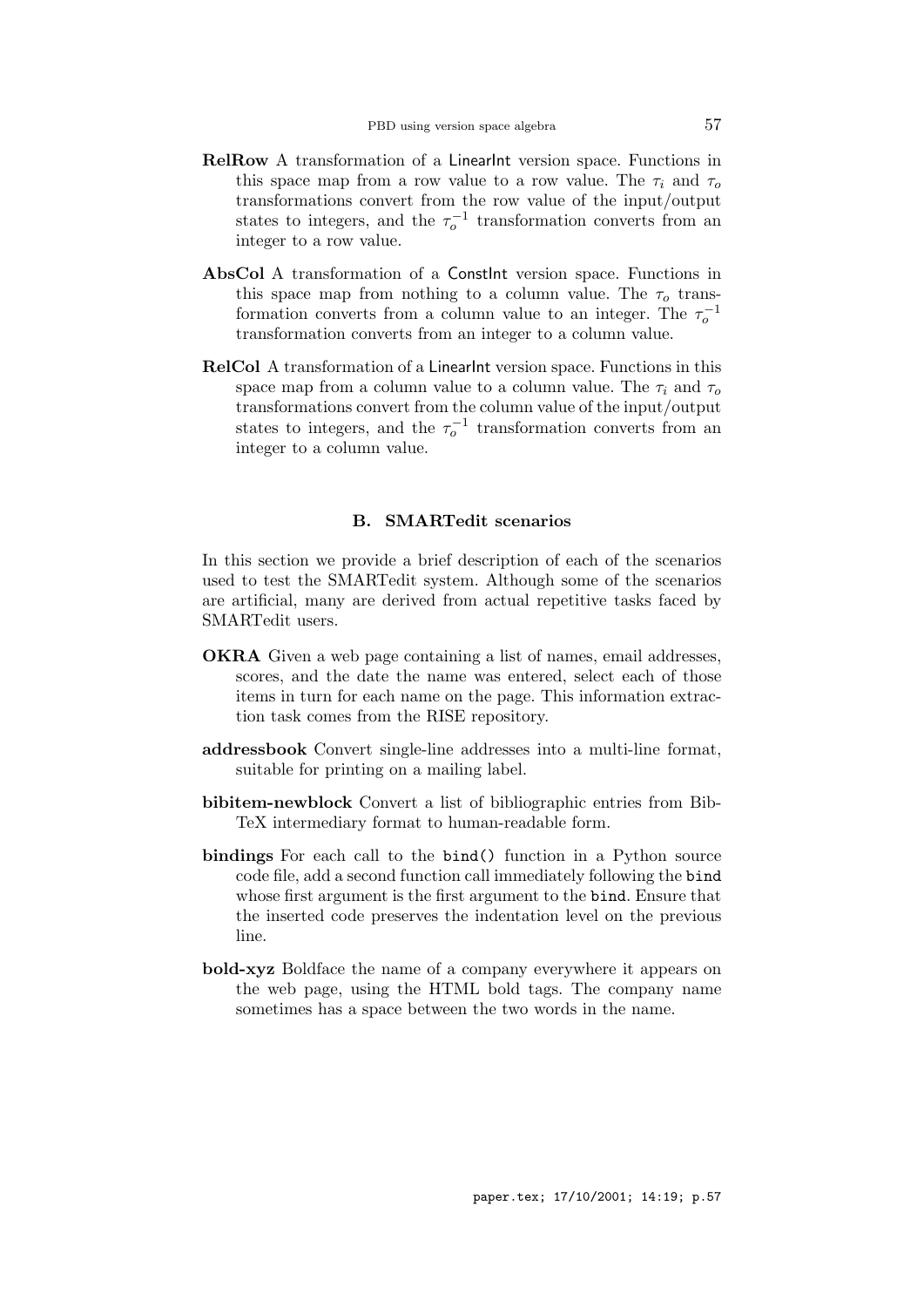- boldface-word Boldface the word SMARTedit in a LAT<sub>EX</sub> document.
- $c++**comments** Replace C++-style comments (//) with C-style comm$ ments  $(\frac{1}{*}, \frac{1}{\cdot})$ , assuming one comment per line of text.
- citation-creation Automatically construct a citation for each bibliography entry, of the form "[Hirsh, 1997]". It should be extracted from the first argument to the \bibitem command in each entry.
- column-reordering Rearrange the columns in a structured text file containing columns separated by spaces. The contents of the first column become the last column.
- country-codes Extract (country, country code) tuples from an HTML page by converting the information in an HTML table to a list of comma-separated values. This is the example task for Kushmerick's wrapper induction system [19].
- grades For a list of grades and students, one per line, delete the name of the student so that only the grade remains.
- html-comments Delete the HTML comments, including their contents, from a web page.
- html-latex Convert HTML to LATEX format by escaping less-than and greater-than characters into LATEX's math mode.
- indent-voyagers For plain text extracted from a web page, fix the indentation by removing the extraneous spaces at the beginning of every line, and make the text wrap by removing the newline at the end of each line of text.
- latex-macro-swap Convert from LATEX's \tt operator to a user-defined macro, by changing all occurrences of  ${\tt text}$  to  $\prod_{\text{text}}$ .
- mark-format In a Python script, change all occurrences of the statement outstate.selection extent[?] to mark split(outstate. selection extent[?]), for any expression in place of the question mark.
- number-fruits Number consecutively all the lines in the file using the format " $i$ .".
- number-iterations Number consecutively all the lines in the file that have a pound sign  $(\#)$  at the beginning of the line.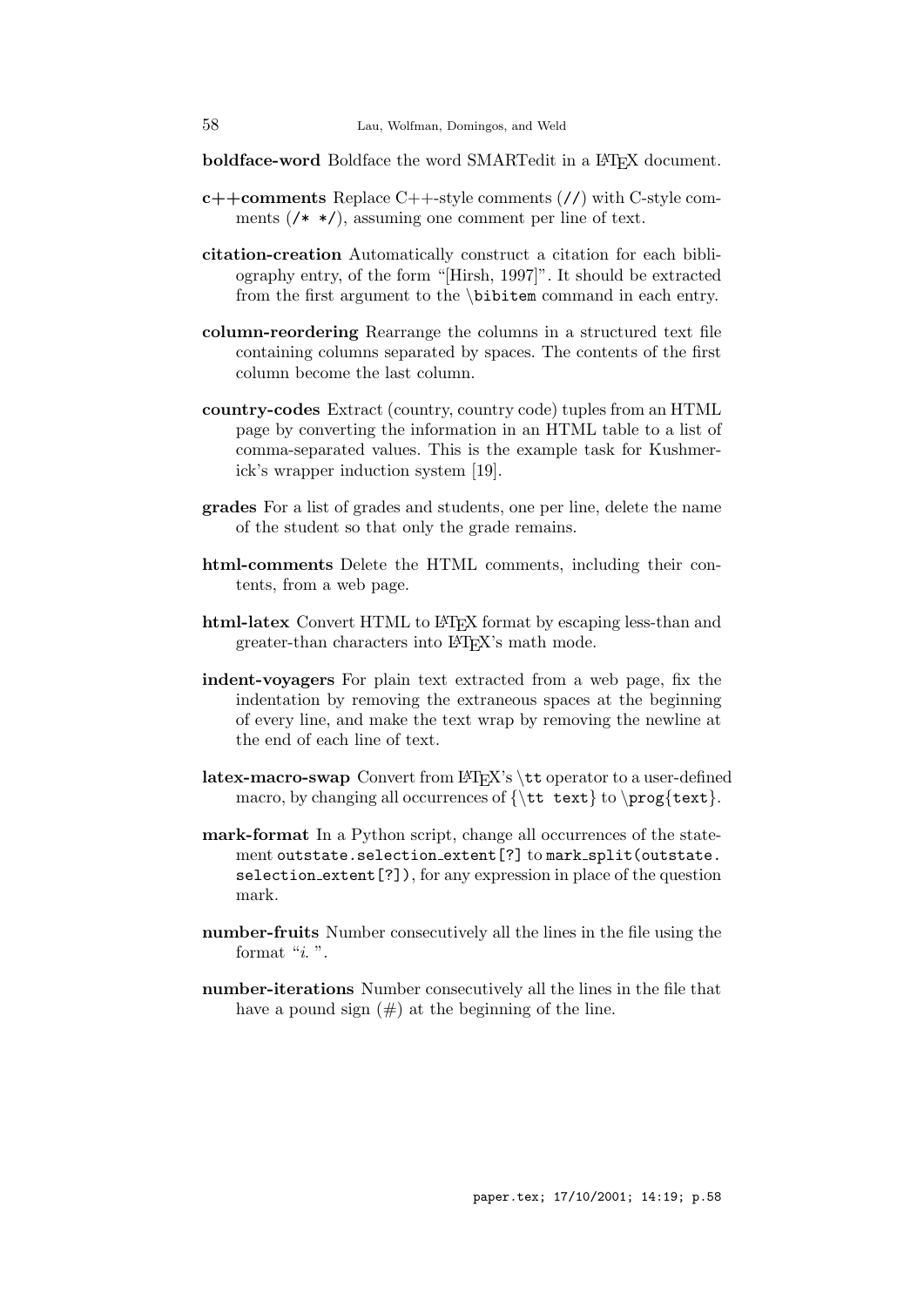- outline For a file in Emacs outline format, number all the high-level section headers consectively starting from 1, and copy each numbered high-level section header to the top of the file.
- pickle-array Convert an array of numbers from one format (a Python pickled format) to another.
- prettify-paper-info Given a text file with doubly-spaced lines indented to appear in the middle of the page, remove the double spacing and the extraneous indentation such that each line is flush with the left margin.
- smartedit-results Convert from the results generated by SMARTedit's scenario test harness (whitespace-separated columns) into a LaTeX table. Use the & character to separate columns and end each line with two backslash characters.
- subtype-interaction In a Python script, make each defined class inherit from a given base class by adding the string "(Interaction)" before the first colon in a class definition.
- xml-comment-attribute Reformat XML text so that commentedout elements are replaced with the uncommented element with the addition of an extra attribute.
- zipselect Given a file containing address data, one address per line, copy each zip code to the end of the file.